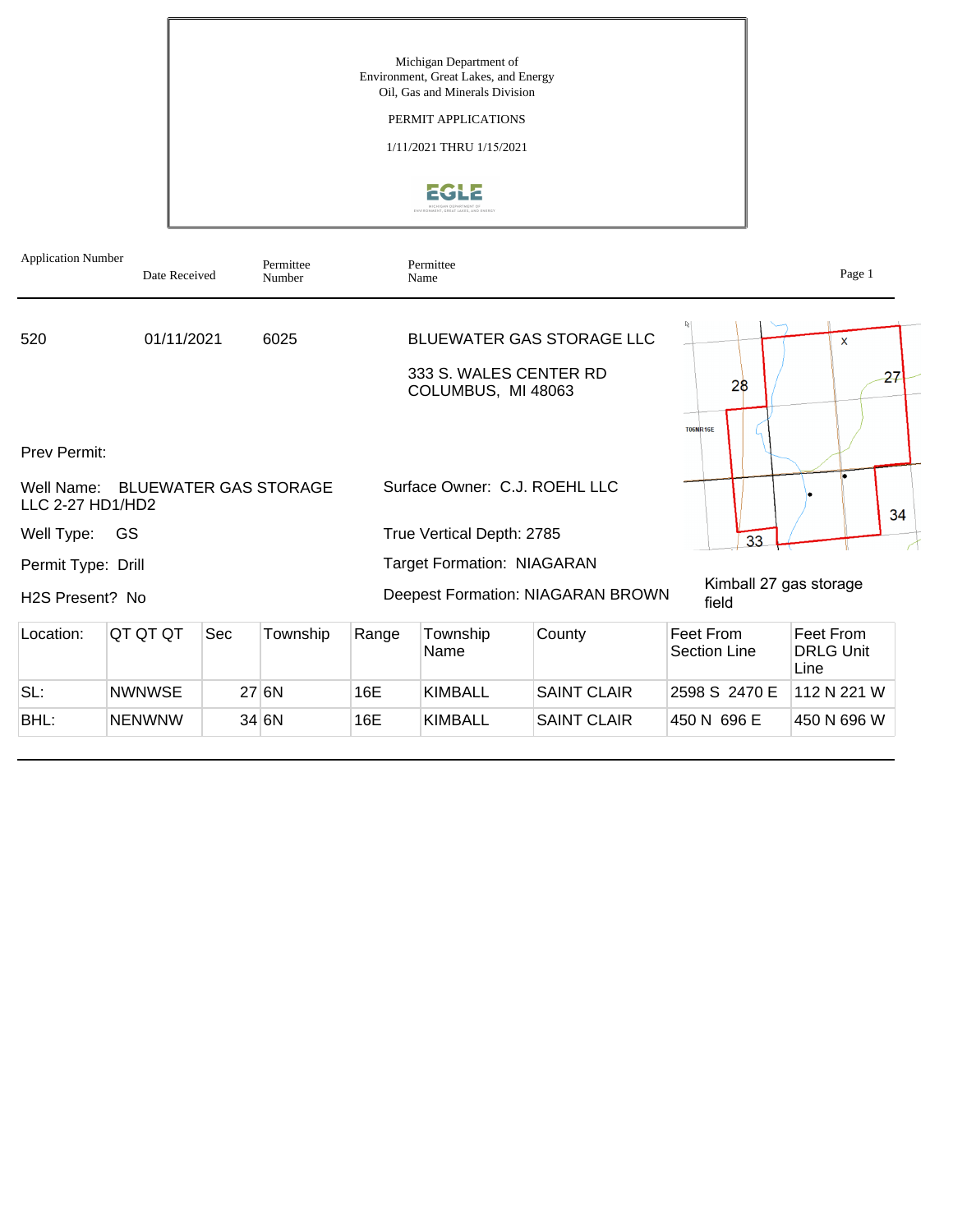|                    |                                 |                         |          | Michigan Department of<br>PERMIT LIST<br>1/11/2021 THRU 1/15/2021 | Environment, Great Lakes, and Energy<br>Oil, Gas and Minerals Division<br>NT, GREAT LAKES, AND ENERG |              |           |                                  |                                       |
|--------------------|---------------------------------|-------------------------|----------|-------------------------------------------------------------------|------------------------------------------------------------------------------------------------------|--------------|-----------|----------------------------------|---------------------------------------|
| Permit Number      | <b>Issue Date</b>               | Permittee<br>Number     |          | Permittee<br>Name                                                 |                                                                                                      |              |           | Page 1                           |                                       |
| 61513              | 1/12/2021                       | 104                     |          | <b>COMPANY</b>                                                    | <b>WEST BAY EXPLORATION</b>                                                                          |              | $\subset$ | 15<br>$N$ US 127                 |                                       |
|                    |                                 |                         |          |                                                                   | 13685 S WEST BAYSHORE DR<br>TRAVERSE CITY, MI 49684                                                  |              |           |                                  |                                       |
|                    | API Well No: 21-035-62014-00-00 |                         |          |                                                                   |                                                                                                      |              | Surrey Rd |                                  |                                       |
| Prev Permit:       |                                 |                         |          |                                                                   |                                                                                                      |              |           | $\boldsymbol{\mathsf{x}}$        |                                       |
| Well Name:<br>22   |                                 | STATE GRANT & SCHEER 1- |          |                                                                   | Surface Owner: Karl Scheer                                                                           |              |           | 22                               |                                       |
| Well Type:         | Oil Well                        |                         |          |                                                                   | True Vertical Depth: 4150FT                                                                          |              |           |                                  |                                       |
| Permit Type: Drill |                                 |                         |          |                                                                   | <b>Target Formation: DUNDEE</b>                                                                      |              |           |                                  |                                       |
| H2S Present? Yes   |                                 |                         |          |                                                                   | <b>Deepest Formation: DUNDEE</b>                                                                     |              |           |                                  |                                       |
| Location:          | QT QT QT                        | Sec                     | Township | Range                                                             | Township<br>Name                                                                                     | County       |           | Feet From<br><b>Section Line</b> | Feet From<br><b>DRLG Unit</b><br>Line |
| SL:                | <b>SWNENW</b>                   |                         | 22 17N   | 4W                                                                | <b>GRANT</b>                                                                                         | <b>CLARE</b> |           | 854 N 1596 W                     |                                       |
| BHL:               | <b>NWSENW</b>                   |                         | 22 17N   | 4W                                                                | <b>GRANT</b>                                                                                         | <b>CLARE</b> |           | 1325 N 1945 W                    | 1315 S 1945                           |

 $M$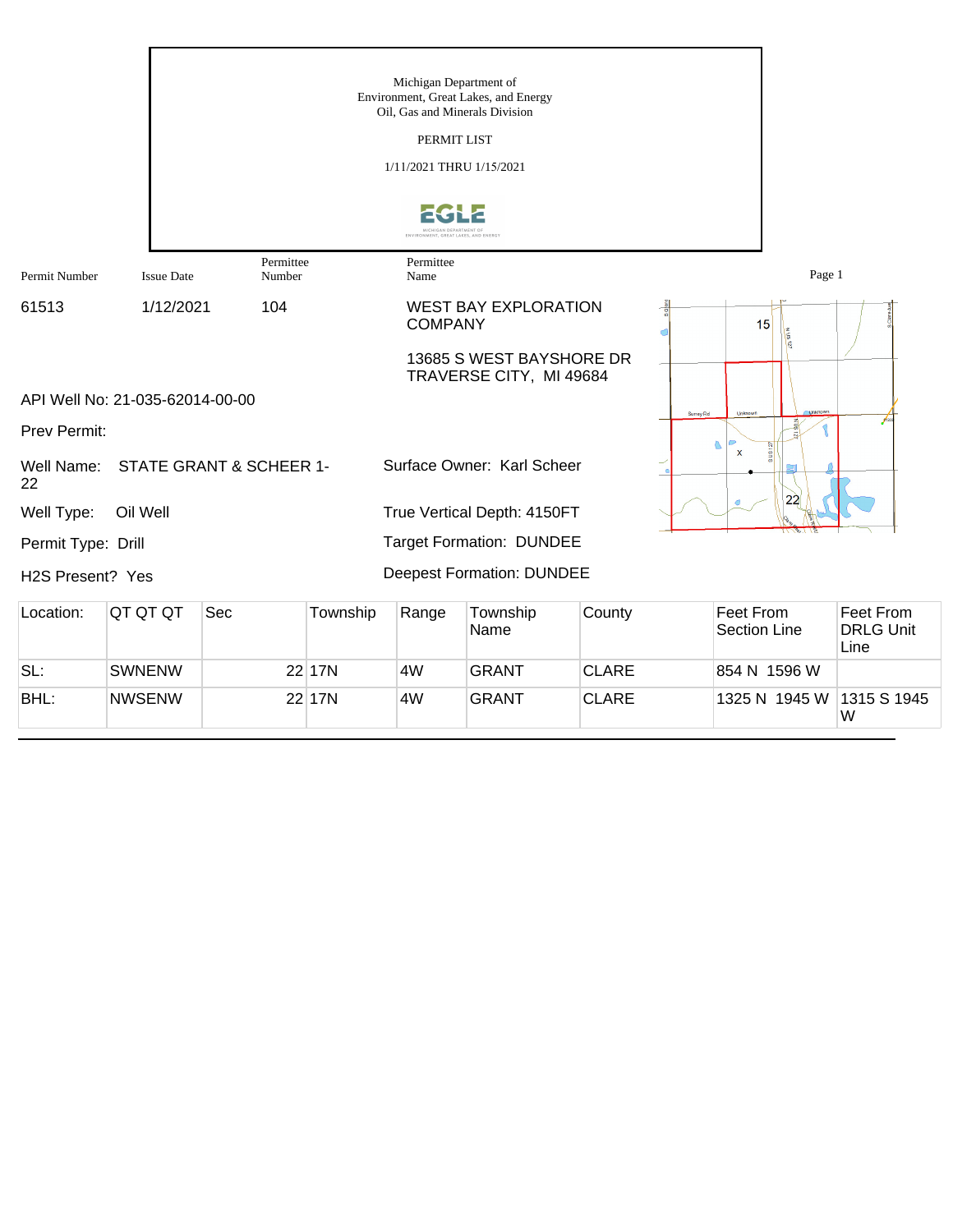|                              |                                 |                     |          | Michigan Department of                                             | Environment, Great Lakes, and Energy<br>Oil, Gas and Minerals Division  |               |               |                                  |                                       |
|------------------------------|---------------------------------|---------------------|----------|--------------------------------------------------------------------|-------------------------------------------------------------------------|---------------|---------------|----------------------------------|---------------------------------------|
|                              |                                 |                     |          | PERMIT LIST                                                        |                                                                         |               |               |                                  |                                       |
|                              |                                 |                     |          | 1/11/2021 THRU 1/15/2021                                           |                                                                         |               |               |                                  |                                       |
|                              |                                 |                     |          | <b><i>UGAN DEPARTMENT O</i></b><br>RONMENT, GREAT LAKES, AND ENERO |                                                                         |               |               |                                  |                                       |
| Permit Number                | <b>Issue Date</b>               | Permittee<br>Number |          | Permittee<br>Name                                                  |                                                                         |               |               | Page 2                           |                                       |
| 61514                        | 1/15/2021                       | 70                  |          |                                                                    | <b>TRENDWELL ENERGY</b><br><b>CORPORATION</b><br>10 E BRIDGE ST STE 200 |               |               | $\frac{6}{5}$                    | Roosevelt<br>othbory Rigi An          |
|                              |                                 |                     |          |                                                                    | ROCKFORD, MI 49341                                                      |               |               |                                  |                                       |
|                              | API Well No: 21-127-62000-00-00 |                     |          |                                                                    |                                                                         |               |               |                                  | $U_{\rm S}$                           |
| Prev Permit:                 |                                 |                     |          |                                                                    |                                                                         |               | ٠             | 32                               |                                       |
| Well Name:                   | <b>WOLLER TRUST 1-32</b>        |                     |          | <b>Woller Trusts</b>                                               | Surface Owner: David & Blanche                                          |               |               |                                  |                                       |
| Well Type:                   | Oil Well                        |                     |          |                                                                    | True Vertical Depth: 2250FT                                             |               |               |                                  |                                       |
| Permit Type: Drill           |                                 |                     |          | <b>LIMESTONE</b>                                                   | <b>Target Formation: TRAVERSE</b>                                       |               | <b>Skeels</b> |                                  |                                       |
| H <sub>2</sub> S Present? No |                                 |                     |          | <b>ANHY</b>                                                        | <b>Deepest Formation: DETROIT RIVER</b>                                 |               |               |                                  |                                       |
| Location:                    | QT QT QT                        | Sec                 | Township | Range                                                              | Township<br>Name                                                        | County        |               | Feet From<br><b>Section Line</b> | Feet From<br><b>DRLG Unit</b><br>Line |
| SL:                          | SWSWNW                          |                     | 32 13N   | <b>17W</b>                                                         | <b>GRANT</b>                                                            | <b>OCEANA</b> |               | 2478 N 330 W                     |                                       |

BHL: SWSWNW 32 13N 17W GRANT OCEANA 2478 N 330 W

1173 N 330<br>W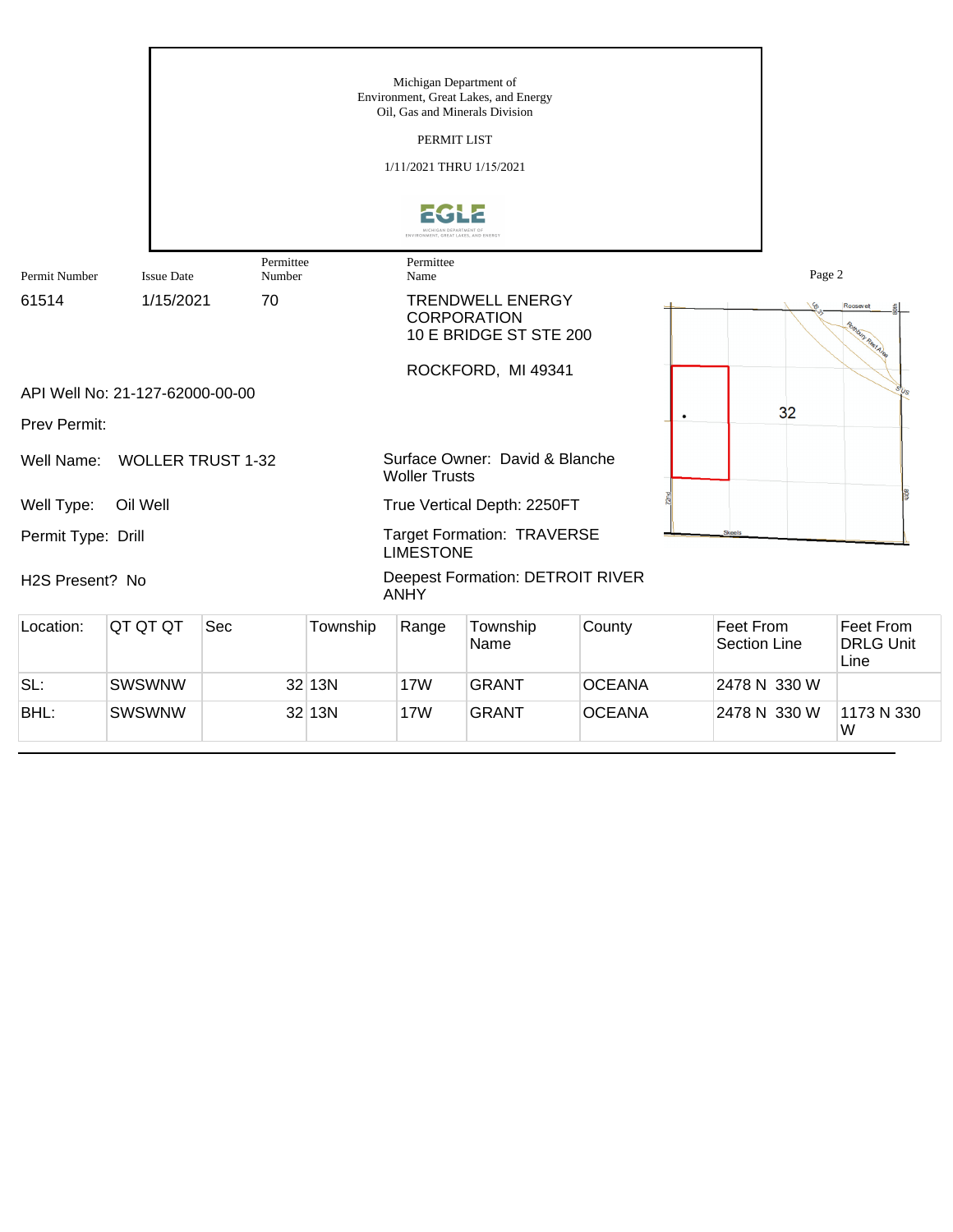Environment, Great Lakes, and Energy

Oil, Gas and Minerals Division

Updated Permits

1/11/2021 THRU 1/15/2021



Permit Number Permittee Number Permittee Name Page 1

## **PLUGGING INSTRUCTIONS ISSUED:**

API Well Number: 21-101-48120-00-00 48120 104 WEST BAY EXPLORATION COMPANY 13685 S WEST BAYSHORE DR TRAVERSE CITY, MI 49684

Well Name: STATE FILER 1-10

Plug Inst. Issue Date: 12/29/2020

| Location | <b>IOT OT OT</b> | <b>Sec Township</b> | Range | Township Name | County           | Feet From Section<br>Line | <b>Feet From DRLG</b><br>Unit |
|----------|------------------|---------------------|-------|---------------|------------------|---------------------------|-------------------------------|
| SL:      | ISWNWSW          | 1121N               | 17W   | FILER         | <b>IMANISTEE</b> | 705 N 444 W               |                               |
| BHL:     | <b>ISENWSE</b>   | 10 <sub>21N</sub>   | 17W   | <b>FILER</b>  | <b>MANISTEE</b>  | 1107 N 675 W              | 1107 N 675 W                  |

Comment: App to P&A expires on 12/29/21

True Vertical Depth: 3959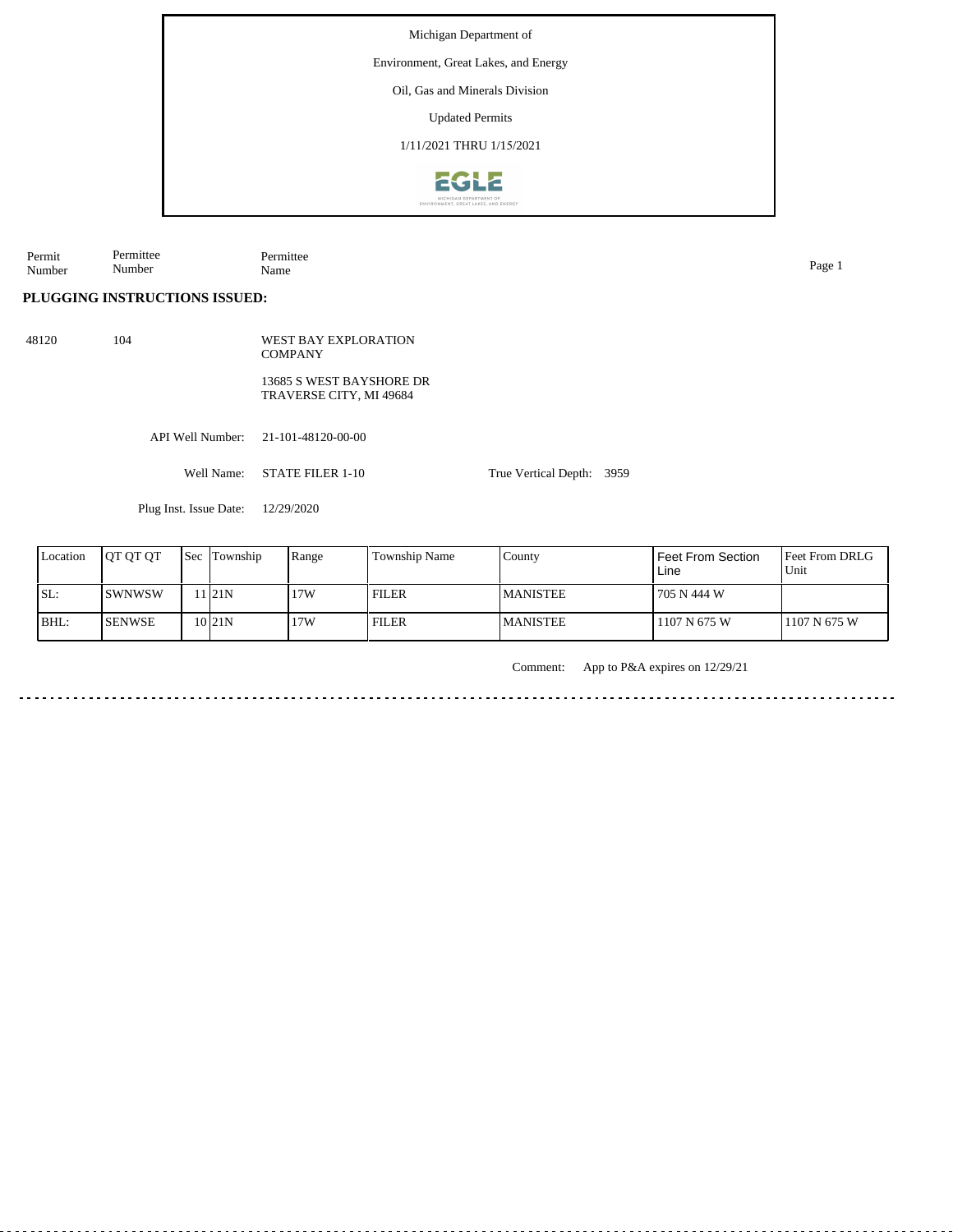## Environment, Great Lakes, and Energy

Oil, Gas and Minerals Division

Updated Permits

1/11/2021 THRU 1/15/2021



Permit Number Permittee Number Permittee Name Page 2

#### **RECORD OF WELL PLUGGING:**

30697 5914

C M S GAS TRANSMISSION CO

1 ENERGY PLAZA DR, EP1-420 JACKSON, MI 49201-2276

API Well Number: 21-125-30697-00-00

Well Name: MCGC LEONARD BDW 1

Plugging Date: 10/29/2020

| Location | <b>IOT OT OT</b> | <b>Sec</b> | Township | Range | Township Name  | County          | l Feet From Section<br>Line | Feet From DRLG<br>Unit |
|----------|------------------|------------|----------|-------|----------------|-----------------|-----------------------------|------------------------|
| SL:      | <b>INESENE</b>   |            | 15 I5N   | 11E   | <b>ADDISON</b> | <b>JOAKLAND</b> | 1053 S 429 E                | 1218 N 429 E           |
| BHL:     | <b>INESENE</b>   |            | 15 I5N   | 11E   | <b>ADDISON</b> | <b>OAKLAND</b>  |                             |                        |

39298 5914

C M S GAS TRANSMISSION CO

1 ENERGY PLAZA DR, EP1-420 JACKSON, MI 49201-2276

API Well Number: 21-125-29864-01-00

Well Name: BELIAN ET AL 3-15 HD1

True Vertical Depth: 4272

Plugging Date: 10/23/2020

| Location | <b>OT OT OT</b> | <b>Sec Township</b> | Range | Township Name  | Countv          | Feet From Section<br>Line | <b>Feet From DRLG</b><br>Unit |
|----------|-----------------|---------------------|-------|----------------|-----------------|---------------------------|-------------------------------|
| ISL:     | <b>ISESENE</b>  | 5 I5N               | 11E   | ADDISON        | <b>IOAKLAND</b> | 327 S 325 E               |                               |
| BHL:     | <b>NESENE</b>   | 5 I5N               | 11E   | <b>ADDISON</b> | <b>OAKLAND</b>  | 1100 S 148 E              | 171 N 148 E                   |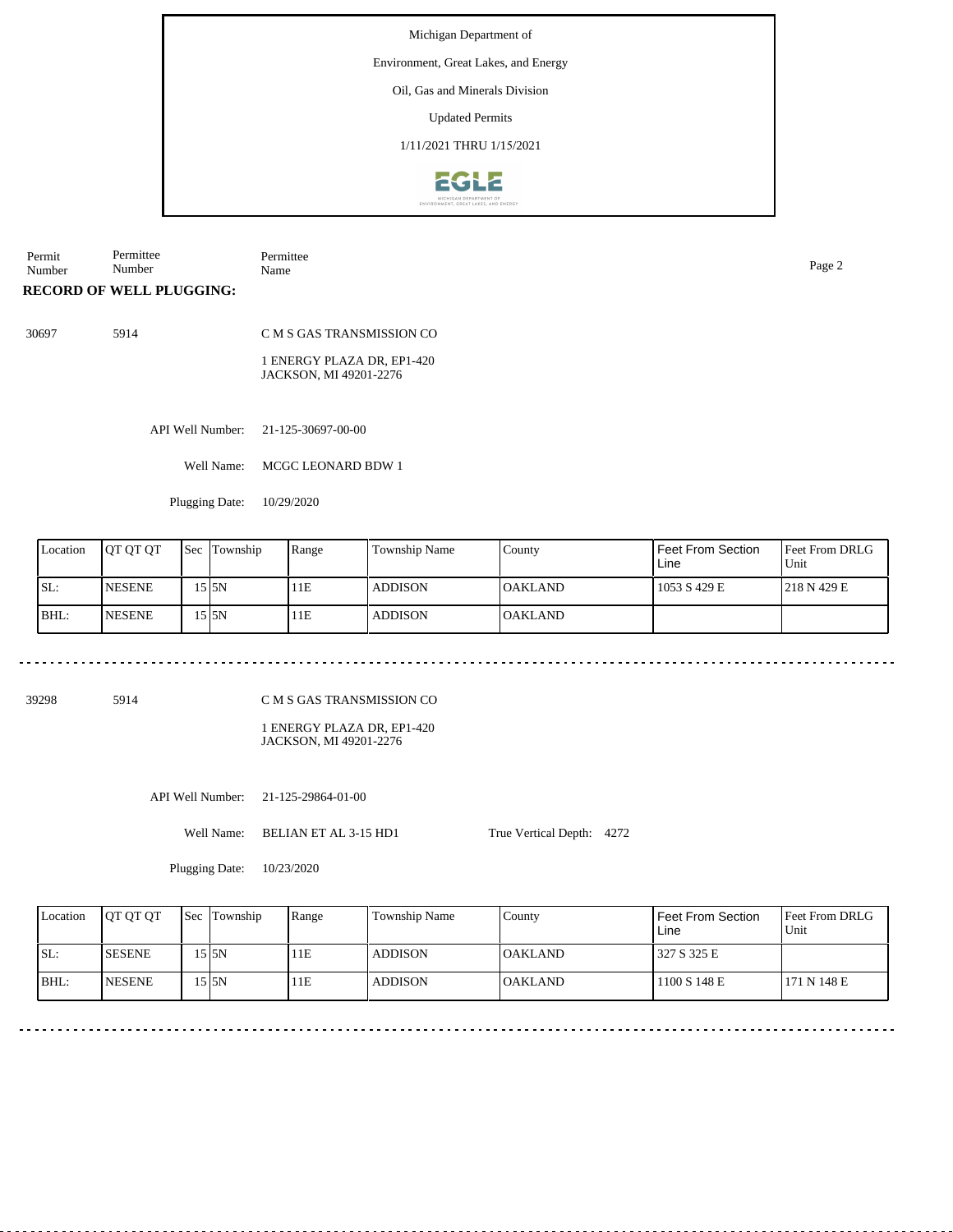## Environment, Great Lakes, and Energy

Oil, Gas and Minerals Division

Updated Permits

1/11/2021 THRU 1/15/2021



| Permit<br>Number | Permittee<br>Number | Permittee<br>Name                               | Page 3 |
|------------------|---------------------|-------------------------------------------------|--------|
| 40897            | 8080                | V C P MICHIGAN, LLC                             |        |
|                  |                     | 4800 Bryant Irvin Court<br>Fort Worth, TX 76107 |        |
|                  |                     |                                                 |        |

API Well Number: 21-137-40897-00-00

Well Name: LEBLANC 1-24

Plugging Date: 12/14/2020

| Location | <b>JOT OT OT</b> | Sec | Township            | Range | <b>Township Name</b> | County         | Feet From Section<br>Line | <b>Feet From DRLG</b><br>Unit |
|----------|------------------|-----|---------------------|-------|----------------------|----------------|---------------------------|-------------------------------|
| SL:      | <b>INWNESE</b>   |     | 24 <sub>131</sub> N | 2W    | I DOVER-             | IOTSEGO        | 330 N 984 E               | 1330 N 330 W                  |
| BHL:     | <b>INWNESE</b>   |     | 24 <sub>131</sub> N | 2W    | l dover              | <b>IOTSEGO</b> |                           |                               |

40898 8080

V C P MICHIGAN, LLC

4800 Bryant Irvin Court Fort Worth, TX 76107

API Well Number: 21-137-40898-00-00

Well Name: LEBLANC 7-19

Plugging Date: 12/20/2020

| Location | <b>IOT OT OT</b> | <b>Sec</b> Township | Range | Township Name   | County         | Feet From Section<br>Line | <b>Feet From DRLG</b><br>Unit |
|----------|------------------|---------------------|-------|-----------------|----------------|---------------------------|-------------------------------|
| SL:      | INWSWSW          | $19$ <sub>31N</sub> | 1 W   | <b>CHARLTON</b> | <b>IOTSEGO</b> | 968 S 330 W               | 330 N 330 W                   |
| $ BHL$ : | <b>INWSWSW</b>   | $19$ <sub>31N</sub> | 1 W   | <b>CHARLTON</b> | <b>IOTSEGO</b> |                           |                               |

 $-$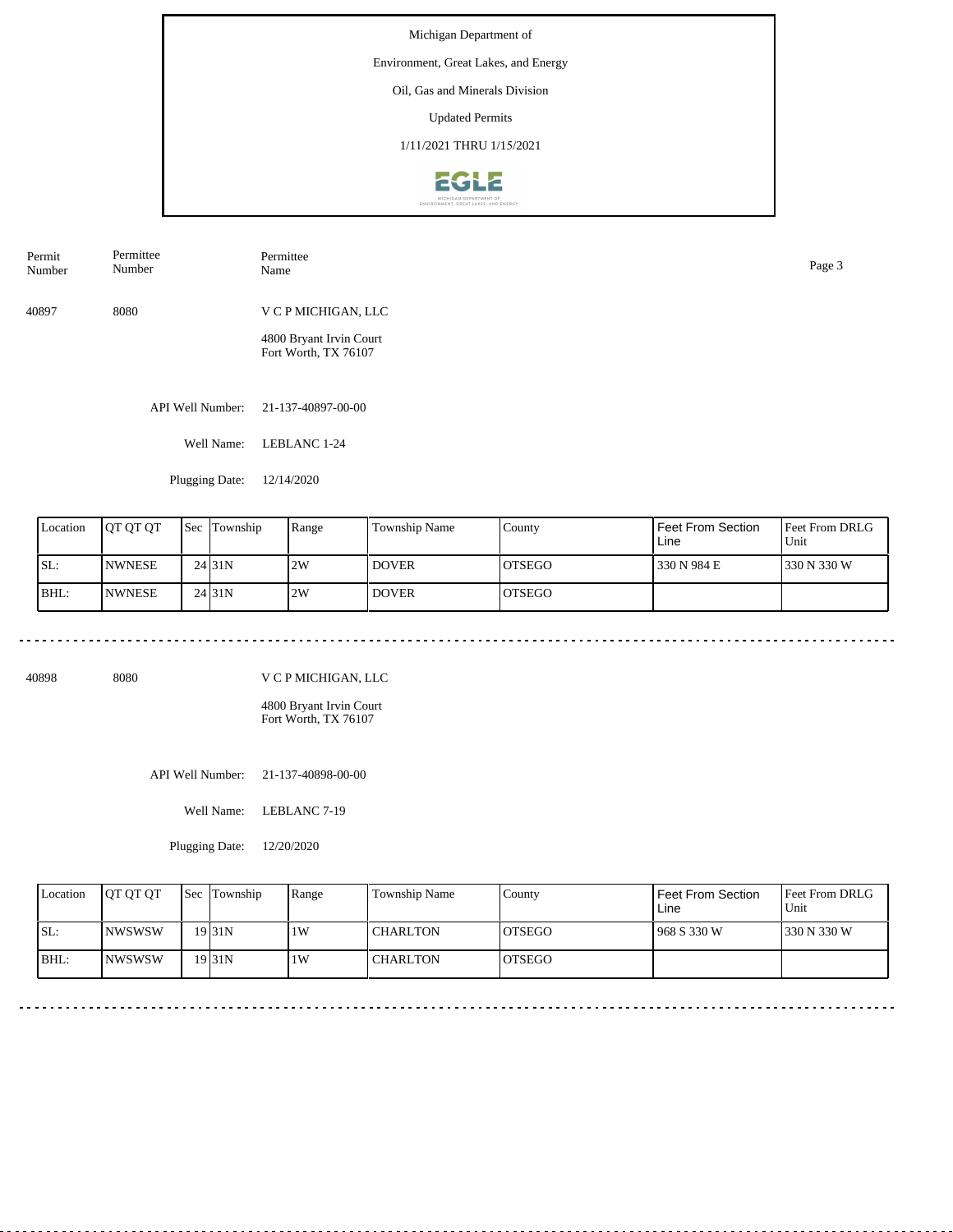Environment, Great Lakes, and Energy

Oil, Gas and Minerals Division

Updated Permits

1/11/2021 THRU 1/15/2021



Permit Number Permittee Number Permittee Name Page 4

## **APPLICATIONS TO CHANGE WELL STATUS:**

37676 8080

V C P MICHIGAN, LLC

4800 Bryant Irvin Court Fort Worth, TX 76107

API Well Number: 21-137-37676-00-00

Well Name: NORTH MICHIGAN LAND & OIL CORPORATION 1-36

Approval Date: 1/13/2021

| Location | <b>IOT OT OT</b> | 'Sec | Township | Range | Township Name  | County         | Feet From Section<br>Line | <b>Feet From DRLG</b><br>'Unit |
|----------|------------------|------|----------|-------|----------------|----------------|---------------------------|--------------------------------|
| ISL:     | <b>INWNWNE</b>   |      | $36$ 30N | 2W    | <b>CHESTER</b> | IOTSEGO        | 330 N 330 W               | 1330 N 330 W                   |
| BHL:     | <b>INWNWNE</b>   |      | $36$ 30N | 2W    | <b>CHESTER</b> | <b>IOTSEGO</b> |                           |                                |

Proposed Rework: Temporarily Abandoned Comment: ACOWS for TA expires on  $3/31/22$ 

37689 8080

V C P MICHIGAN, LLC

4800 Bryant Irvin Court Fort Worth, TX 76107

API Well Number: 21-137-37689-00-00

Well Name: NORTH MICHIGAN LAND & OIL CORP. 2-36

Approval Date: 1/13/2021

| Location | <b>OT OT OT</b> | <b>Sec</b> Township | Range | Township Name  | County         | Feet From Section<br>Line | <b>Feet From DRLG</b><br>Unit |
|----------|-----------------|---------------------|-------|----------------|----------------|---------------------------|-------------------------------|
| ISL:     | <b>INWSENE</b>  | $36$ 30N            | 2W    | <b>CHESTER</b> | IOTSEGO        | 986 S 979 E               | 330 N 330 W                   |
| BHL:     | <b>INWSENE</b>  | 36 30N              | 2W    | <b>CHESTER</b> | <b>IOTSEGO</b> |                           |                               |

Proposed Rework: Temporarily Abandoned Comment: ACOWS for TA expires on 3/31/22

<u>. . . . . . . . . . . . . . .</u>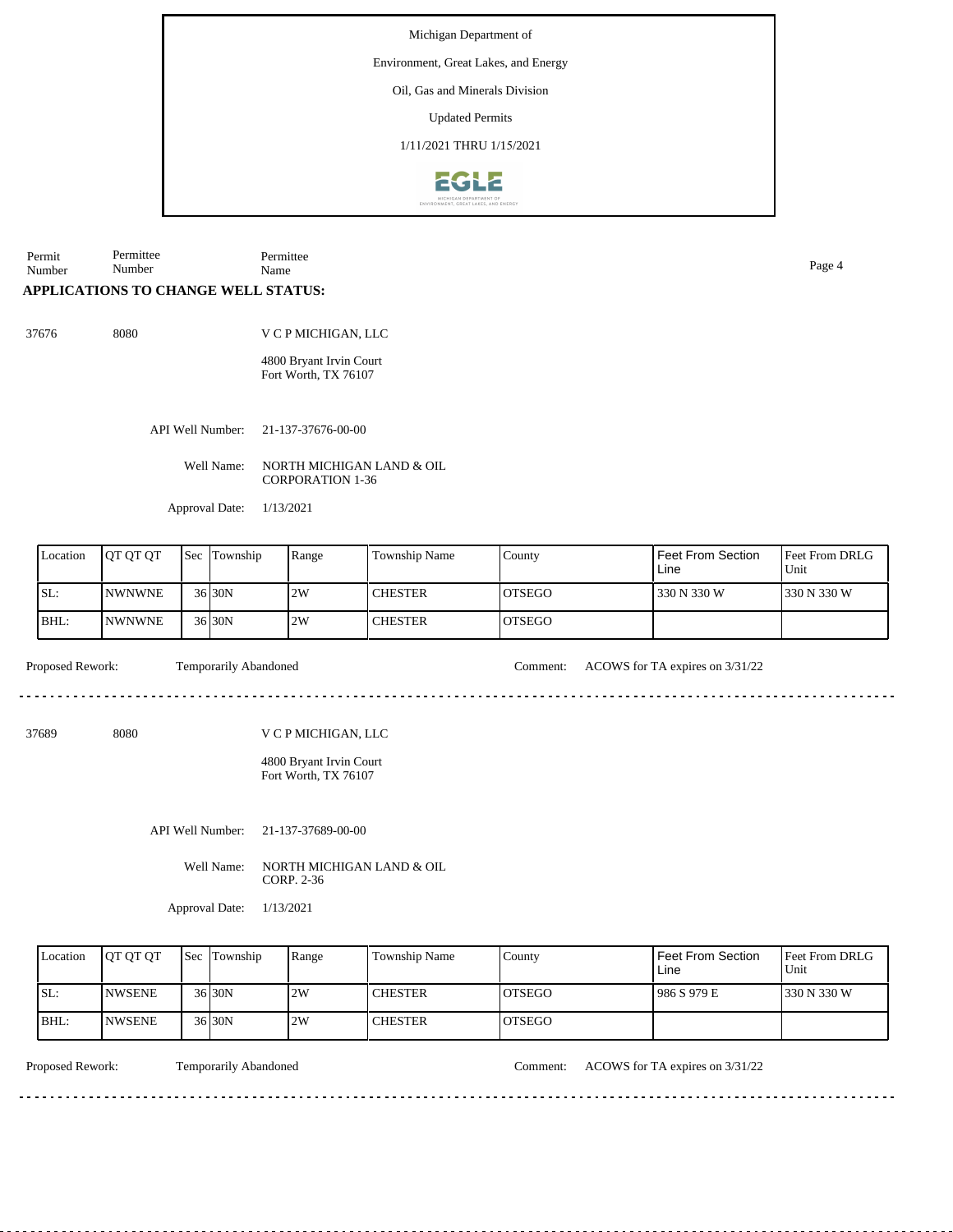## Environment, Great Lakes, and Energy

Oil, Gas and Minerals Division

Updated Permits

1/11/2021 THRU 1/15/2021



| Permit<br>Number | Permittee<br>Number | Permittee<br>Name       | Page 5 |
|------------------|---------------------|-------------------------|--------|
| 40737            | 8080                | V C P MICHIGAN, LLC     |        |
|                  |                     | 4800 Bryant Irvin Court |        |

API Well Number: 21-137-40737-00-00

Well Name: EL MAC HILLS 2-18

Fort Worth, TX 76107

Approval Date: 1/13/2021

| Location | <b>IOT OT OT</b> | <b>Sec</b> | Township | Range | Township Name   | County         | Feet From Section<br>Line | <b>Feet From DRLG</b><br>Unit |
|----------|------------------|------------|----------|-------|-----------------|----------------|---------------------------|-------------------------------|
| SL:      | <b>NWNWSW</b>    |            | 18 31 N  | 1W    | I CHARLTON      | <b>IOTSEGO</b> | 330 N 443 W               | 1330 N 443 W                  |
| BHL:     | <b>NWNWSW</b>    |            | 18 31 N  | 1W    | <b>CHARLTON</b> | <b>IOTSEGO</b> |                           |                               |

dia a a a a

Proposed Rework: Temporarily Abandoned Comment: ACOWS for TA expires on  $3/31/22$ 

. . . . . . . . . . . . . . . . . . .

<u>. . . . . . . . . . . . . . . . .</u>

40738 8080

V C P MICHIGAN, LLC

4800 Bryant Irvin Court Fort Worth, TX 76107

API Well Number: 21-137-40738-00-00

Well Name: EL MAC HILLS 1-18

Approval Date: 1/13/2021

| Location | <b>IOT OT OT</b> | <b>Sec Township</b> | Range | Township Name   | County         | Feet From Section<br>Line | <b>Feet From DRLG</b><br>Unit |
|----------|------------------|---------------------|-------|-----------------|----------------|---------------------------|-------------------------------|
| ISL:     | <b>INWNESW</b>   | 18 31 N             | 1 W   | <b>CHARLTON</b> | <b>LOTSEGO</b> | 330 N 985 E               | 1330 N 330 W                  |
| IBHL:    | <b>INWNESW</b>   | 18 31 N             | 1 W   | <b>CHARLTON</b> | <b>IOTSEGO</b> |                           |                               |

<u>. . . . . . . .</u>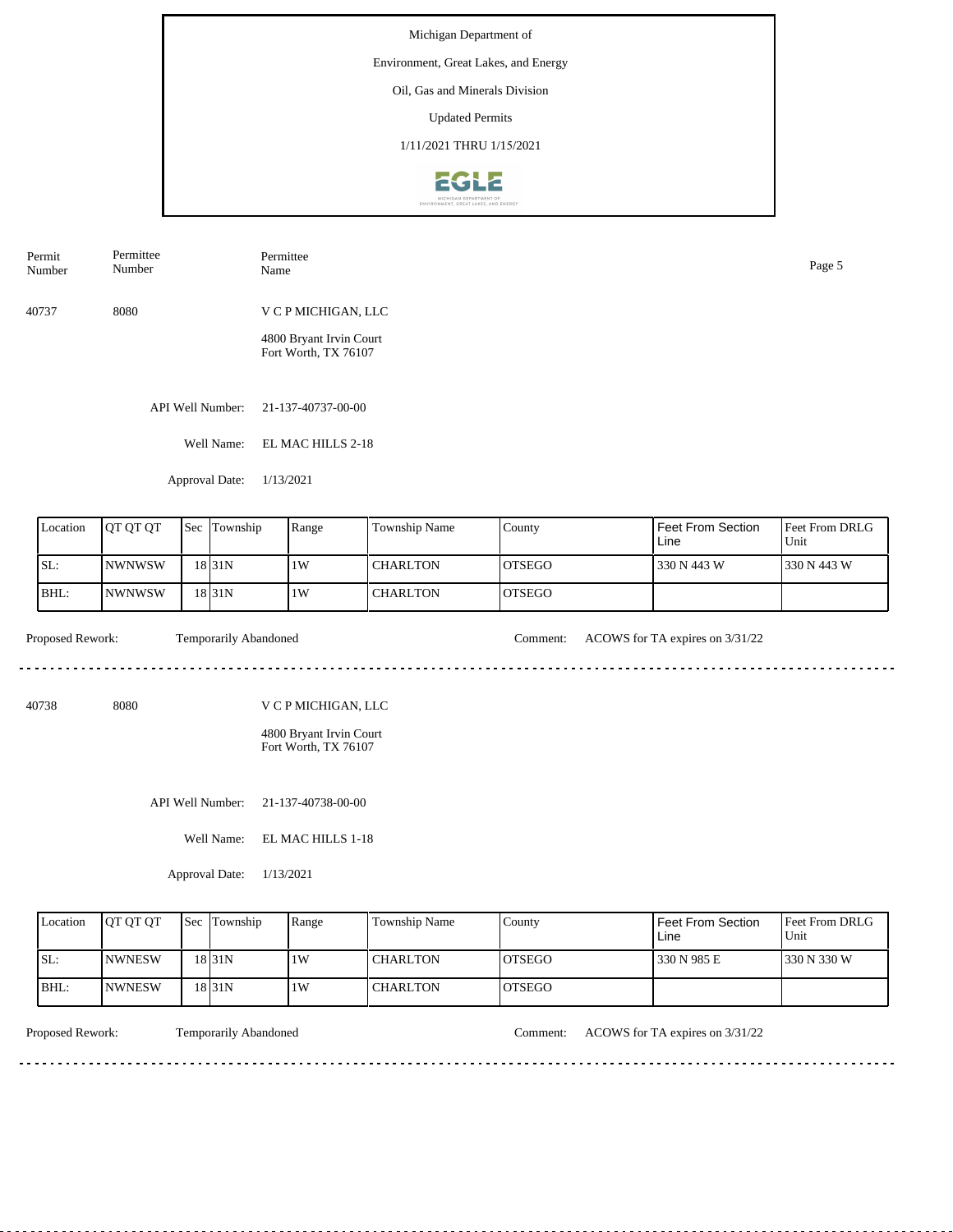# Environment, Great Lakes, and Energy

Oil, Gas and Minerals Division

Updated Permits

1/11/2021 THRU 1/15/2021



40750 8080 V C P MICHIGAN, LLC 4800 Bryant Irvin Court Permit Number Permittee Number Permittee Name Page 6

API Well Number: 21-137-40750-00-00

Well Name: ELMAC HILLS 5-19

Fort Worth, TX 76107

Approval Date: 1/13/2021

| Location | <b>JOT OT OT</b> | Sec Township        | Range | Township Name | County         | l Feet From Section<br>Line | Feet From DRLG<br>Unit |
|----------|------------------|---------------------|-------|---------------|----------------|-----------------------------|------------------------|
| ISL:     | INWSESW          | $19$ <sub>31N</sub> | 11W   | I CHARLTON    | <b>IOTSEGO</b> | 1970 S 987 E                | 1330 N 330 W           |
| BHL:     | INWSESW          | 19 <sub>31</sub> N  | 11W   | I CHARLTON    | <b>IOTSEGO</b> |                             |                        |

Proposed Rework: Temporarily Abandoned Comment: ACOWS for TA expires on  $3/31/22$ 

<u>. . . . . . . . . . . . . . . . .</u>

<u>. . . . . . . . .</u>

40750 8080

V C P MICHIGAN, LLC

4800 Bryant Irvin Court Fort Worth, TX 76107

API Well Number: 21-137-40750-01-00

Well Name: ELMAC HILLS 5-19 HD1

True Vertical Depth: 938

Approval Date: 1/13/2021

| Location | <b>OT OT OT</b> | <b>Sec</b> Township | Range | Township Name | County         | l Feet From Section<br>Line | <b>IFeet From DRLG</b><br>Unit |
|----------|-----------------|---------------------|-------|---------------|----------------|-----------------------------|--------------------------------|
| ISL:     | <b>INWSESW</b>  | 19 31 N             | 1 W   | CHARLTON      | IOTSEGO        | 1970 S 987 E                |                                |
| IBHL:    | <b>INESESW</b>  | 19 31 N             | 1 W   | CHARLTON      | <b>IOTSEGO</b> | 756 S 453 E                 | 1544 N 453 E                   |

<u>. . . . . . . .</u>

Temporarily Abandoned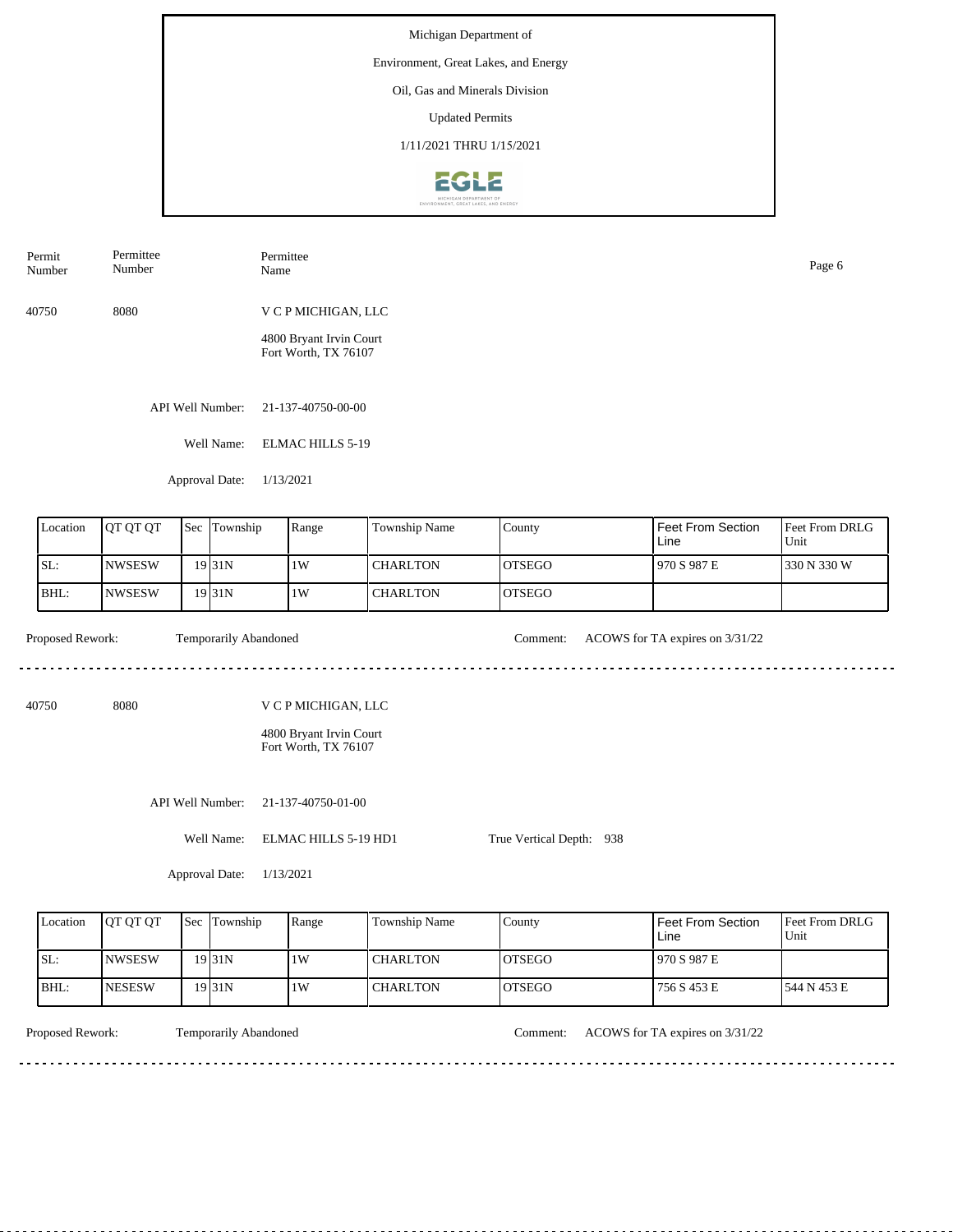Permit Permittee Permittee Number Name Page 7 Number 40750 8080 V C P MICHIGAN, LLC 4800 Bryant Irvin Court Fort Worth, TX 76107 API Well Number: 21-137-40750-02-00 Well Name: ELMAC HILLS 5-19 HD2 True Vertical Depth: 1056 Approval Date: 1/13/2021 Feet From DRLG Feet From Section Location | QT QT QT | Sec | Township | Range | Township Name Sec Township County Unit Line SL: NWSESW 1W CHARLTON OTSEGO 970 S 987 E 19 31N BHL: **NESESW CHARLTON** OTSEGO 925 S 546 E 375 N 546 E 19 31N 1W Proposed Rework: Temporarily Abandoned Comment: ACOWS for TA expires on  $3/31/22$ Temporarily Abandoned <u>. . . . . . .</u> . . . . . . . . . . . . . . . 40750 8080 V C P MICHIGAN, LLC 4800 Bryant Irvin Court Fort Worth, TX 76107 API Well Number: 21-137-40750-03-00 Well Name: ELMAC HILLS 5-19 HD2 Spur True Vertical Depth: 1086 Approval Date: 1/13/2021

| Location | <b>OT OT OT</b> | <b>Sec Township</b> | Range | <b>Township Name</b> | <b>County</b>  | Feet From Section<br>Line | <b>Feet From DRLG</b><br>Unit |
|----------|-----------------|---------------------|-------|----------------------|----------------|---------------------------|-------------------------------|
| ISL:     | <b>NWSESW</b>   | 19 <sub>131</sub> N | 1W    | <b>CHARLTON</b>      | <b>IOTSEGO</b> | 970 S 987 E               |                               |
| IBHL:    | <b>NWSESW</b>   | 19 31 N             | 1W    | <b>CHARLTON</b>      | <b>IOTSEGO</b> | 954 S 795 E               | 346 N 275 E                   |

Temporarily Abandoned

Proposed Rework: Temporarily Abandoned Comment: ACOWS for TA expires on  $3/31/22$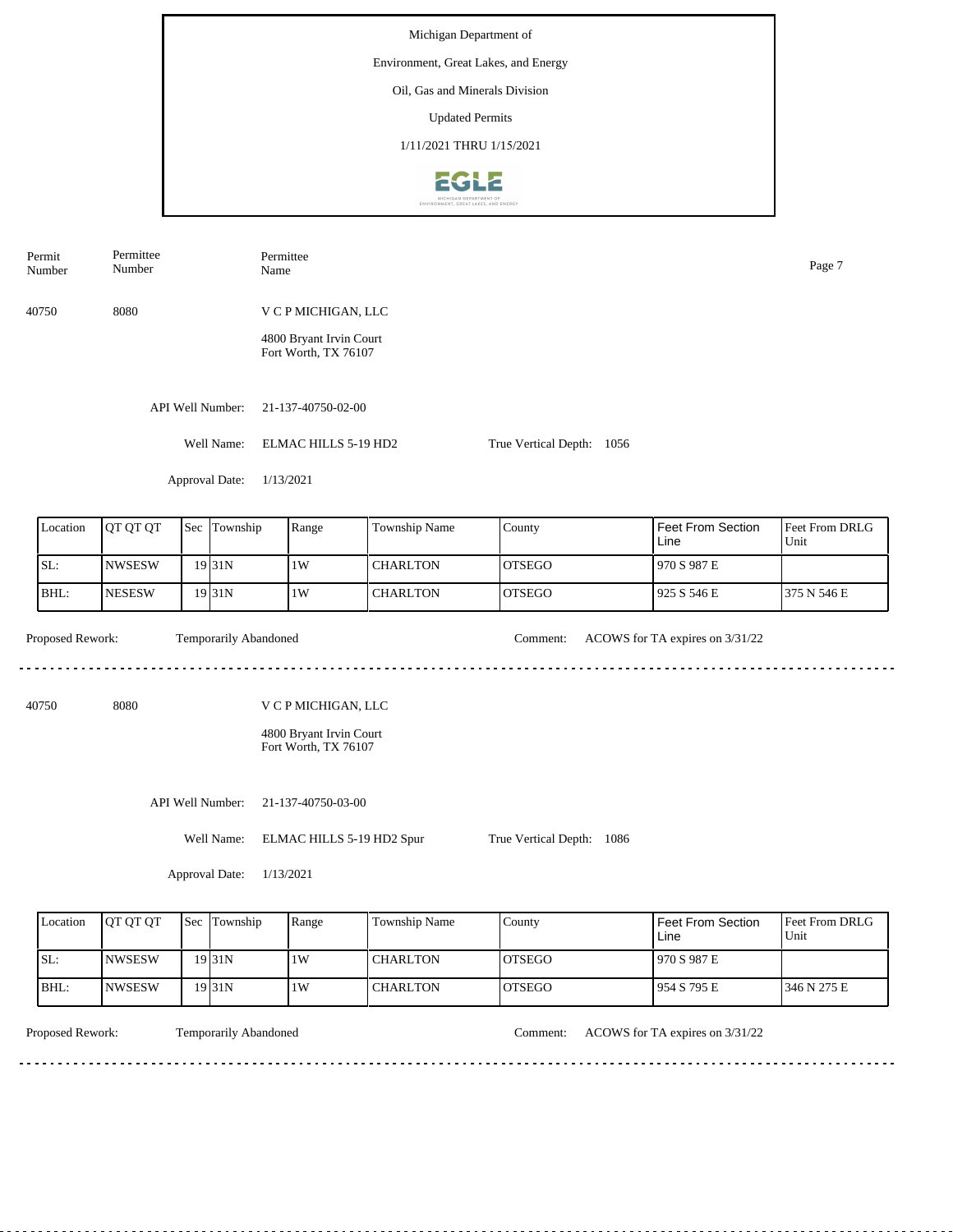## Environment, Great Lakes, and Energy

Oil, Gas and Minerals Division

Updated Permits

1/11/2021 THRU 1/15/2021



40751 8080 V C P MICHIGAN, LLC Permit Number Permittee Number Permittee Name Page 8

> 4800 Bryant Irvin Court Fort Worth, TX 76107

API Well Number: 21-137-40751-00-00

Well Name: EL MAC HILLS 3-19

Approval Date: 1/13/2021

| Location | <b>IOT OT OT</b> | <b>Sec</b> | Township          | Range | <b>Township Name</b> | County         | l Feet From Section<br>Line | Feet From DRLG<br>Unit |
|----------|------------------|------------|-------------------|-------|----------------------|----------------|-----------------------------|------------------------|
| SL:      | INWNWSW          |            | 19 31 N           | 1W    | <b>CHARLTON</b>      | <b>IOTSEGO</b> | 330 N 330 W                 | 330 N 330 W            |
| BHL:     | <b>NWNWSW</b>    |            | 19 <sub>31N</sub> | 1W    | <b>CHARLTON</b>      | <b>LOTSEGO</b> |                             |                        |

 $- - - - - -$ 

Proposed Rework: Temporarily Abandoned Comment: ACOWS for TA expires on  $3/31/22$ 

40760 8080

V C P MICHIGAN, LLC

4800 Bryant Irvin Court Fort Worth, TX 76107

API Well Number: 21-137-40760-00-00

Well Name: EL MAC HILLS 4-19

Approval Date: 1/13/2021

| Location | <b>IOT OT OT</b> | <b>Sec Township</b> | Range | Township Name   | County         | Feet From Section<br>Line | <b>Feet From DRLG</b><br>Unit |
|----------|------------------|---------------------|-------|-----------------|----------------|---------------------------|-------------------------------|
| ISL:     | <b>INWNESW</b>   | $19$ <sub>31N</sub> | 1 W   | <b>CHARLTON</b> | <b>LOTSEGO</b> | 330 N 988 E               | 1330 N 330 W                  |
| IBHL:    | <b>INWNESW</b>   | 19 31 N             | 1 W   | <b>CHARLTON</b> | <b>IOTSEGO</b> |                           |                               |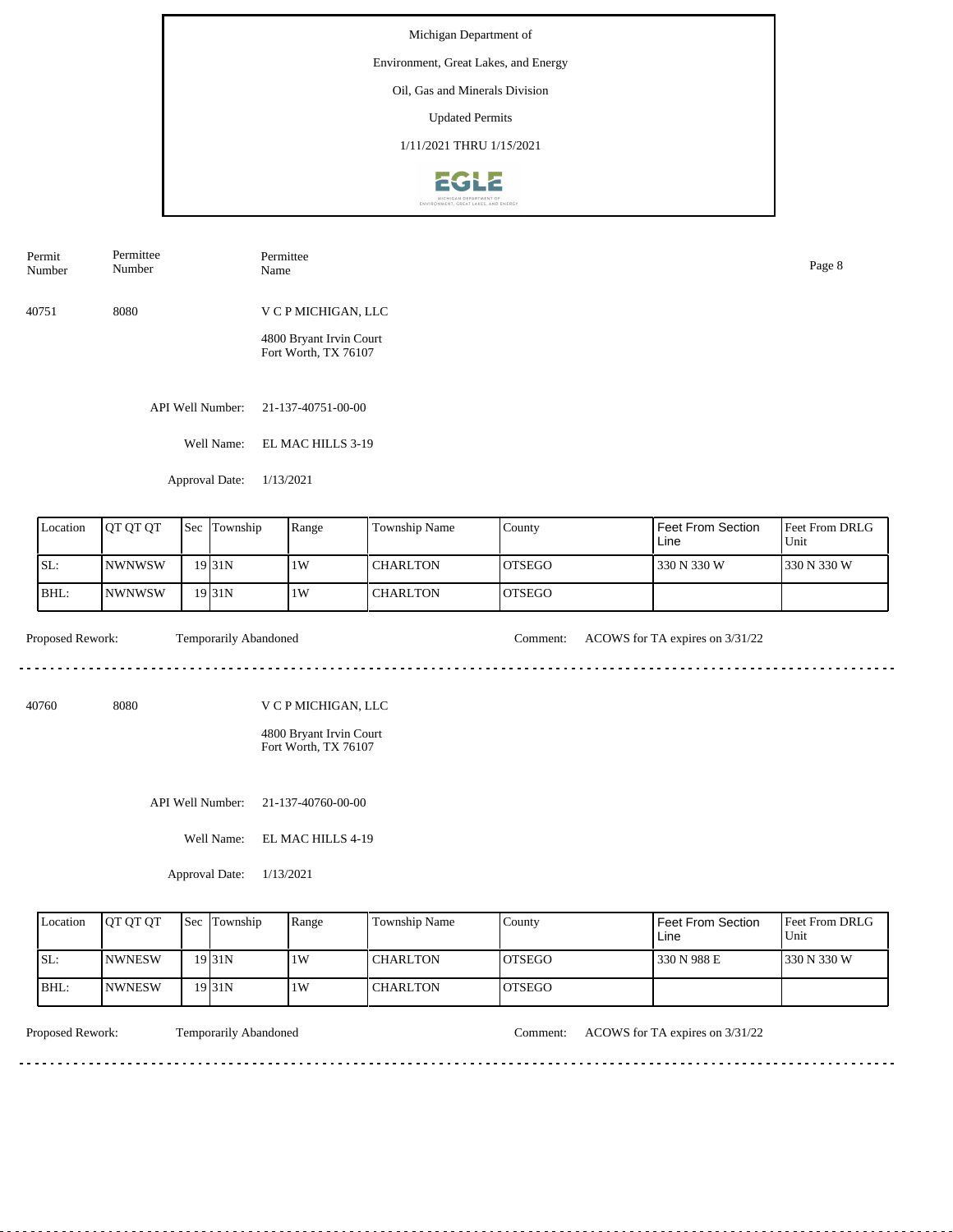## Environment, Great Lakes, and Energy

Oil, Gas and Minerals Division

Updated Permits

1/11/2021 THRU 1/15/2021



40781 8080 V C P MICHIGAN, LLC Permit Number Permittee Number Permittee Name Page 9

> 4800 Bryant Irvin Court Fort Worth, TX 76107

API Well Number: 21-137-40781-00-00

Well Name: EL MAC HILLS 2-19

Approval Date: 1/13/2021

| Location | <b>OT QT QT</b> | 'Sec | Township | Range | <b>Township Name</b> | County         | l Feet From Section<br>Line | Feet From DRLG<br>Unit |
|----------|-----------------|------|----------|-------|----------------------|----------------|-----------------------------|------------------------|
| SL:      | <b>INWSWNW</b>  |      | 19 31 N  | 1W    | I CHARLTON           | <b>IOTSEGO</b> | 1967 S 330 W                | 330 N 330 W            |
| IBHL:    | <b>INWSWNW</b>  |      | 19 31 N  | 1W    | <b>CHARLTON</b>      | <b>IOTSEGO</b> |                             |                        |

 $- - - - - -$ 

Proposed Rework: Temporarily Abandoned Comment: ACOWS for TA expires on  $3/31/22$ 

40784 8080

V C P MICHIGAN, LLC

4800 Bryant Irvin Court Fort Worth, TX 76107

API Well Number: 21-137-40784-00-00

Well Name: EL MAC HILLS 1-19

Approval Date: 1/13/2021

| Location | <b>IOT OT OT</b> | <b>Sec Township</b> | Range | Township Name   | County         | Feet From Section<br>∟ine | <b>Feet From DRLG</b><br>Unit |
|----------|------------------|---------------------|-------|-----------------|----------------|---------------------------|-------------------------------|
| ISL:     | <b>INWNWNW</b>   | $19$ <sub>31N</sub> | 1 W   | <b>CHARLTON</b> | <b>IOTSEGO</b> | 330 N 330 W               | 1330 N 330 W                  |
| BHL:     | <b>INWNWNW</b>   | $19$ <sub>31N</sub> | 1 W   | <b>CHARLTON</b> | <b>IOTSEGO</b> |                           |                               |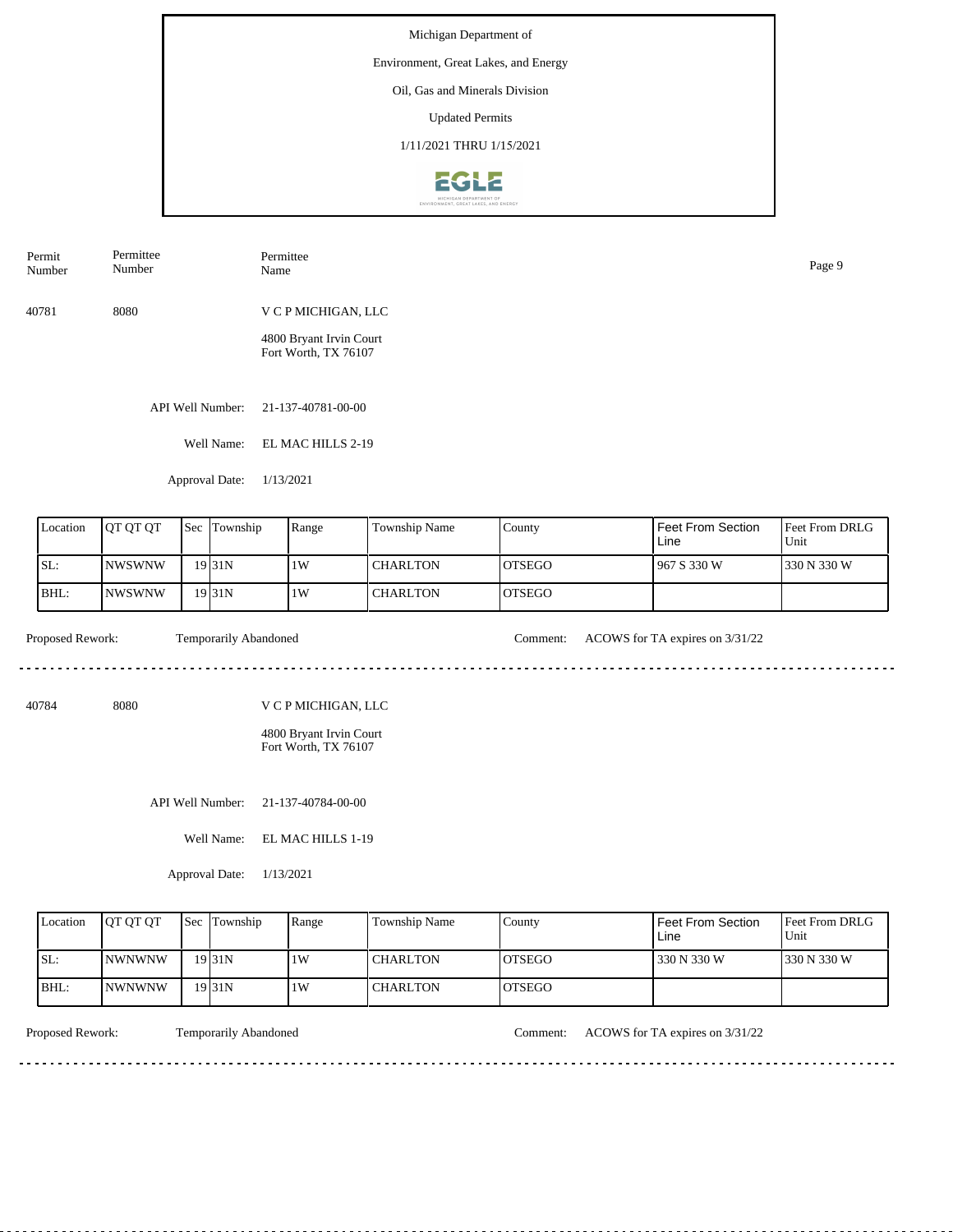#### Environment, Great Lakes, and Energy

Oil, Gas and Minerals Division

Updated Permits

1/11/2021 THRU 1/15/2021



40791 8080 V C P MICHIGAN, LLC Permit Number Permittee Number Permittee Name Page 10

> 4800 Bryant Irvin Court Fort Worth, TX 76107

API Well Number: 21-137-40791-00-00

Well Name: EL MAC HILLS 3-18

Approval Date: 1/13/2021

| Location | <b>IOT OT OT</b> | Sec Township       | Range | Township Name   | County         | l Feet From Section<br>Line | Feet From DRLG<br>Unit |
|----------|------------------|--------------------|-------|-----------------|----------------|-----------------------------|------------------------|
| SL:      | INWSWSW          | 18 <sub>31</sub> N | 1W    | <b>CHARLTON</b> | <b>IOTSEGO</b> | 1981 S 330 W                | 1330 N 330 W           |
| BHL:     | <b>INWSWSW</b>   | 18 <sub>31</sub> N | 1W    | <b>CHARLTON</b> | <b>IOTSEGO</b> |                             |                        |

<u>. . . . . . . . .</u>

Proposed Rework: Temporarily Abandoned Comment: ACOWS for TA expires on  $3/31/22$ 

<u>. . . . . . . . . . . . . . . . .</u>

41600 8080

V C P MICHIGAN, LLC

4800 Bryant Irvin Court Fort Worth, TX 76107

API Well Number: 21-137-41600-00-00

Well Name: WIEGANDT D2-11

Approval Date: 1/13/2021

| Location | <b>IOT OT OT</b> | <b>Sec Township</b> | Range | Township Name   | County         | Feet From Section<br>Line | <b>Feet From DRLG</b><br>Unit |
|----------|------------------|---------------------|-------|-----------------|----------------|---------------------------|-------------------------------|
| ISL:     | <b>ISWSESW</b>   | 1 I30N              | 1 W   | <b>CHARLTON</b> | <b>LOTSEGO</b> | 445 S 838 E               | 1445 S 479 W                  |
| IBHL:    | ISWSESW          | 1 I30N              | 1 W   | <b>CHARLTON</b> | <b>IOTSEGO</b> |                           |                               |

<u>. . . . . . . .</u>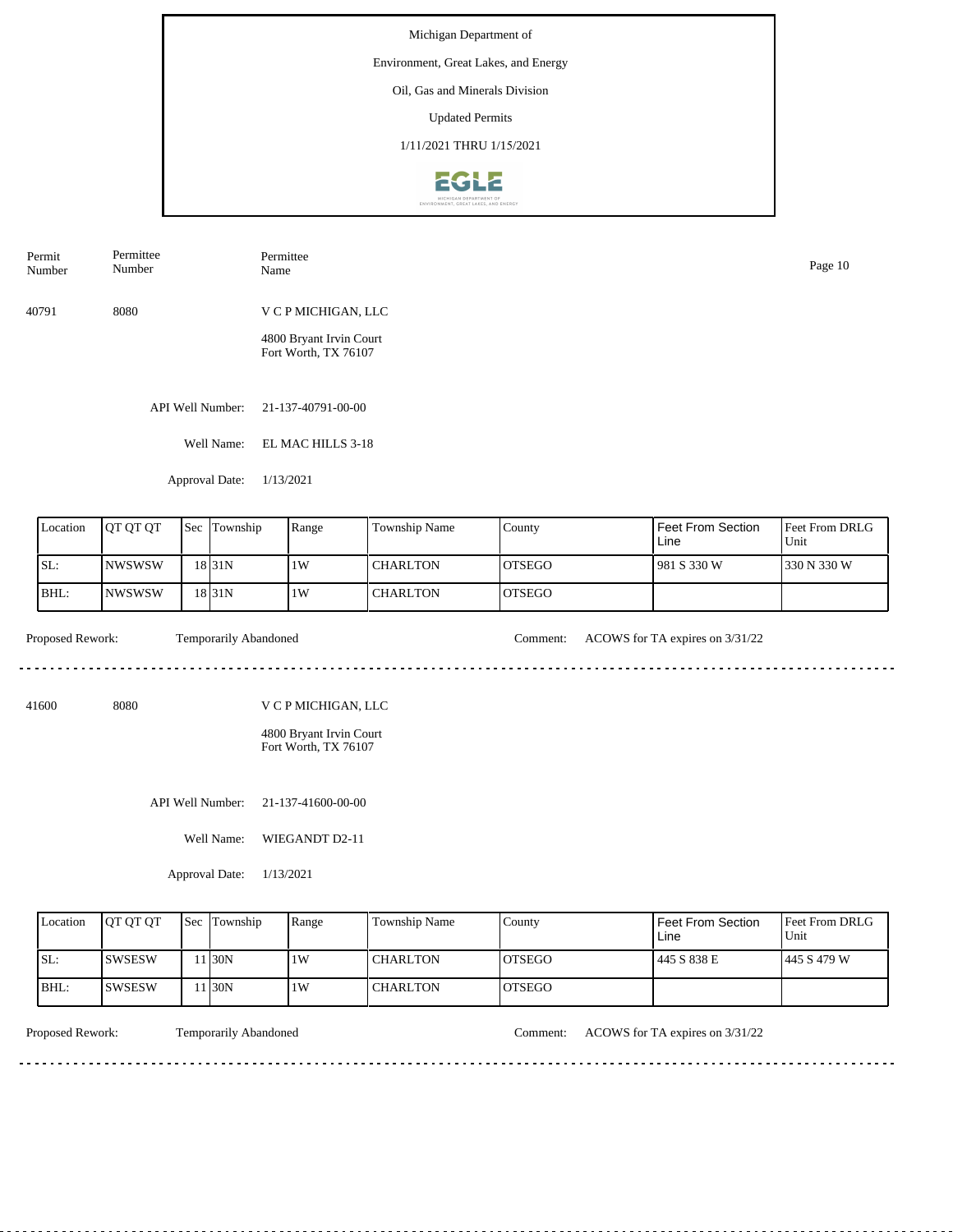

41601 8080 V C P MICHIGAN, LLC 4800 Bryant Irvin Court Fort Worth, TX 76107 Permit Number Permittee Number Permittee Name Page 11

API Well Number: 21-137-41601-00-00

Well Name: WIEGANDT C1-11

Approval Date: 1/13/2021

| Location | <b>IOT OT OT</b> | <b>Sec</b> | Township | Range | <b>Township Name</b> | <b>County</b>  | <b>I Feet From Section</b><br>Line | <b>Feet From DRLG</b><br>Unit |
|----------|------------------|------------|----------|-------|----------------------|----------------|------------------------------------|-------------------------------|
| SL:      | ISWNWSW          |            | 1 30N    | 1W    | <b>CHARLTON</b>      | <b>IOTSEGO</b> | 763 N 546 W                        | 1556 S 546 W                  |
| BHL:     | ISWNWSW          |            | 1 30N    | 1W    | <b>CHARLTON</b>      | <b>IOTSEGO</b> |                                    |                               |

<u>. . . . . . . . . . . . . . . . .</u>

 $- - - - - -$ 

Proposed Rework: Temporarily Abandoned Comment: ACOWS for TA expires on  $3/31/22$ 

41602 8080

V C P MICHIGAN, LLC

4800 Bryant Irvin Court Fort Worth, TX 76107

API Well Number: 21-137-41602-00-00

Well Name: WIEGANDT D1-11

Approval Date: 1/13/2021

| Location | <b>IOT OT OT</b> | <b>Sec Township</b> | Range | Township Name   | County         | Feet From Section<br>∟ine | <b>Feet From DRLG</b><br>Unit |
|----------|------------------|---------------------|-------|-----------------|----------------|---------------------------|-------------------------------|
| ISL:     | <b>ISESWSW</b>   | 1130N               | 1W    | <b>CHARLTON</b> | <b>IOTSEGO</b> | 408 S 709 W               | 408 S 611 E                   |
| IBHL:    | <b>ISESWSW</b>   | 1130N               | 1W    | <b>CHARLTON</b> | <b>IOTSEGO</b> |                           |                               |

Proposed Rework: Temporarily Abandoned Comment: ACOWS for TA expires on  $3/31/22$ 

. . . . . . . . . . . . . . . . . .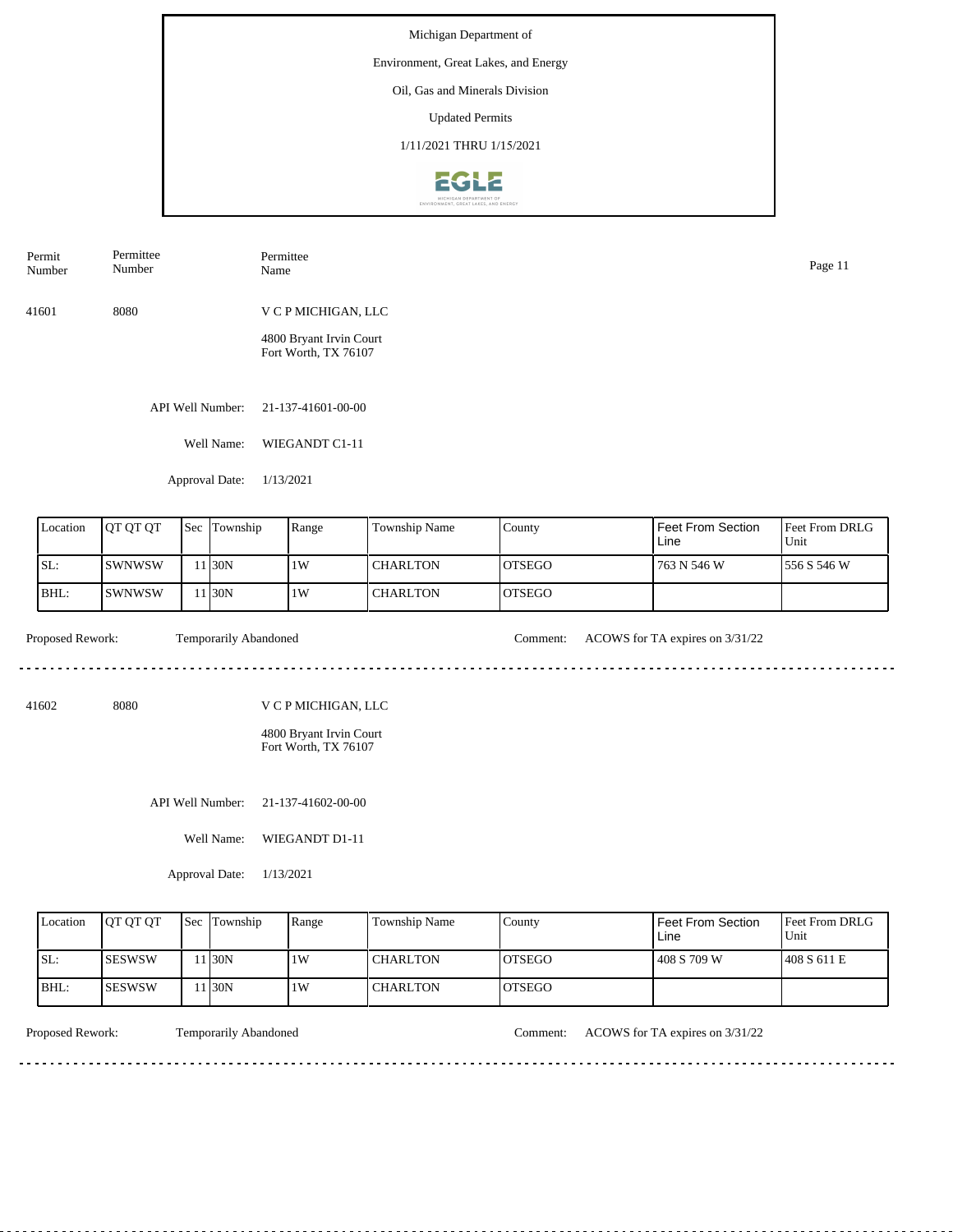

API Well Number: 21-137-41603-00-00 41603 8080 V C P MICHIGAN, LLC 4800 Bryant Irvin Court Fort Worth, TX 76107 Permit Number Permittee Number Permittee Name Page 12

Well Name: BROWN B2-11

Approval Date: 1/13/2021

| Location | <b>IOT OT OT</b> | <b>Sec</b> | Township | Range | <b>Township Name</b> | County         | l Feet From Section<br>Line | <b>Feet From DRLG</b><br>Unit |
|----------|------------------|------------|----------|-------|----------------------|----------------|-----------------------------|-------------------------------|
| ISL:     | <b>SESENW</b>    |            | 1 I30N   | 1W    | l CHARLTON           | <b>IOTSEGO</b> | 441 S 581 E                 | 1441 S 581 E                  |
| BHL:     | <b>SESENW</b>    |            | 1 I30N   | 1W    | <b>CHARLTON</b>      | <b>IOTSEGO</b> |                             |                               |

<u>. . . . . . . . . . . . . . . . .</u>

 $\mathcal{L}^{\mathcal{L}}\left( \mathcal{L}^{\mathcal{L}}\left( \mathcal{L}^{\mathcal{L}}\right) \right) =\mathcal{L}^{\mathcal{L}}\left( \mathcal{L}^{\mathcal{L}}\right)$ 

Proposed Rework: Temporarily Abandoned Comment: ACOWS for TA expires on  $3/31/22$ 

. . . . . . . . . . . . . . . . . .

41616 8080

V C P MICHIGAN, LLC

4800 Bryant Irvin Court Fort Worth, TX 76107

API Well Number: 21-137-41616-00-00

Well Name: WIEGANDT C2-11

Approval Date: 1/13/2021

| Location | <b>IOT OT OT</b> | <b>Sec Township</b> | Range | <b>Township Name</b> | County         | Feet From Section<br>∟ine | <b>Feet From DRLG</b><br>Unit |
|----------|------------------|---------------------|-------|----------------------|----------------|---------------------------|-------------------------------|
| ISL:     | <b>INENESW</b>   | 1 30N               | 1W    | CHARLTON             | <b>LOTSEGO</b> | 570 N 472 E               | 1570 N 472 E                  |
| BHL:     | <b>INENESW</b>   | 1 30N               | 1W    | <b>CHARLTON</b>      | IOTSEGO        |                           |                               |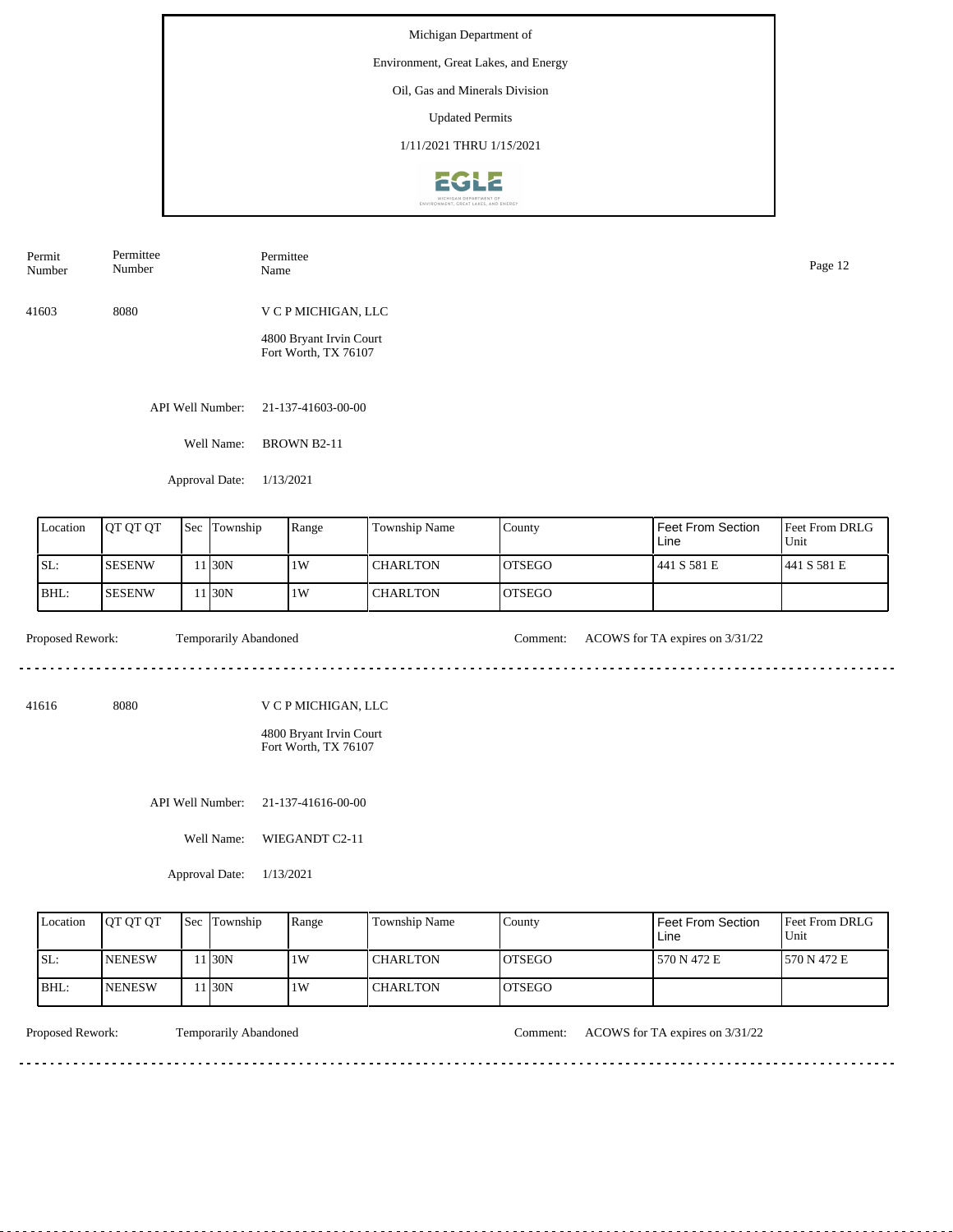API Well Number: 21-137-41617-00-00 Well Name: BROWN B4-10 41617 8080 V C P MICHIGAN, LLC 4800 Bryant Irvin Court Fort Worth, TX 76107 Permit Number Permittee Number Permittee Page 13<br>Name Page 13

Approval Date: 1/13/2021

| Location | JOT OT OT      | <b>Sec</b> | Township  | Range | Township Name   | County         | Feet From Section<br>Line | <b>Feet From DRLG</b><br>Unit |
|----------|----------------|------------|-----------|-------|-----------------|----------------|---------------------------|-------------------------------|
| SL:      | <b>ISESENE</b> |            | 10 I 30 N | 1W    | l CHARLTON      | IOTSEGO        | 352 S 615 E               | 1352 S 615 E                  |
| BHL:     | <b>ISESENE</b> |            | 10 I 30 N | 1W    | <b>CHARLTON</b> | <b>IOTSEGO</b> |                           |                               |

<u>. . . . . . . . .</u>

Proposed Rework: Temporarily Abandoned Comment: ACOWS for TA expires on  $3/31/22$ 

<u>. . . . . . . . . . . . . . . . .</u>

41618 8080

V C P MICHIGAN, LLC

4800 Bryant Irvin Court Fort Worth, TX 76107

API Well Number: 21-137-41618-00-00

Well Name: SMITH C4-10

Approval Date: 1/13/2021

| Location | <b>OT OT OT</b> | <b>Sec Township</b> | Range | Township Name   | County         | Feet From Section<br>Line | <b>Feet From DRLG</b><br>Unit |
|----------|-----------------|---------------------|-------|-----------------|----------------|---------------------------|-------------------------------|
| ISL:     | <b>INENESE</b>  | 10 <sub>30</sub> N  | 1W    | <b>CHARLTON</b> | <b>IOTSEGO</b> | 474 N 506 E               | 1474 N 506 E                  |
| BHL:     | <b>NENESE</b>   | 10 <sub>30N</sub>   | 1W    | <b>CHARLTON</b> | <b>IOTSEGO</b> |                           |                               |

Proposed Rework: Temporarily Abandoned Comment: ACOWS for TA expires on  $3/31/22$ 

<u>. . . . . . . .</u>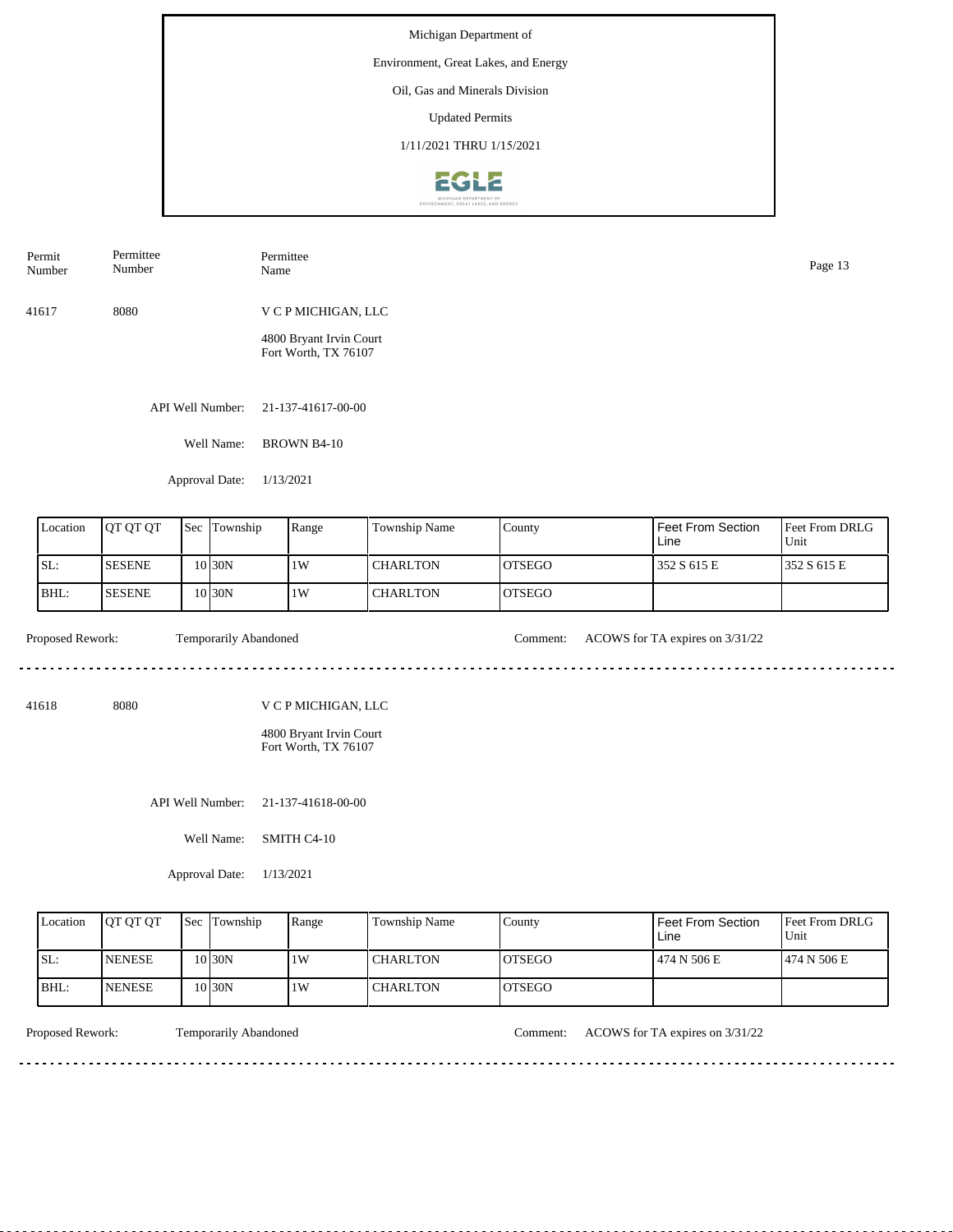## Environment, Great Lakes, and Energy

Oil, Gas and Minerals Division

Updated Permits

1/11/2021 THRU 1/15/2021



| Permit<br>Number | Permittee<br>Number | Permittee<br>Name                               | Page 14 |
|------------------|---------------------|-------------------------------------------------|---------|
| 41619            | 8080                | V C P MICHIGAN, LLC                             |         |
|                  |                     | 4800 Bryant Irvin Court<br>Fort Worth, TX 76107 |         |

API Well Number: 21-137-41619-00-00

Well Name: BROWN B1-11

Approval Date: 1/13/2021

| Location | <b>IOT OT OT</b> | Sec | Township | Range | Township Name   | County         | l Feet From Section<br>Line | <b>Feet From DRLG</b><br>Unit |
|----------|------------------|-----|----------|-------|-----------------|----------------|-----------------------------|-------------------------------|
| ISL:     | ISWSWNW          |     | 1 I30N   | 1W    | <b>CHARLTON</b> | IOTSEGO        | 361 S 431 W                 | 1361 S 431 W                  |
| IBHL:    | ISWSWNW          |     | 1 I30N   | 1W    | <b>CHARLTON</b> | <b>IOTSEGO</b> |                             |                               |

41668 8080

<u>. . . . . . . . .</u>

Proposed Rework: Temporarily Abandoned Comment: ACOWS for TA expires on  $3/31/22$ 

<u>. . . . . . . . . . . . . . . . . .</u>

V C P MICHIGAN, LLC

4800 Bryant Irvin Court Fort Worth, TX 76107

API Well Number: 21-137-41668-00-00

Well Name: BROWN B3-10

Approval Date: 1/13/2021

| Location | <b>IOT OT OT</b> | <b>Sec Township</b> | Range | Township Name   | County         | Feet From Section<br>Line | <b>Feet From DRLG</b><br>Unit |
|----------|------------------|---------------------|-------|-----------------|----------------|---------------------------|-------------------------------|
| ISL:     | <b>ISESWNE</b>   | 10 30N              | 1 W   | <b>CHARLTON</b> | <b>IOTSEGO</b> | 475 S 699 W               | 1475 S 699 W                  |
| IBHL:    | <b>ISESWNE</b>   | 10 30N              | 1 W   | <b>CHARLTON</b> | <b>IOTSEGO</b> |                           |                               |

<u>. . . . . . . . .</u>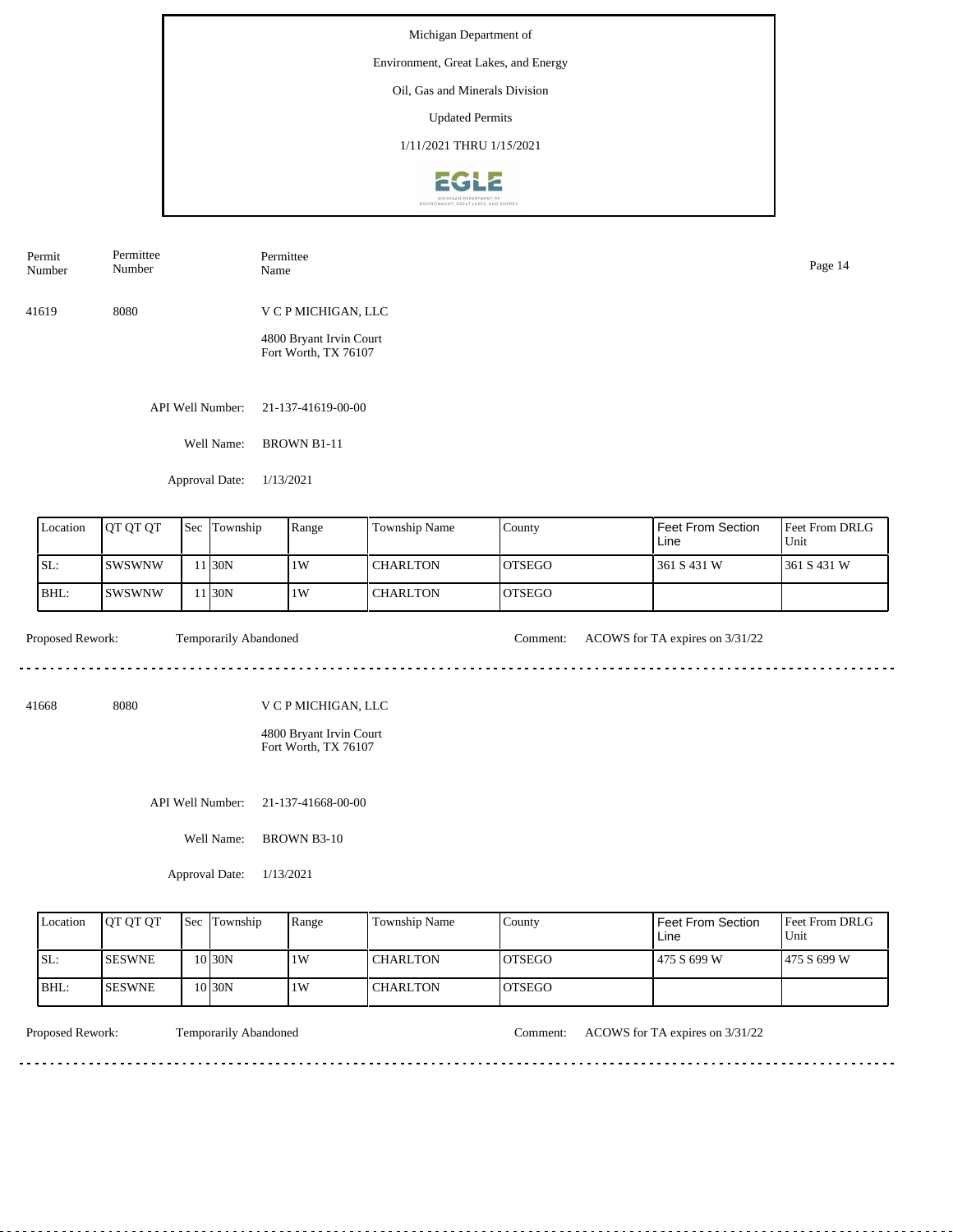## Environment, Great Lakes, and Energy

Oil, Gas and Minerals Division

Updated Permits

1/11/2021 THRU 1/15/2021



API Well Number: 21-137-41669-00-00 Well Name: BROWN B2-10 41669 8080 V C P MICHIGAN, LLC 4800 Bryant Irvin Court Fort Worth, TX 76107 Permit Number Permittee Number Permittee Name Page 15

Approval Date: 1/13/2021

| Location | <b>IOT OT OT</b> | <b>Sec Township</b> | Range | Township Name   | County         | l Feet From Section<br>Line | Feet From DRLG<br>Unit |
|----------|------------------|---------------------|-------|-----------------|----------------|-----------------------------|------------------------|
| SL:      | <b>SESENW</b>    | 10 I 30 N           | 1W    | CHARLTON        | IOTSEGO        | 474 S 376 E                 | 1474 S 376 E           |
| BHL:     | <b>SESENW</b>    | 10 I 30 N           | 1W    | <b>CHARLTON</b> | <b>IOTSEGO</b> |                             |                        |

<u>. . . . . . . . . . . . . . . . . . .</u>

 $\mathcal{L}^{\mathcal{L}}\left( \mathcal{L}^{\mathcal{L}}\left( \mathcal{L}^{\mathcal{L}}\right) \right) =\mathcal{L}^{\mathcal{L}}\left( \mathcal{L}^{\mathcal{L}}\right)$ 

Proposed Rework: Temporarily Abandoned Comment: ACOWS for TA expires on  $3/31/22$ 

. . . . . . . . . . . . . . . . . .

41707 8080

V C P MICHIGAN, LLC

4800 Bryant Irvin Court Fort Worth, TX 76107

API Well Number: 21-137-41707-00-00

Well Name: SMITH D4-9

Approval Date: 1/13/2021

| Location | <b>OT OT OT</b> | <b>Sec</b> Township | Range | <b>Township Name</b> | County         | <b>Feet From Section</b><br>∟ine | <b>Feet From DRLG</b><br>Unit |
|----------|-----------------|---------------------|-------|----------------------|----------------|----------------------------------|-------------------------------|
| ISL:     | <b>INWSESE</b>  | 9 30N               | 1W    | CHARLTON             | <b>LOTSEGO</b> | 675 S 991 E                      | 1636 N 330 W                  |
| $IBHL$ : | <b>INWSESE</b>  | 9 30N               | 1 W   | <b>CHARLTON</b>      | <b>IOTSEGO</b> |                                  |                               |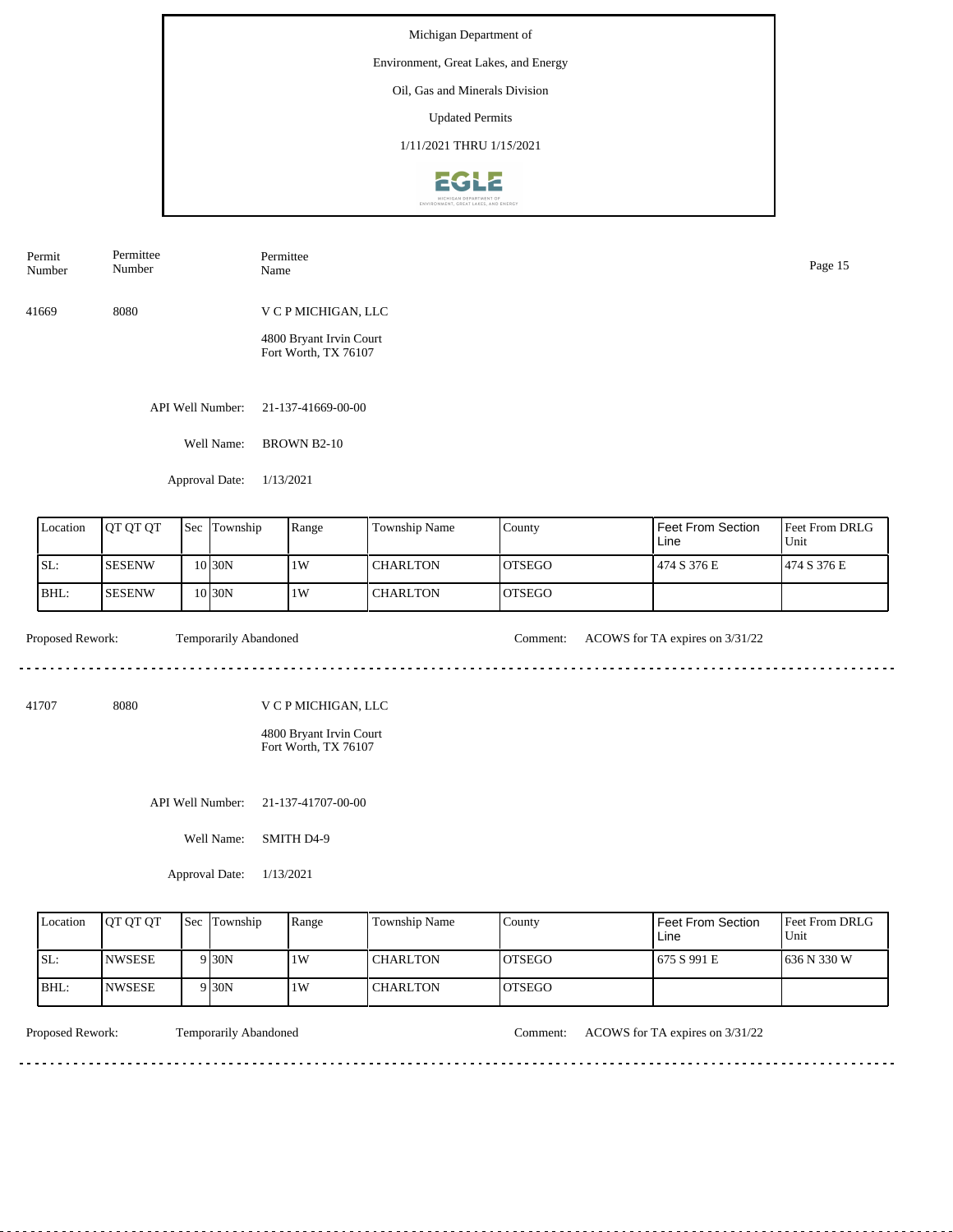## Environment, Great Lakes, and Energy

Oil, Gas and Minerals Division

Updated Permits

1/11/2021 THRU 1/15/2021



| Permit<br>Number | Permittee<br>Number | Permittee<br>Name                               | Page 16 |
|------------------|---------------------|-------------------------------------------------|---------|
| 41835            | 8080                | V C P MICHIGAN, LLC                             |         |
|                  |                     | 4800 Bryant Irvin Court<br>Fort Worth, TX 76107 |         |

API Well Number: 21-137-41835-00-00

Well Name: WISCHMAN A3-9

Approval Date: 1/13/2021

| Location | <b>IOT OT OT</b> | <b>Sec</b> | Township          | Range | <b>Township Name</b> | County         | l Feet From Section<br>Line | Feet From DRLG<br>Unit |
|----------|------------------|------------|-------------------|-------|----------------------|----------------|-----------------------------|------------------------|
| SL:      | <b>SWNWNE</b>    |            | 9 30N             | 1W    | <b>CHARLTON</b>      | <b>IOTSEGO</b> | 1765 N 425 W                | 1550 S 425 W           |
| BHL:     | <b>SWNWNE</b>    |            | 9 <sub>30</sub> N | 1W    | <b>CHARLTON</b>      | <b>IOTSEGO</b> |                             |                        |

 $- - - - - -$ 

Proposed Rework: Temporarily Abandoned Comment: ACOWS for TA expires on  $3/31/22$ 

. . . . . . . . . . . . . . . . . .

<u>. . . . . . . . . . . . . . . . .</u>

41835 8080

V C P MICHIGAN, LLC

4800 Bryant Irvin Court Fort Worth, TX 76107

API Well Number: 21-137-41835-01-00

Well Name: WISCHMAN A3-9

Approval Date: 1/13/2021

| Location | <b>OT OT OT</b> | <b>Sec Township</b> | Range | Township Name   | County         | Feet From Section<br>Line | <b>Feet From DRLG</b><br>Unit |
|----------|-----------------|---------------------|-------|-----------------|----------------|---------------------------|-------------------------------|
| ISL:     | <b>ISWNWNE</b>  | 9 30N               | 1 W   | <b>CHARLTON</b> | <b>IOTSEGO</b> | 765 N 425 W               | 1550 S 425 W                  |
| IBHL:    | <b>ISWNWNE</b>  | 9 30N               | 1 W   | <b>CHARLTON</b> | <b>IOTSEGO</b> |                           |                               |

 $- - - - - - -$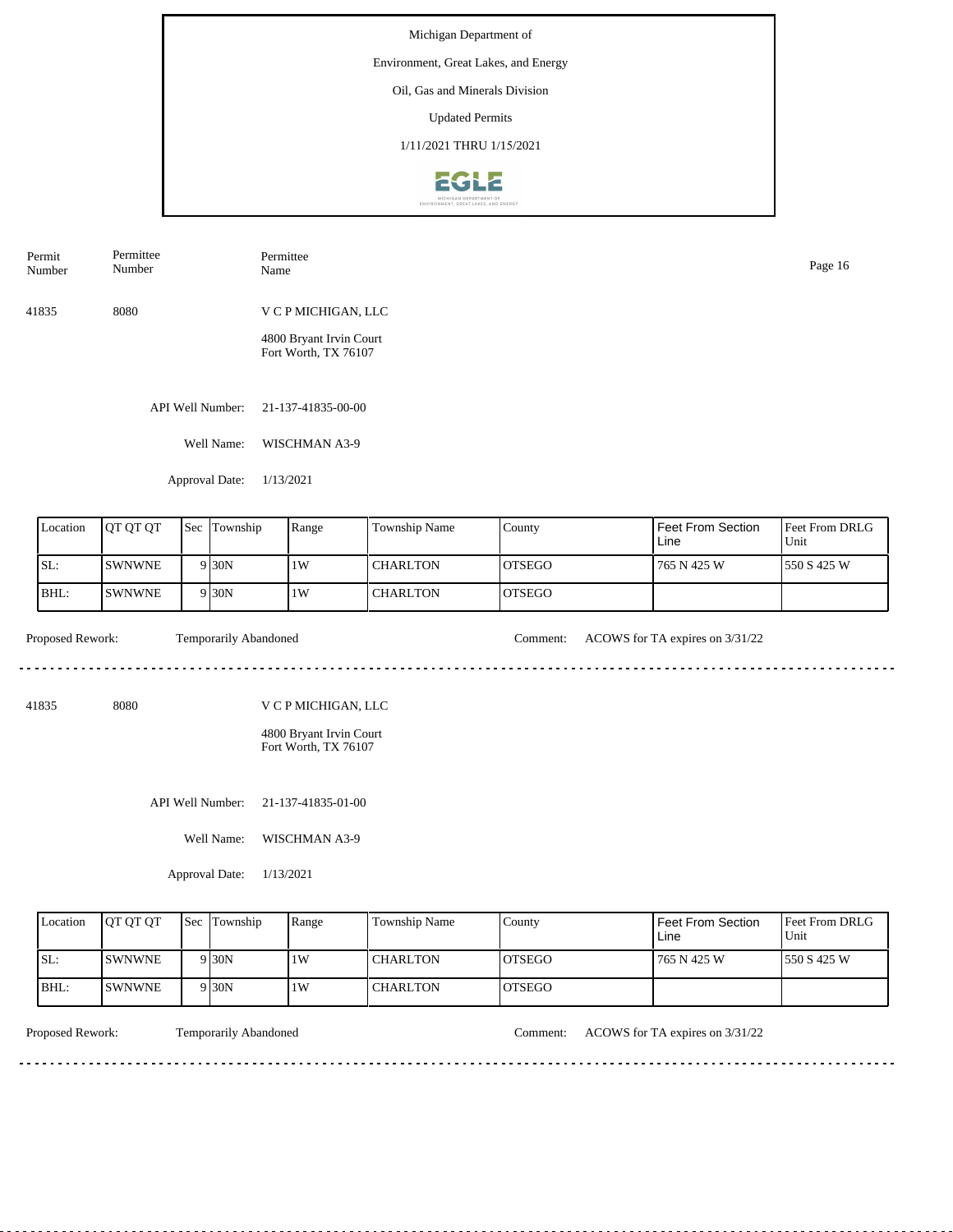## Environment, Great Lakes, and Energy

Oil, Gas and Minerals Division

Updated Permits

1/11/2021 THRU 1/15/2021



41846 8080 V C P MICHIGAN, LLC 4800 Bryant Irvin Court Fort Worth, TX 76107 Permit Number Permittee Number Permittee Name Page 17

API Well Number: 21-137-41846-00-00

Well Name: WISCHMAN D3-9

Approval Date: 1/13/2021

| Location | <b>OT QT QT</b> | Sec | Township          | Range | Township Name   | County  | Feet From Section<br>Line | <b>Feet From DRLG</b><br>Unit |
|----------|-----------------|-----|-------------------|-------|-----------------|---------|---------------------------|-------------------------------|
| ISL:     | <b>NWSWSE</b>   |     | 9 <sub>30</sub> N | 1W    | <b>CHARLTON</b> | IOTSEGO | 929 S 426 W               | 1387 N 426 W                  |
| BHL:     | <b>NWSWSE</b>   |     | 9 <sub>30</sub> N | 1W    | <b>CHARLTON</b> | IOTSEGO |                           |                               |

<u>. . . . . . . . .</u>

Proposed Rework: Temporarily Abandoned Comment: ACOWS for TA expires on  $3/31/22$ 

<u>. . . . . . . . . . . . . . . . .</u>

41847 8080

V C P MICHIGAN, LLC

4800 Bryant Irvin Court Fort Worth, TX 76107

API Well Number: 21-137-41847-00-00

Well Name: WISCHMAN C4-9

Approval Date: 1/13/2021

| Location | <b>OT OT OT</b> | <b>Sec Township</b> | Range | Township Name   | County         | Feet From Section<br>Line | <b>Feet From DRLG</b><br>Unit |
|----------|-----------------|---------------------|-------|-----------------|----------------|---------------------------|-------------------------------|
| ISL:     | <b>NENESE</b>   | 9 <sub>30</sub> N   | 1W    | <b>CHARLTON</b> | <b>IOTSEGO</b> | 1617 N 383 E              | 1617 N 383 E                  |
| IBHL:    | <b>INENESE</b>  | 9 <sub>30</sub> N   | 1W    | <b>CHARLTON</b> | IOTSEGO        |                           |                               |

<u>. . . . . . . .</u>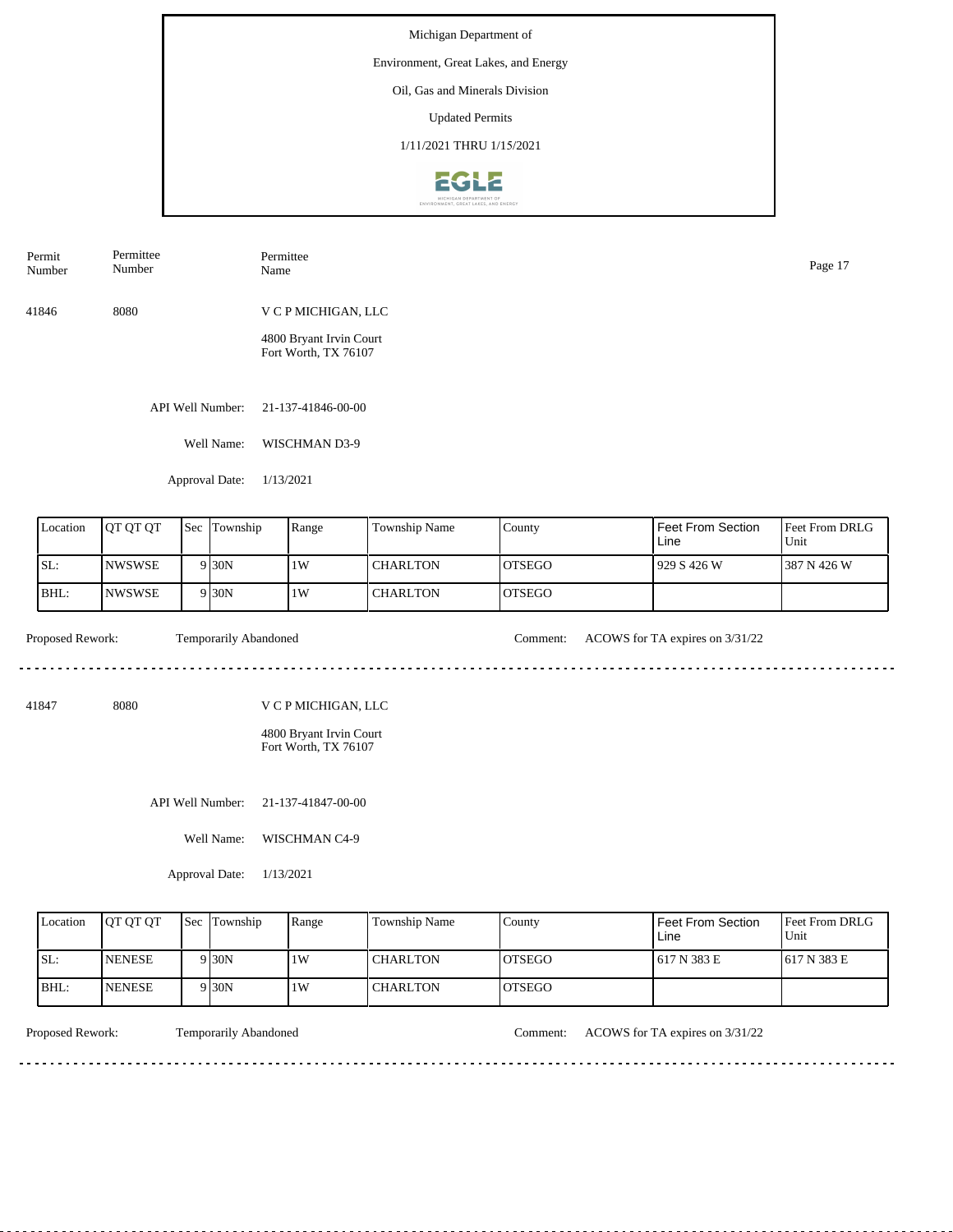Environment, Great Lakes, and Energy

Oil, Gas and Minerals Division

Updated Permits

1/11/2021 THRU 1/15/2021



41847 8080 V C P MICHIGAN, LLC Permit Number Permittee Number Permittee Name Page 18

4800 Bryant Irvin Court Fort Worth, TX 76107

API Well Number: 21-137-41847-03-00

Well Name: WISCHMAN C4-9

Approval Date: 1/13/2021

| Location | <b>JOT OT OT</b> | Sec Township      | Range | Township Name   | County         | l Feet From Section<br>Line | <b>Feet From DRLG</b><br>Unit |
|----------|------------------|-------------------|-------|-----------------|----------------|-----------------------------|-------------------------------|
| SL:      | <b>INENESE</b>   | 9 <sub>30</sub> N | 1W    | <b>CHARLTON</b> | IOTSEGO        | 617 N 383 E                 | 1617 N 383 E                  |
| BHL:     | <b>INENESE</b>   | 9 <sub>30</sub> N | 1W    | <b>CHARLTON</b> | <b>IOTSEGO</b> |                             |                               |

<u>. . . . . . . . .</u>

Proposed Rework: Temporarily Abandoned Comment: ACOWS for TA expires on  $3/31/22$ 

<u>. . . . . . . . . . . . . . . . .</u>

41848 8080

V C P MICHIGAN, LLC

4800 Bryant Irvin Court Fort Worth, TX 76107

API Well Number: 21-137-41848-00-00

Well Name: WISCHMAN C3-9

Approval Date: 1/13/2021

| Location | <b>IOT OT OT</b> | <b>Sec</b> Township | Range | <b>Township Name</b> | County         | l Feet From Section<br>Line | <b>Feet From DRLG</b><br>Unit |
|----------|------------------|---------------------|-------|----------------------|----------------|-----------------------------|-------------------------------|
| ISL:     | <b>INWNWSE</b>   | 9 30N               | 1W    | <b>CHARLTON</b>      | <b>IOTSEGO</b> | 1401 N 392 W                | 1401 N 392 W                  |
| BHL:     | <b>INWNWSE</b>   | 9 30N               | 1W    | <b>CHARLTON</b>      | <b>IOTSEGO</b> |                             |                               |

<u>. . . . . . . .</u>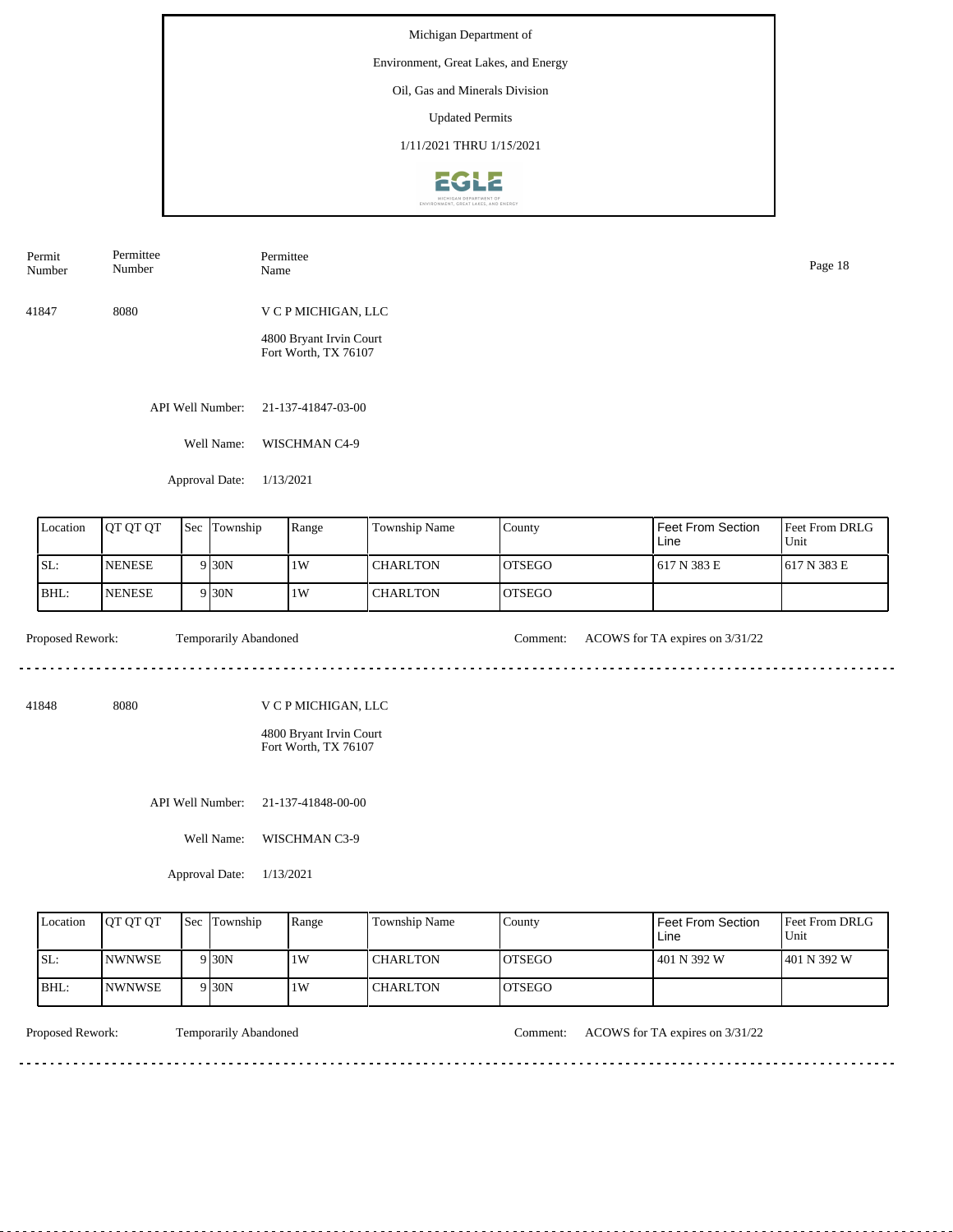## Environment, Great Lakes, and Energy

Oil, Gas and Minerals Division

Updated Permits

1/11/2021 THRU 1/15/2021



41849 8080 V C P MICHIGAN, LLC 4800 Bryant Irvin Court Fort Worth, TX 76107 Permit Number Permittee Number Permittee Name Page 19

API Well Number: 21-137-41849-00-00

Well Name: WISCHMAN B4-9

Approval Date: 1/13/2021

| Location | <b>IOT OT OT</b> | <b>Sec</b> | Township          | Range | <b>Township Name</b> | County         | Feet From Section<br>Line | <b>Feet From DRLG</b><br>Unit |
|----------|------------------|------------|-------------------|-------|----------------------|----------------|---------------------------|-------------------------------|
| SL:      | <b>SWSENE</b>    |            | 9 <sub>30</sub> N | 1W    | I CHARLTON           | <b>IOTSEGO</b> | 464 S 881 E               | 1464 S 443 W                  |
| BHL:     | <b>SWSENE</b>    |            | 9 <sub>30</sub> N | 1W    | <b>CHARLTON</b>      | <b>IOTSEGO</b> |                           |                               |

 $\mathcal{L}^{\mathcal{L}}\left( \mathcal{L}^{\mathcal{L}}\left( \mathcal{L}^{\mathcal{L}}\right) \right) =\mathcal{L}^{\mathcal{L}}\left( \mathcal{L}^{\mathcal{L}}\right)$ 

Proposed Rework: Temporarily Abandoned Comment: ACOWS for TA expires on  $3/31/22$ 

41850 8080

V C P MICHIGAN, LLC

4800 Bryant Irvin Court Fort Worth, TX 76107

API Well Number: 21-137-41850-00-00

Well Name: STANGOR LAND CO. B3-9

Approval Date: 1/13/2021

| Location | <b>OT OT OT</b> | <b>Sec Township</b> | Range | <b>Township Name</b> | County         | <b>Feet From Section</b><br>∟ine | <b>Feet From DRLG</b><br>Unit |
|----------|-----------------|---------------------|-------|----------------------|----------------|----------------------------------|-------------------------------|
| SL:      | <b>INWSWNE</b>  | 9 30N               | 1 W   | CHARLTON             | <b>LOTSEGO</b> | ' 746 S 482 W                    | 570 N 482 W                   |
| BHL:     | <b>INWSWNE</b>  | 9 30N               | 1W    | <b>CHARLTON</b>      | <b>OTSEGO</b>  |                                  |                               |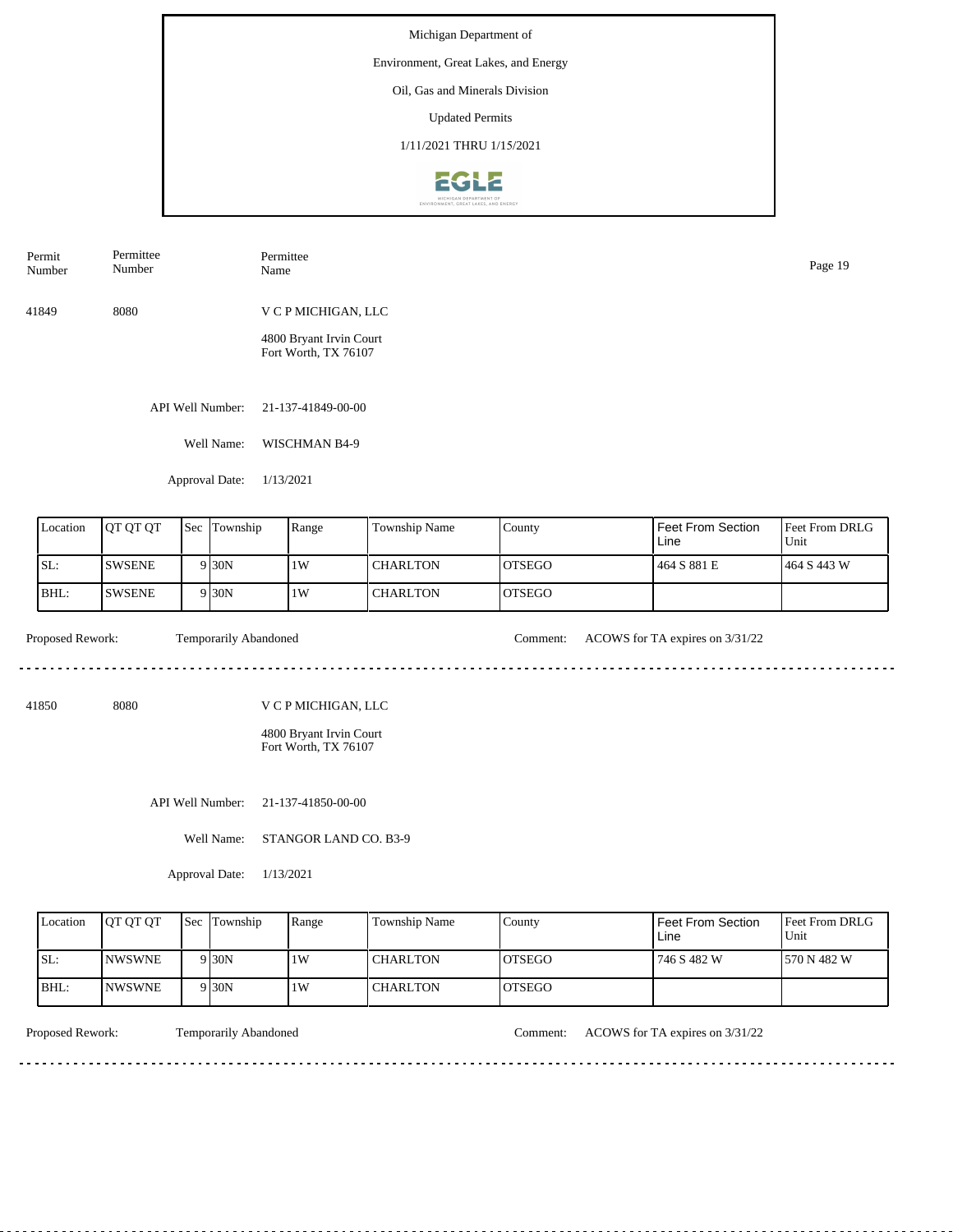API Well Number: 21-137-41851-00-00 Well Name: MOORE A4-9 41851 8080 V C P MICHIGAN, LLC 4800 Bryant Irvin Court Fort Worth, TX 76107 Permit Number Permittee Number Permittee Name Page 20

Approval Date: 1/13/2021

| Location | <b>OT OT OT</b> | $\text{Sec}$ | Township          | Range | <b>Township Name</b> | County         | Feet From Section<br>Line | <b>Feet From DRLG</b><br>Unit |
|----------|-----------------|--------------|-------------------|-------|----------------------|----------------|---------------------------|-------------------------------|
| SL:      | <b>ISENENE</b>  |              | 9 <sub>30</sub> N | 1W    | I CHARLTON-          | <b>IOTSEGO</b> | 1977 N 622 E              | 1335 S 622 E                  |
| BHL:     | <b>SENENE</b>   |              | 9 <sub>30</sub> N | 1W    | <b>CHARLTON</b>      | IOTSEGO        |                           |                               |

<u>. . . . . . . . . . . . . . . . .</u>

 $- - - - - -$ 

Proposed Rework: Temporarily Abandoned Comment: ACOWS for TA expires on  $3/31/22$ 

. . . . . . . . . . . . . . . . . . . .

42135 8080

V C P MICHIGAN, LLC

4800 Bryant Irvin Court Fort Worth, TX 76107

API Well Number: 21-137-42135-00-00

Well Name: WOLF C2-2

Approval Date: 1/13/2021

| Location | <b>OT OT OT</b> | <b>Sec Township</b> | Range | Township Name   | Countv         | Feet From Section<br>Line | <b>Feet From DRLG</b><br>Unit |
|----------|-----------------|---------------------|-------|-----------------|----------------|---------------------------|-------------------------------|
| ISL:     | <b>INENESW</b>  | $2$ <sub>30</sub> N | 1W    | <b>CHARLTON</b> | <b>IOTSEGO</b> | 518 N 514 E               | 1518 N 514 E                  |
| BHL:     | <b>INENESW</b>  | $2$ <sub>30</sub> N | 1W    | <b>CHARLTON</b> | <b>IOTSEGO</b> |                           |                               |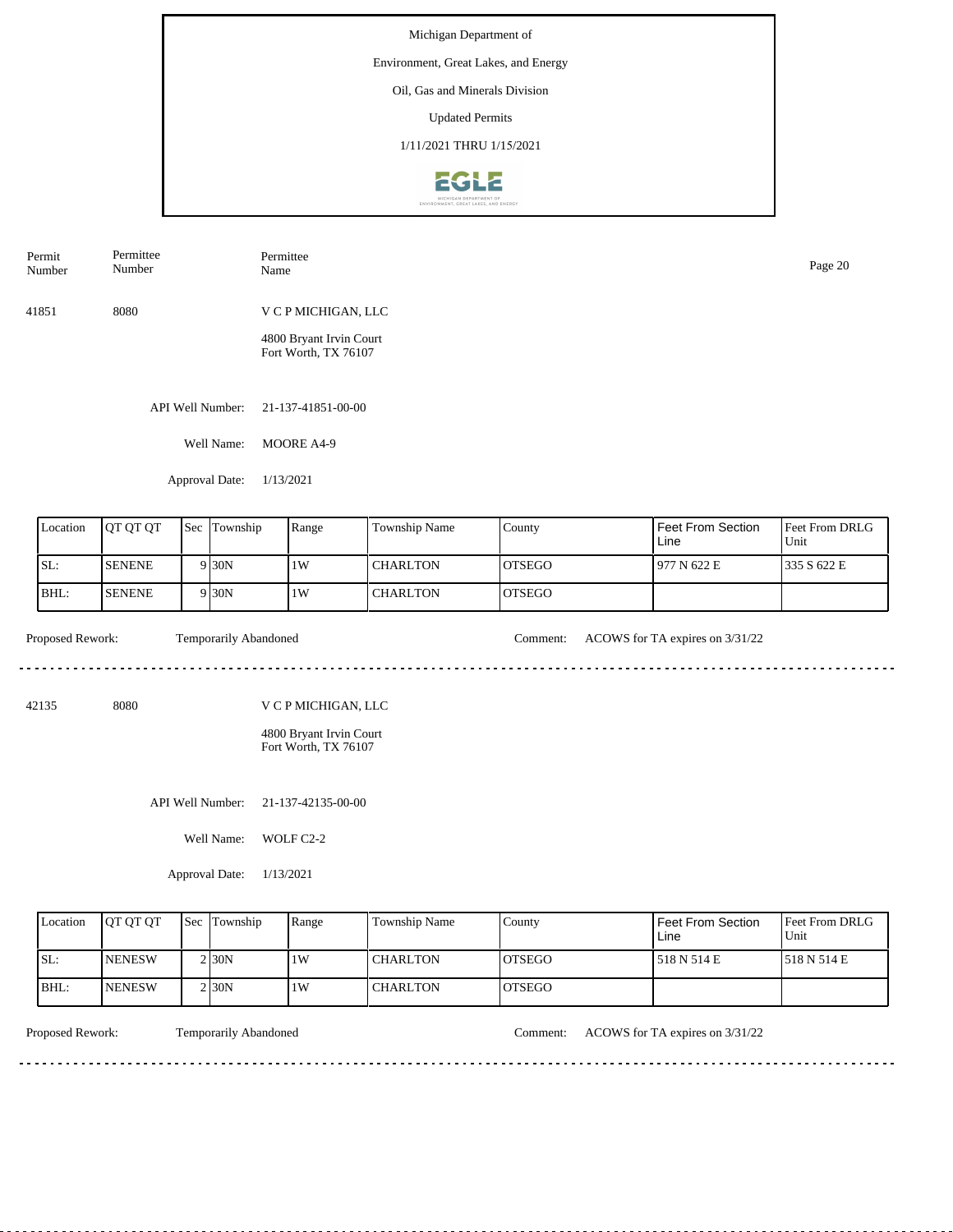| Number           | Number        |                              | Name                                                                   |                 |                      |                                 | Page 21                |  |  |
|------------------|---------------|------------------------------|------------------------------------------------------------------------|-----------------|----------------------|---------------------------------|------------------------|--|--|
| 42136            | 8080          |                              | V C P MICHIGAN, LLC<br>4800 Bryant Irvin Court<br>Fort Worth, TX 76107 |                 |                      |                                 |                        |  |  |
|                  |               | API Well Number:             | 21-137-42136-00-00                                                     |                 |                      |                                 |                        |  |  |
|                  |               | Well Name:                   | WOLF D1-2<br>True Vertical Depth:                                      |                 |                      |                                 |                        |  |  |
|                  |               | Approval Date:               | 1/13/2021                                                              |                 |                      |                                 |                        |  |  |
| Location         | QT QT QT      | Sec Township                 | Range                                                                  | Township Name   | County               | Feet From Section<br>Line       | Feet From DRLG<br>Unit |  |  |
| SL:              | <b>NESWSW</b> | 2 30N                        | $1\mathrm{W}$                                                          | <b>CHARLTON</b> | <b>OTSEGO</b>        | 873 S 907 W                     | 437 N 409 E            |  |  |
| BHL:             | <b>NESWSW</b> | 2 30N                        | $1\mathrm{W}$                                                          | <b>CHARLTON</b> | <b>OTSEGO</b>        |                                 |                        |  |  |
| Proposed Rework: |               | Temporarily Abandoned        |                                                                        |                 | Comment:             | ACOWS for TA expires on 3/31/22 |                        |  |  |
| 42137            | 8080          |                              | V C P MICHIGAN, LLC<br>4800 Bryant Irvin Court<br>Fort Worth, TX 76107 |                 |                      |                                 |                        |  |  |
|                  |               | API Well Number:             | 21-137-42137-00-00                                                     |                 |                      |                                 |                        |  |  |
|                  |               | Well Name:<br>Approval Date: | WOLF D2-2<br>1/13/2021                                                 |                 | True Vertical Depth: |                                 |                        |  |  |
|                  |               |                              |                                                                        |                 |                      |                                 |                        |  |  |

| Location | <b>OT OT OT</b> | <b>Sec Township</b> | Range | Township Name   | County         | Feet From Section<br>Line | <b>Feet From DRLG</b><br>Unit |
|----------|-----------------|---------------------|-------|-----------------|----------------|---------------------------|-------------------------------|
| SL:      | <b>NESESW</b>   | $2$ <sub>30</sub> N | 1W    | <b>CHARLTON</b> | <b>IOTSEGO</b> | 676 S 566 E               | 1635 N 566 E                  |
| BHL:     | <b>NESESW</b>   | $2$ <sub>30</sub> N | 1W    | <b>CHARLTON</b> | <b>IOTSEGO</b> |                           |                               |

<u>. . . . . . . .</u>

Permit

Permittee

Permittee

Temporarily Abandoned

Proposed Rework: Temporarily Abandoned Comment: ACOWS for TA expires on  $3/31/22$ 

<u>. . . . . . . . . . . . . . . . . .</u>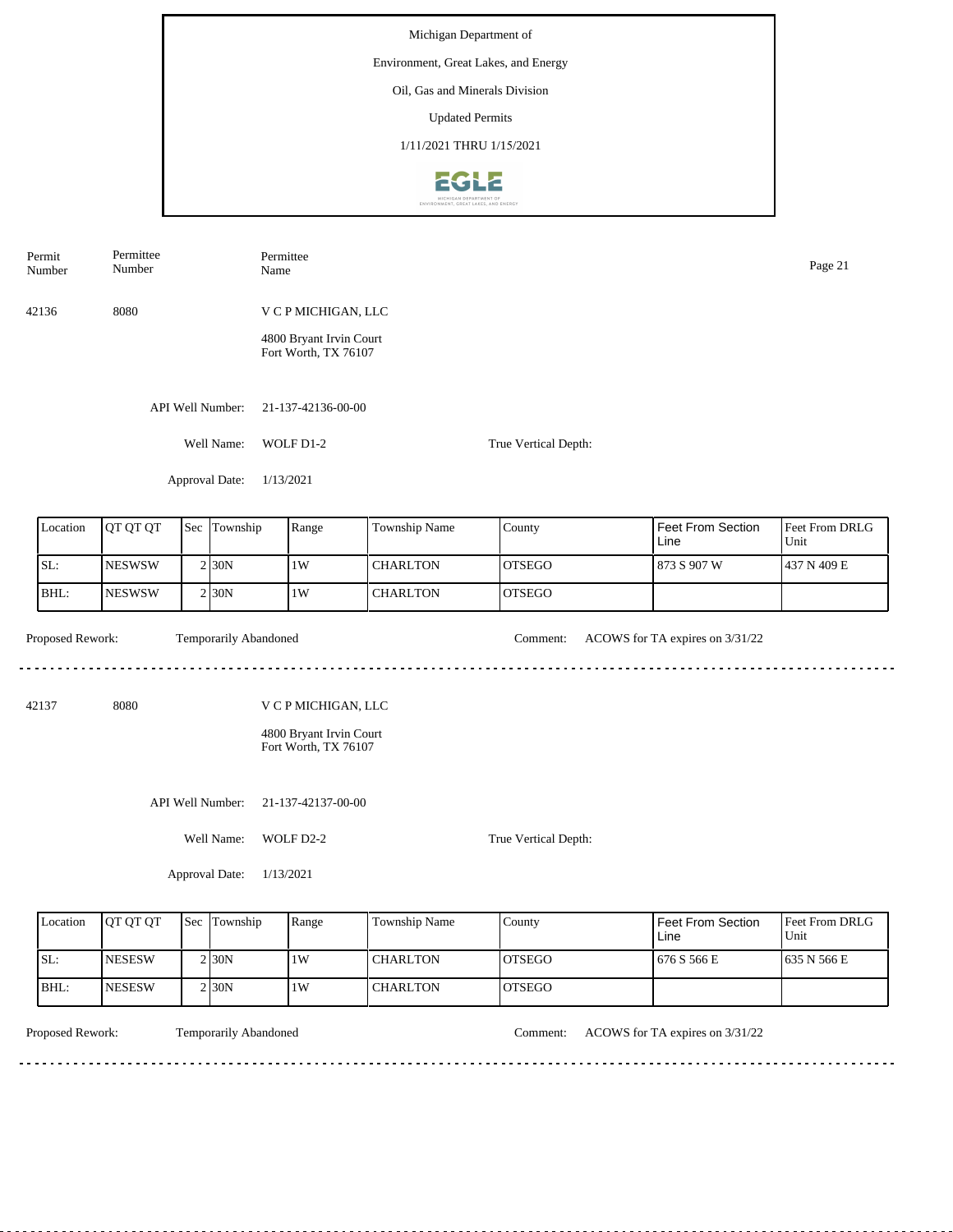Number Page 22<br>Name Page 22 Number 42138 8080 V C P MICHIGAN, LLC 4800 Bryant Irvin Court Fort Worth, TX 76107 API Well Number: 21-137-42138-00-00 Well Name: WOLF C1-2 True Vertical Depth: Approval Date: 1/13/2021 Feet From Section Location | QT QT QT | Sec | Township | Range | Township Name Sec Township County Feet From DRLG Unit Line SL: NENWSW 1W CHARLTON OTSEGO 529 N 838 W 529 N 479 E 2 30N BHL: **NENWSW CHARLTON** OTSEGO 2 30N 1W Proposed Rework: Temporarily Abandoned Comment: ACOWS for TA expires on  $3/31/22$ Temporarily Abandoned <u>. . . . . . .</u> . . . . . . . . . . . . . . . . . . . . 42138 8080 V C P MICHIGAN, LLC 4800 Bryant Irvin Court Fort Worth, TX 76107 API Well Number: 21-137-42138-01-00 Well Name: WOLF C1-2 True Vertical Depth: Approval Date: 1/13/2021

| Location | <b>IOT OT OT</b> | <b>Sec Township</b> | Range | <b>Township Name</b> | County         | Feet From Section<br>Line | <b>Feet From DRLG</b><br>Unit |
|----------|------------------|---------------------|-------|----------------------|----------------|---------------------------|-------------------------------|
| ISL:     | <b>INENWSW</b>   | 2130N               | 1W    | <b>CHARLTON</b>      | IOTSEGO        | 529 N 838 W               | 1529 N 479 E                  |
| BHL:     | <b>INENWSW</b>   | 2130 <sub>N</sub>   | 1W    | <b>CHARLTON</b>      | <b>IOTSEGO</b> |                           |                               |

<u>. . . . . . . .</u>

Permit

Permittee

Permittee

Temporarily Abandoned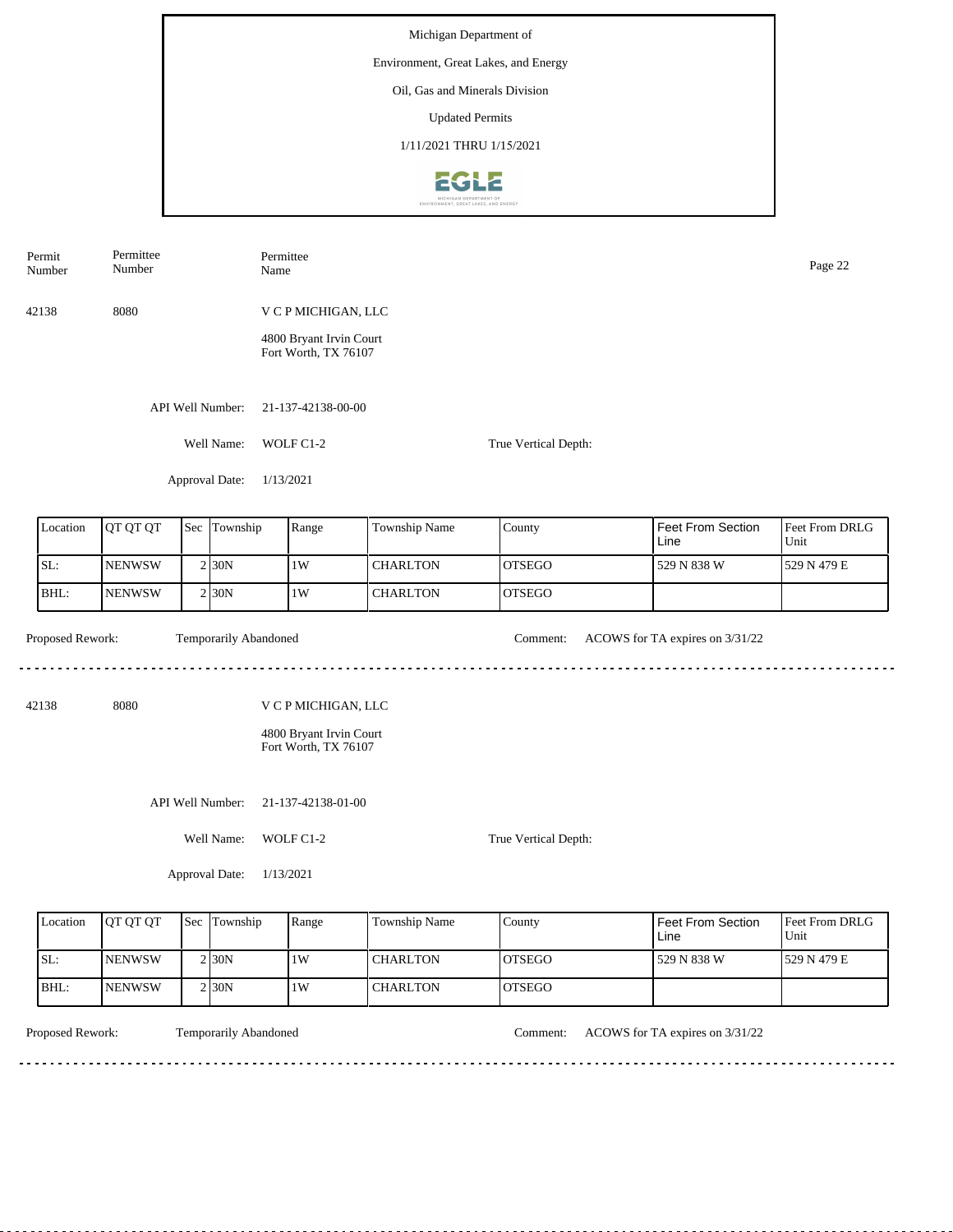| Permit<br>Number | Permittee<br>Number | Name                  | Permittee                                       |                 |                      | Page 23                         |                        |  |  |
|------------------|---------------------|-----------------------|-------------------------------------------------|-----------------|----------------------|---------------------------------|------------------------|--|--|
| 42140            | 8080                |                       | V C P MICHIGAN, LLC                             |                 |                      |                                 |                        |  |  |
|                  |                     |                       | 4800 Bryant Irvin Court<br>Fort Worth, TX 76107 |                 |                      |                                 |                        |  |  |
|                  |                     | API Well Number:      | 21-137-42140-00-00                              |                 |                      |                                 |                        |  |  |
|                  |                     | Well Name:            | <b>BREER C4-2</b>                               |                 | True Vertical Depth: |                                 |                        |  |  |
|                  |                     | Approval Date:        | 1/13/2021                                       |                 |                      |                                 |                        |  |  |
| Location         | QT QT QT            | Sec Township          | Range                                           | Township Name   | County               | Feet From Section<br>Line       | Feet From DRLG<br>Unit |  |  |
| SL:              | <b>SENESE</b>       | 2 30N                 | 1W                                              | <b>CHARLTON</b> | <b>OTSEGO</b>        | 705 N 614 E                     | 606 S 614 E            |  |  |
| BHL:             | <b>SENESE</b>       | 2 30N                 | 1W                                              | <b>CHARLTON</b> | <b>OTSEGO</b>        |                                 |                        |  |  |
| Proposed Rework: |                     | Temporarily Abandoned |                                                 |                 | Comment:             | ACOWS for TA expires on 3/31/22 |                        |  |  |
| 42141            | 8080                |                       | V C P MICHIGAN, LLC                             |                 |                      |                                 |                        |  |  |
|                  |                     |                       | 4800 Bryant Irvin Court<br>Fort Worth, TX 76107 |                 |                      |                                 |                        |  |  |
|                  |                     | API Well Number:      | 21-137-42141-00-00                              |                 |                      |                                 |                        |  |  |
|                  |                     | Well Name:            | <b>BREER C3-2</b>                               |                 | True Vertical Depth: |                                 |                        |  |  |
|                  |                     | Approval Date:        | 1/13/2021                                       |                 |                      |                                 |                        |  |  |

| Location | <b>OT OT OT</b> | Sec Township        | Range | Township Name | County        | Feet From Section<br>Line | Feet From DRLG<br>Unit |
|----------|-----------------|---------------------|-------|---------------|---------------|---------------------------|------------------------|
| SL:      | <b>INWNWSE</b>  | 2 I 30 N            | 1W    | l CHARLTON    | IOTSEGO       | 413 N 410 W               | 1413 N 410 W           |
| BHL:     | <b>INWNWSE</b>  | $2$ <sub>30</sub> N | 1W    | l CHARLTON    | <b>OTSEGO</b> |                           |                        |

<u>. . . . . . . .</u>

Temporarily Abandoned

Proposed Rework: Temporarily Abandoned Comment: ACOWS for TA expires on  $3/31/22$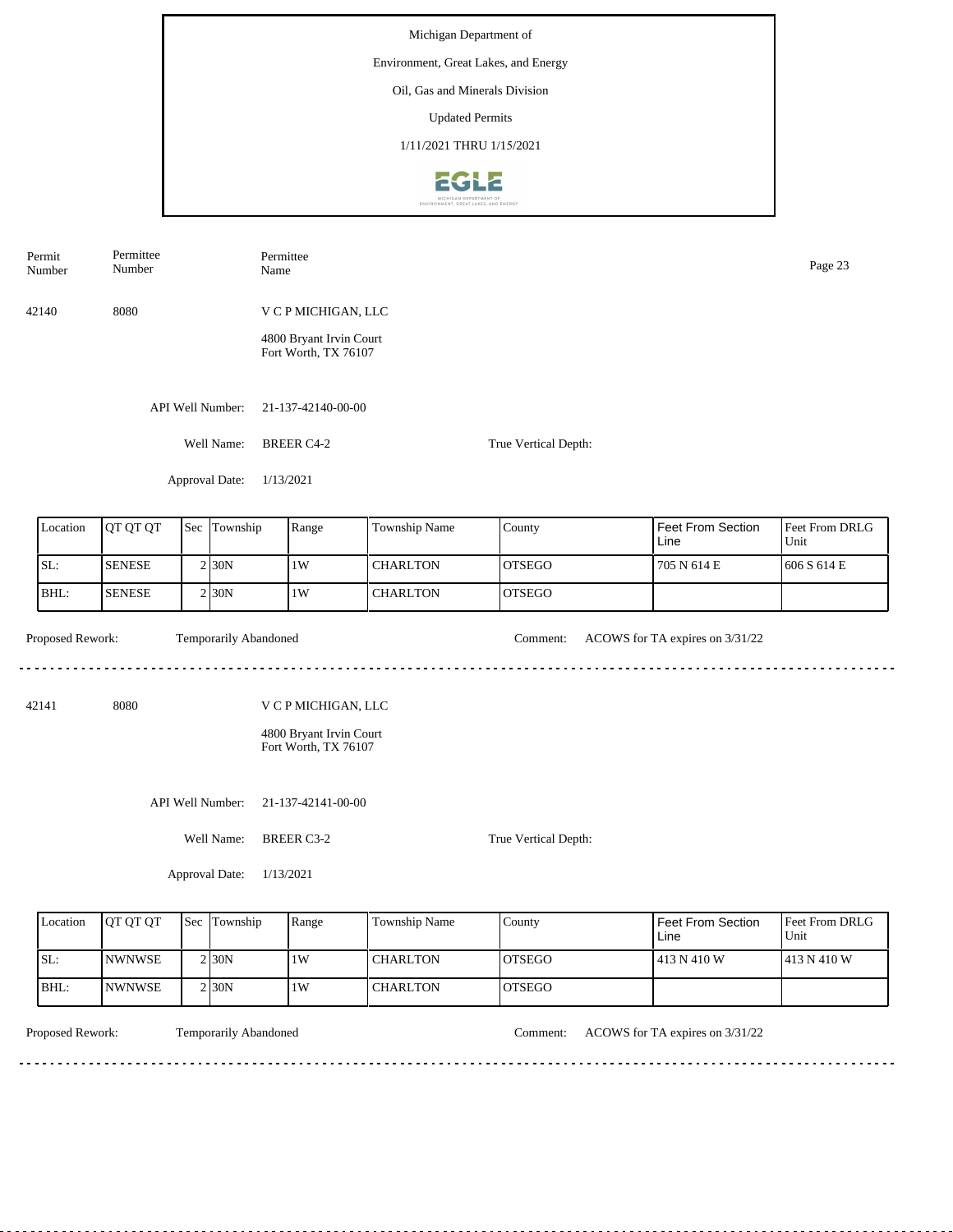| Number           | Number        |                |                       | Name                                                                   |                    |                      |                                 | Page 24                |  |  |  |
|------------------|---------------|----------------|-----------------------|------------------------------------------------------------------------|--------------------|----------------------|---------------------------------|------------------------|--|--|--|
| 42142            | 8080          |                |                       | V C P MICHIGAN, LLC<br>4800 Bryant Irvin Court<br>Fort Worth, TX 76107 |                    |                      |                                 |                        |  |  |  |
|                  |               |                | API Well Number:      | 21-137-42142-00-00                                                     |                    |                      |                                 |                        |  |  |  |
|                  |               |                | Well Name:            | <b>BREER B3-2</b>                                                      |                    | True Vertical Depth: |                                 |                        |  |  |  |
|                  |               |                | Approval Date:        | 1/13/2021                                                              |                    |                      |                                 |                        |  |  |  |
| Location         | QT QT QT      |                | Sec Township          | Range                                                                  | Township Name      | County               | Feet From Section<br>Line       | Feet From DRLG<br>Unit |  |  |  |
| SL:              | <b>NWSWNE</b> | $\overline{2}$ | 30N                   | $1\mathrm{W}$                                                          | <b>CHARLTON</b>    | <b>OTSEGO</b>        | 950 S 537 W                     | 398 N 537 W            |  |  |  |
| BHL:             | <b>NWSWNE</b> | $\overline{2}$ | 30N                   | 1W                                                                     | <b>CHARLTON</b>    | <b>OTSEGO</b>        |                                 |                        |  |  |  |
| Proposed Rework: |               |                | Temporarily Abandoned |                                                                        |                    | Comment:             | ACOWS for TA expires on 3/31/22 |                        |  |  |  |
| 42143            | 8080          |                |                       | V C P MICHIGAN, LLC<br>4800 Bryant Irvin Court<br>Fort Worth, TX 76107 |                    |                      |                                 |                        |  |  |  |
|                  |               |                | API Well Number:      |                                                                        | 21-137-42143-00-00 |                      |                                 |                        |  |  |  |
|                  |               |                | Well Name:            | <b>BREER A3-2</b>                                                      |                    |                      |                                 |                        |  |  |  |
|                  |               |                | Approval Date:        | 1/13/2021                                                              |                    |                      |                                 |                        |  |  |  |

| Location | <b>OT OT OT</b> | Sec Township | Range | Township Name   | County         | Feet From Section<br>Line | Feet From DRLG<br>Unit |
|----------|-----------------|--------------|-------|-----------------|----------------|---------------------------|------------------------|
| SL:      | <b>INENWNE</b>  | 2130N        | 1W    | l CHARLTON      | IOTSEGO        | 513 N 846 W               | 1513 N 463 E           |
| IBHL:    | <b>INENWNE</b>  | 2 30N        | 1W    | <b>CHARLTON</b> | <b>IOTSEGO</b> |                           |                        |

<u>. . . . . . . .</u>

Permit

Permittee

Permittee

Temporarily Abandoned

Proposed Rework: Temporarily Abandoned Comment: ACOWS for TA expires on  $3/31/22$ 

<u>. . . . . . . . . . . . . . . . . .</u>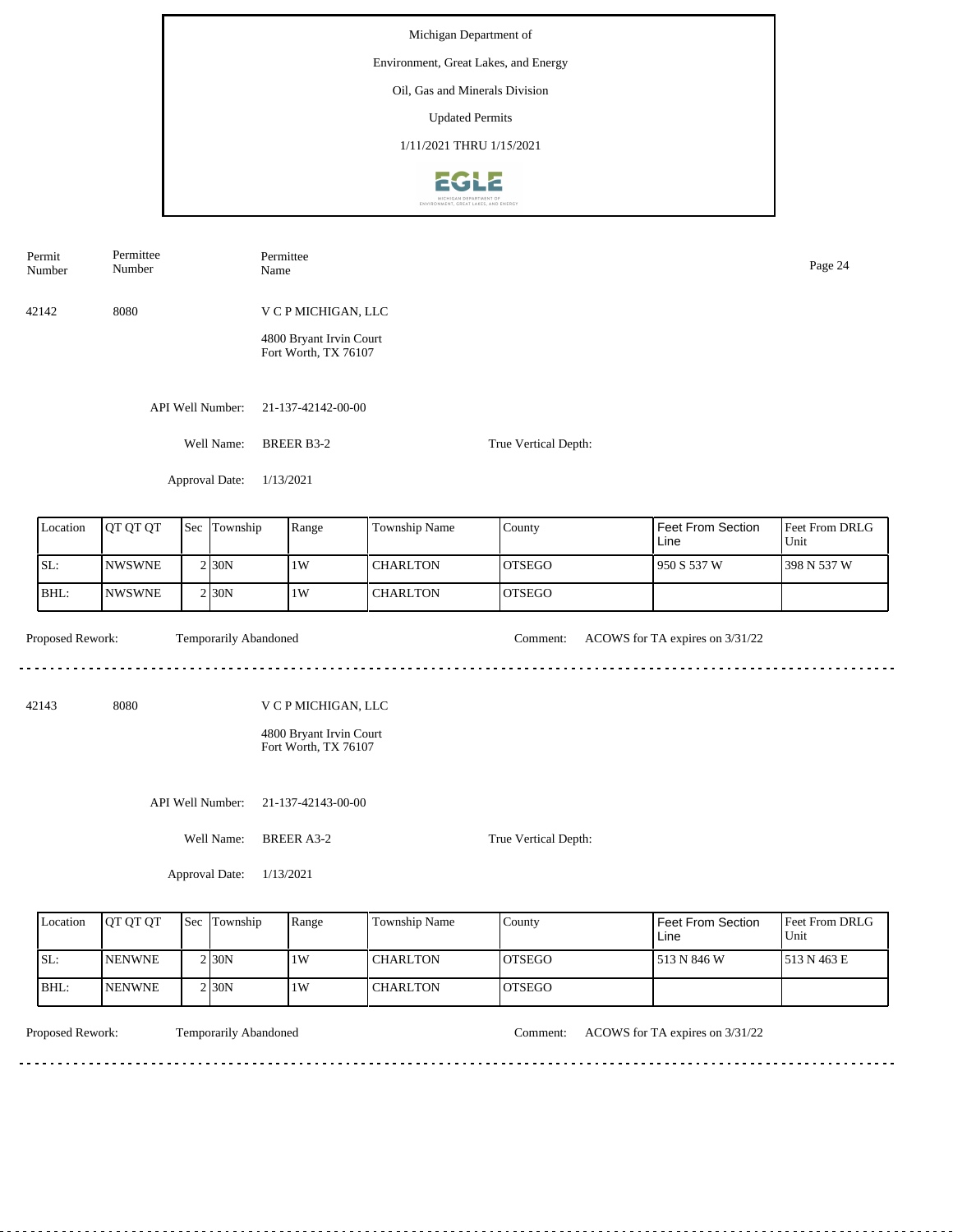| Number           | Number        |  |                       | Name                                                                   |                 |                      |                                 | Page 25                |  |  |
|------------------|---------------|--|-----------------------|------------------------------------------------------------------------|-----------------|----------------------|---------------------------------|------------------------|--|--|
| 42143            | 8080          |  |                       | V C P MICHIGAN, LLC<br>4800 Bryant Irvin Court<br>Fort Worth, TX 76107 |                 |                      |                                 |                        |  |  |
|                  |               |  | API Well Number:      | 21-137-42143-01-00                                                     |                 |                      |                                 |                        |  |  |
|                  |               |  | Well Name:            | <b>BREER A3-2</b>                                                      |                 |                      |                                 |                        |  |  |
|                  |               |  | Approval Date:        | 1/13/2021                                                              |                 |                      |                                 |                        |  |  |
| Location         | QT QT QT      |  | Sec Township          | Range                                                                  | Township Name   | County               | Feet From Section<br>Line       | Feet From DRLG<br>Unit |  |  |
| SL:              | <b>NENWNE</b> |  | 2 30N                 | 1W                                                                     | <b>CHARLTON</b> | <b>OTSEGO</b>        | 513 N 846 W                     | 513 N 463 E            |  |  |
| BHL:             | <b>NENWNE</b> |  | 2 30N                 | 1W                                                                     | <b>CHARLTON</b> | <b>OTSEGO</b>        |                                 |                        |  |  |
| Proposed Rework: |               |  | Temporarily Abandoned |                                                                        |                 | Comment:             | ACOWS for TA expires on 3/31/22 |                        |  |  |
| 42149            | 8080          |  |                       | V C P MICHIGAN, LLC                                                    |                 |                      |                                 |                        |  |  |
|                  |               |  |                       | 4800 Bryant Irvin Court<br>Fort Worth, TX 76107                        |                 |                      |                                 |                        |  |  |
|                  |               |  | API Well Number:      | 21-137-42149-00-00                                                     |                 |                      |                                 |                        |  |  |
| Well Name:       |               |  |                       | <b>BREER D3-2</b>                                                      |                 | True Vertical Depth: |                                 |                        |  |  |
|                  |               |  | Approval Date:        | 1/13/2021                                                              |                 |                      |                                 |                        |  |  |

| Location | <b>IOT OT OT</b> | <b>Sec Township</b> | Range | <b>Township Name</b> | County         | Feet From Section<br>Line | <b>Feet From DRLG</b><br>Unit |
|----------|------------------|---------------------|-------|----------------------|----------------|---------------------------|-------------------------------|
| SL:      | <b>ISESWSE</b>   | $2$ <sub>30</sub> N | 1W    | <b>CHARLTON</b>      | <b>IOTSEGO</b> | 552 S 704 W               | 1552 S 610 E                  |
| BHL:     | <b>SESWSE</b>    | $2$ <sub>30</sub> N | 1W    | <b>CHARLTON</b>      | <b>OTSEGO</b>  |                           |                               |

<u>. . . . . . . .</u>

Permit

Permittee

Permittee

Temporarily Abandoned

Proposed Rework: Temporarily Abandoned Comment: ACOWS for TA expires on  $3/31/22$ 

<u>. . . . . . . . . . . . . . . . .</u>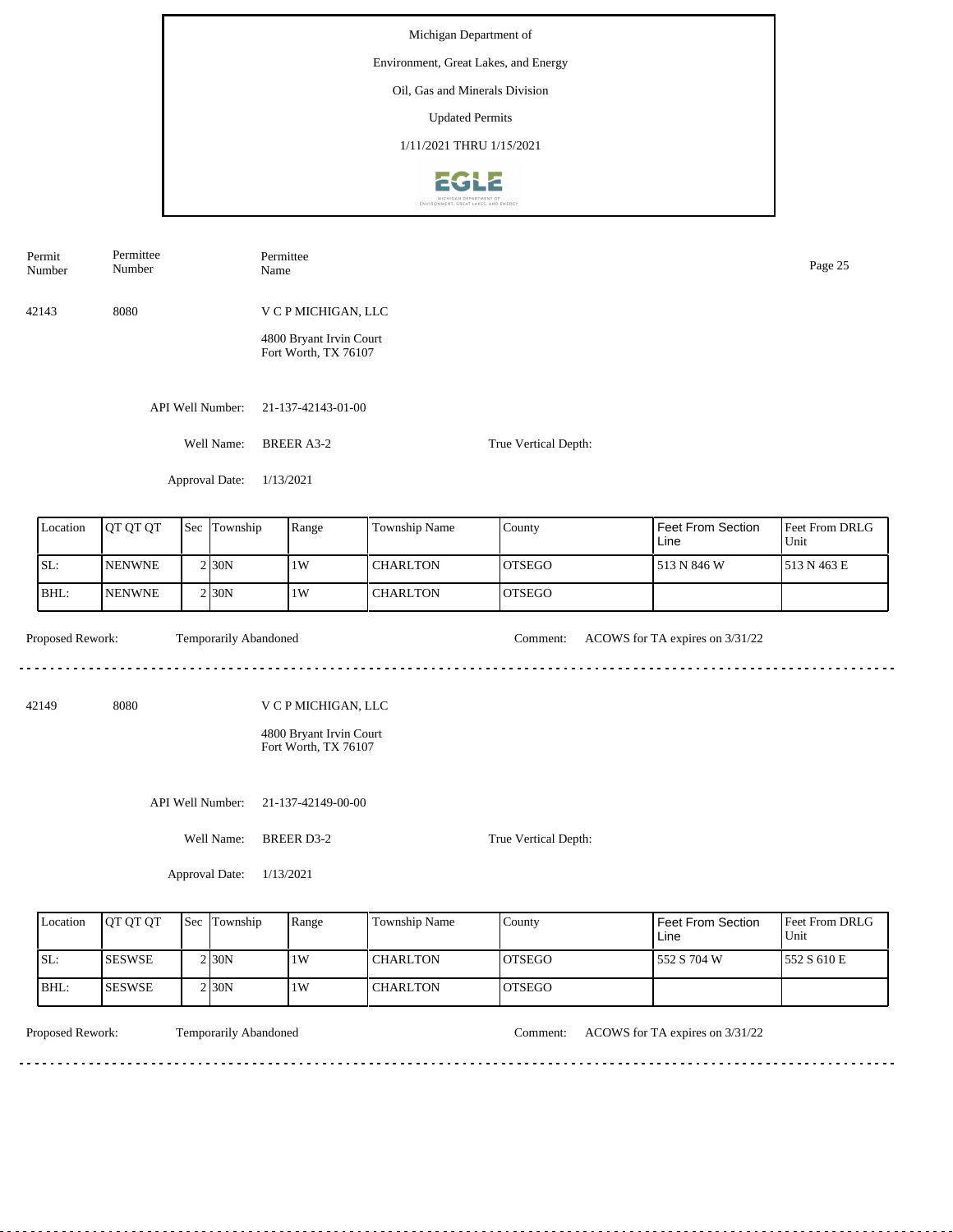| Permit<br>Number | Permittee<br>Number |  | Permittee<br>Name     |                                                 |                 |                      |                                 | Page 26                |  |  |
|------------------|---------------------|--|-----------------------|-------------------------------------------------|-----------------|----------------------|---------------------------------|------------------------|--|--|
| 42150            | 8080                |  |                       | V C P MICHIGAN, LLC                             |                 |                      |                                 |                        |  |  |
|                  |                     |  |                       | 4800 Bryant Irvin Court<br>Fort Worth, TX 76107 |                 |                      |                                 |                        |  |  |
|                  |                     |  | API Well Number:      | 21-137-42150-00-00                              |                 |                      |                                 |                        |  |  |
|                  |                     |  | Well Name:            | <b>BREER D4-2</b>                               |                 | True Vertical Depth: |                                 |                        |  |  |
|                  |                     |  | Approval Date:        | 1/13/2021                                       |                 |                      |                                 |                        |  |  |
| Location         | QT QT QT            |  | Sec Township          | Range                                           | Township Name   | County               | Feet From Section<br>Line       | Feet From DRLG<br>Unit |  |  |
| SL:              | <b>NESESE</b>       |  | 2 30N                 | $1\mathrm{W}$                                   | <b>CHARLTON</b> | <b>OTSEGO</b>        | 904 S 636 E                     | 408 N 636 E            |  |  |
| BHL:             | <b>NESESE</b>       |  | 2 30N                 | 1W                                              | <b>CHARLTON</b> | <b>OTSEGO</b>        |                                 |                        |  |  |
| Proposed Rework: |                     |  | Temporarily Abandoned |                                                 |                 | Comment:             | ACOWS for TA expires on 3/31/22 |                        |  |  |
| 42164            | 8080                |  |                       | V C P MICHIGAN, LLC                             |                 |                      |                                 |                        |  |  |
|                  |                     |  |                       | 4800 Bryant Irvin Court<br>Fort Worth, TX 76107 |                 |                      |                                 |                        |  |  |
| API Well Number: |                     |  |                       | 21-137-42164-00-00                              |                 |                      |                                 |                        |  |  |
|                  |                     |  | Well Name:            | <b>BREER A4-2</b>                               |                 | True Vertical Depth: |                                 |                        |  |  |
|                  |                     |  | Approval Date:        | 1/13/2021                                       |                 |                      |                                 |                        |  |  |

| Location | <b>OT OT OT</b> | <b>Sec</b> | Township            | Range | Township Name | County         | <b>Feet From Section</b><br>Line | <b>Feet From DRLG</b><br>Unit |
|----------|-----------------|------------|---------------------|-------|---------------|----------------|----------------------------------|-------------------------------|
| SL:      | <b>NENENE</b>   |            | $2$ <sub>30</sub> N | 1W    | l CHARLTON    | IOTSEGO        | 468 N 577 E                      | 1468 N 577 E                  |
| BHL:     | <b>NENENE</b>   |            | 2 <sub>30</sub> N   | 1W    | l CHARLTON    | <b>IOTSEGO</b> |                                  |                               |

<u>. . . . . . . .</u>

Temporarily Abandoned

Proposed Rework: Temporarily Abandoned Comment: ACOWS for TA expires on  $3/31/22$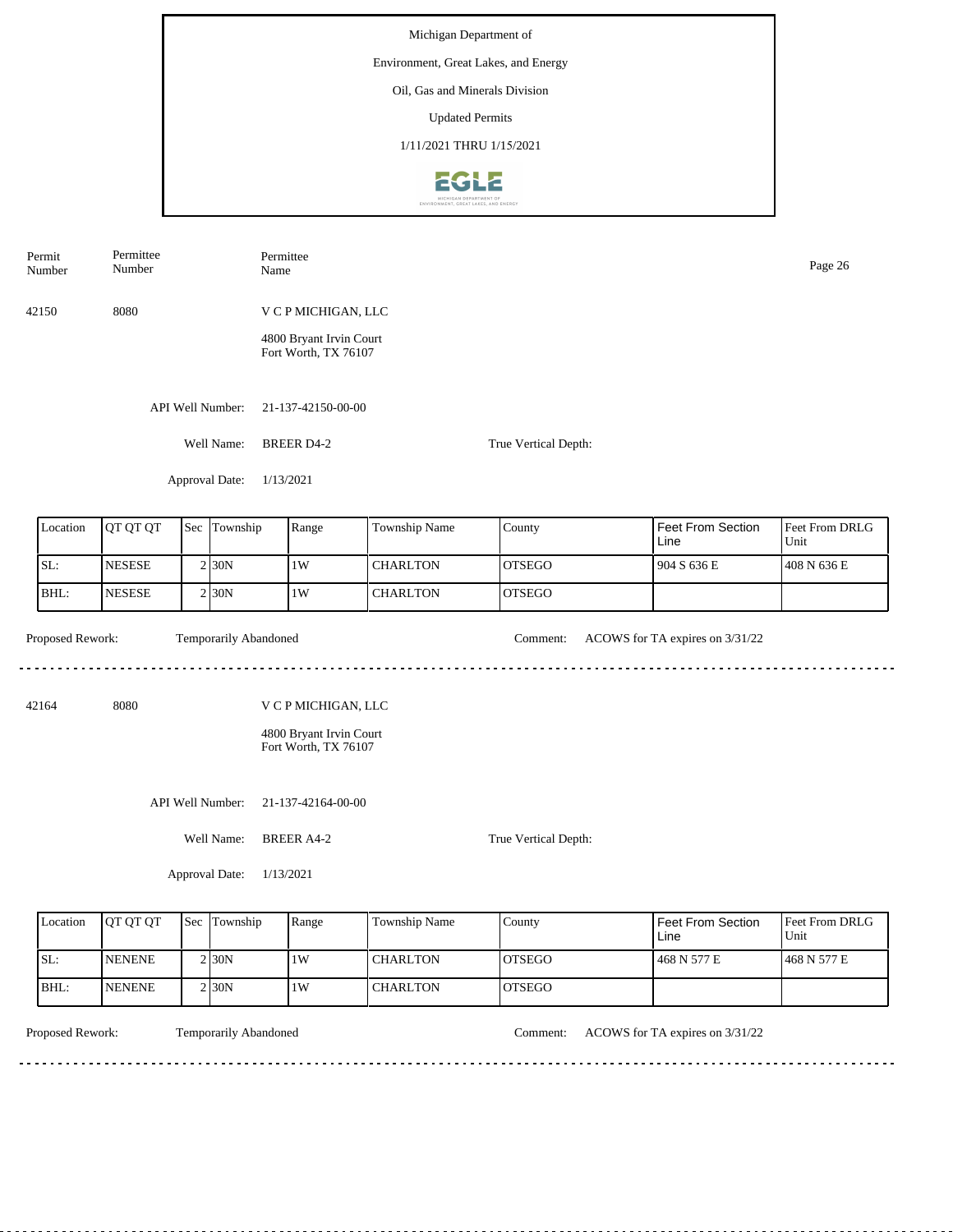| Permit<br>Number | Permittee<br>Permittee<br>Number<br>Name |                |                       |                                                 |                 |                      |                                 |                        |  |  |  |
|------------------|------------------------------------------|----------------|-----------------------|-------------------------------------------------|-----------------|----------------------|---------------------------------|------------------------|--|--|--|
| 42164            | 8080                                     |                |                       | V C P MICHIGAN, LLC                             |                 |                      |                                 |                        |  |  |  |
|                  |                                          |                |                       | 4800 Bryant Irvin Court<br>Fort Worth, TX 76107 |                 |                      |                                 |                        |  |  |  |
|                  |                                          |                | API Well Number:      | 21-137-42164-01-00                              |                 |                      |                                 |                        |  |  |  |
|                  |                                          |                | Well Name:            | <b>BREER A4-2</b><br>True Vertical Depth:       |                 |                      |                                 |                        |  |  |  |
|                  |                                          |                | Approval Date:        | 1/13/2021                                       |                 |                      |                                 |                        |  |  |  |
| Location         | QT QT QT                                 | Sec            | Township              | Range                                           | Township Name   | County               | Feet From Section<br>Line       | Feet From DRLG<br>Unit |  |  |  |
| SL:              | <b>NENENE</b>                            |                | 2 30N                 | 1W                                              | <b>CHARLTON</b> | <b>OTSEGO</b>        | 468 N 577 E                     | 468 N 577 E            |  |  |  |
| BHL:             | <b>NENENE</b>                            | $\overline{c}$ | 30N                   | 1W                                              | <b>CHARLTON</b> | <b>OTSEGO</b>        |                                 |                        |  |  |  |
| Proposed Rework: |                                          |                | Temporarily Abandoned |                                                 |                 | Comment:             | ACOWS for TA expires on 3/31/22 |                        |  |  |  |
| 42245            | 8080                                     |                |                       | V C P MICHIGAN, LLC                             |                 |                      |                                 |                        |  |  |  |
|                  |                                          |                |                       | 4800 Bryant Irvin Court<br>Fort Worth, TX 76107 |                 |                      |                                 |                        |  |  |  |
|                  |                                          |                | API Well Number:      | 21-137-42245-00-00                              |                 |                      |                                 |                        |  |  |  |
|                  |                                          |                | Well Name:            | <b>BREER B4-2</b>                               |                 | True Vertical Depth: |                                 |                        |  |  |  |
|                  |                                          |                | Approval Date:        | 1/13/2021                                       |                 |                      |                                 |                        |  |  |  |

| Location | <b>OT OT OT</b> | <b>Sec Township</b> | Range | <b>Township Name</b> | County         | Feet From Section<br>Line | Feet From DRLG<br>Unit |
|----------|-----------------|---------------------|-------|----------------------|----------------|---------------------------|------------------------|
| SL:      | <b>SESENE</b>   | $2$ <sub>30</sub> N | 1W    | <b>CHARLTON</b>      | <b>IOTSEGO</b> | 330 S 501 E               | 330 S 501 E            |
| IBHL:    | <b>SESENE</b>   | $2$ <sub>30</sub> N | 1W    | <b>CHARLTON</b>      | <b>IOTSEGO</b> |                           |                        |

<u>. . . . . . . .</u>

Temporarily Abandoned

Proposed Rework: Temporarily Abandoned Comment: ACOWS for TA expires on  $3/31/22$ 

<u>. . . . . . . . . . . . . . . . . .</u>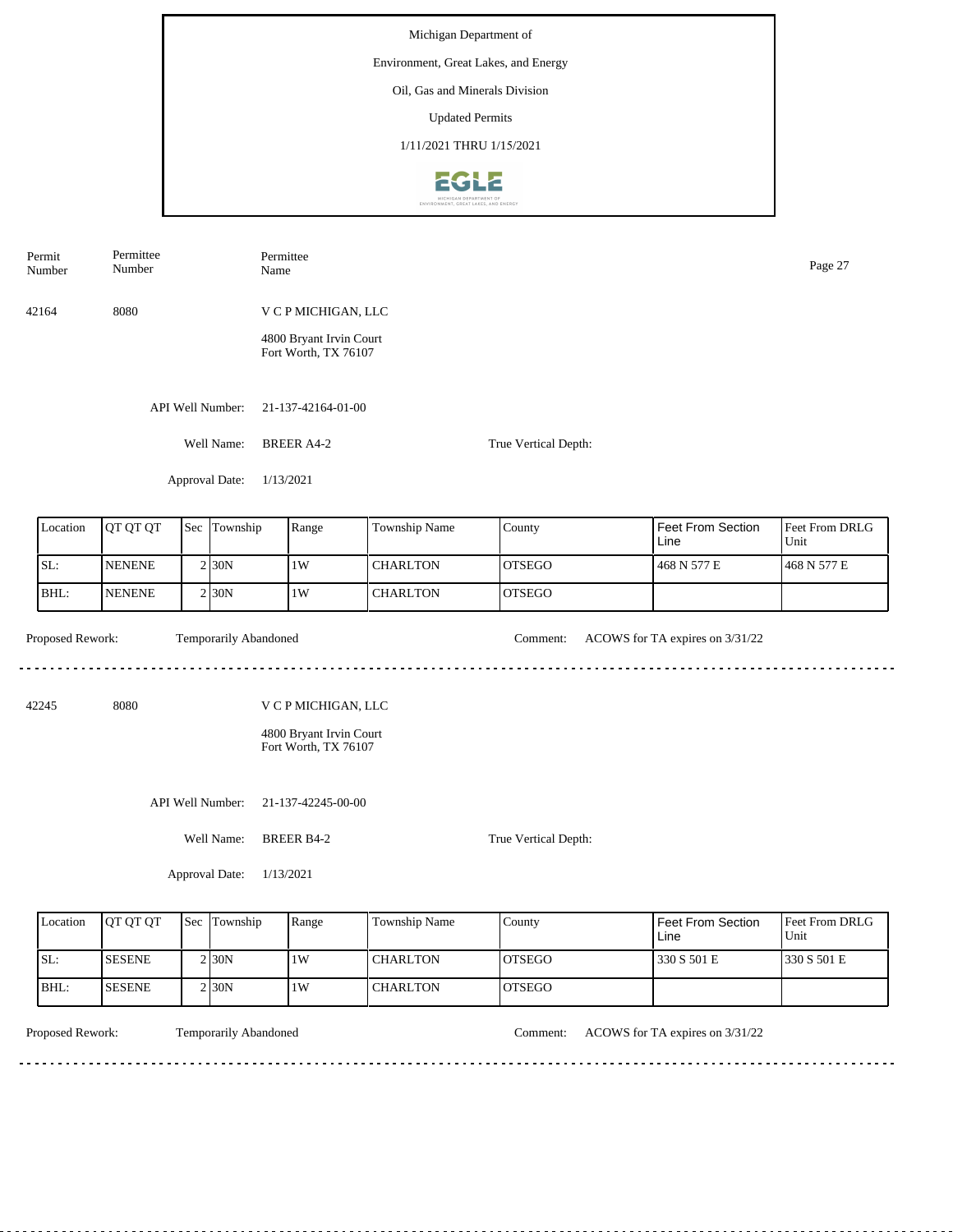| Permit<br>Number |                  | Permittee<br>Number |  | Permittee<br>Name     |                                                 |                 |                           |                                 | Page 28                |  |  |
|------------------|------------------|---------------------|--|-----------------------|-------------------------------------------------|-----------------|---------------------------|---------------------------------|------------------------|--|--|
| 42544            |                  | 8080                |  |                       | V C P MICHIGAN, LLC                             |                 |                           |                                 |                        |  |  |
|                  |                  |                     |  |                       | 4800 Bryant Irvin Court<br>Fort Worth, TX 76107 |                 |                           |                                 |                        |  |  |
| API Well Number: |                  |                     |  |                       | 21-137-42544-00-00                              |                 |                           |                                 |                        |  |  |
|                  |                  |                     |  | Well Name:            | <b>BROWN 1-12</b>                               |                 | True Vertical Depth: 6097 |                                 |                        |  |  |
|                  |                  |                     |  | Approval Date:        | 1/13/2021                                       |                 |                           |                                 |                        |  |  |
|                  | Location         | QT QT QT            |  | Sec Township          | Range                                           | Township Name   | County                    | Feet From Section<br>Line       | Feet From DRLG<br>Unit |  |  |
| SL:              |                  | <b>NENWNW</b>       |  | 12 30N                | $1\mathrm{W}$                                   | <b>CHARLTON</b> | <b>OTSEGO</b>             | 550 N 800 W                     |                        |  |  |
|                  | BHL:             | <b>SENWNW</b>       |  | 12 30N                | 1W                                              | <b>CHARLTON</b> | <b>OTSEGO</b>             | 968 N 783 W                     | 968 N 507 E            |  |  |
|                  | Proposed Rework: |                     |  | Temporarily Abandoned |                                                 |                 | Comment:                  | ACOWS for TA expires on 3/31/22 |                        |  |  |
| 42736            |                  | 8080                |  |                       | V C P MICHIGAN, LLC                             |                 |                           |                                 |                        |  |  |
|                  |                  |                     |  |                       | 4800 Bryant Irvin Court<br>Fort Worth, TX 76107 |                 |                           |                                 |                        |  |  |
| API Well Number: |                  |                     |  |                       | 21-137-42736-00-00                              |                 |                           |                                 |                        |  |  |
| Well Name:       |                  |                     |  |                       | <b>BROWN A4-10</b><br>True Vertical Depth:      |                 |                           |                                 |                        |  |  |
| Approval Date:   |                  |                     |  |                       | 1/13/2021                                       |                 |                           |                                 |                        |  |  |

| Location | <b>OT OT OT</b> | Sec Township | Range | Township Name   | County        | Feet From Section<br>Line | <b>Feet From DRLG</b><br>Unit |
|----------|-----------------|--------------|-------|-----------------|---------------|---------------------------|-------------------------------|
| ISL:     | <b>NENENE</b>   | 0 30N        | 1W    | l CHARLTON      | IOTSEGO       | 517 N 532 E               | 1517 N 532 E                  |
| BHL:     | <b>INENENE</b>  | 0 30N        | 1W    | <b>CHARLTON</b> | <b>OTSEGO</b> |                           |                               |

<u>. . . . . . . . .</u>

Temporarily Abandoned

Proposed Rework: Temporarily Abandoned Comment: ACOWS for TA expires on 3/31/22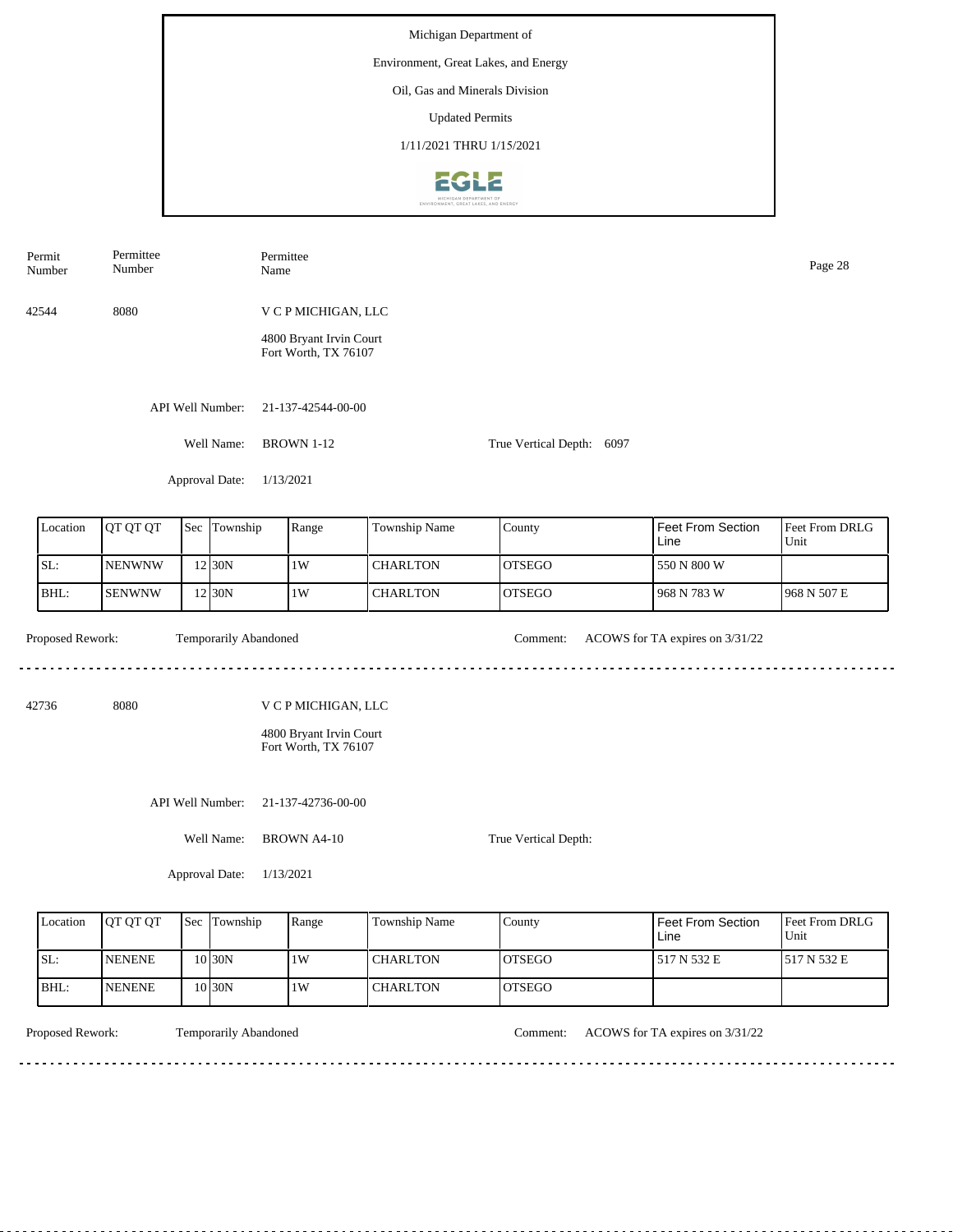Number Name Page 29 Number 42737 8080 V C P MICHIGAN, LLC 4800 Bryant Irvin Court Fort Worth, TX 76107 API Well Number: 21-137-42737-00-00 Well Name: BROWN A2-10 True Vertical Depth: Approval Date: 1/13/2021 Feet From Section Location | QT QT QT | Sec | Township | Range | Township Name Sec Township County Feet From DRLG Unit Line SL: NENENW 1W CHARLTON OTSEGO 453 N 394 E 453 N 394 E 10 30N BHL: NENENW **CHARLTON** OTSEGO 10 30N 1W Proposed Rework: Temporarily Abandoned Comment: ACOWS for TA expires on  $3/31/22$ Temporarily Abandoned . . . . . . . . . . . . . . . . . . . د د د د د د 42738 8080 V C P MICHIGAN, LLC 4800 Bryant Irvin Court Fort Worth, TX 76107 API Well Number: 21-137-42738-00-00 Well Name: WRIGHT & KROLL ET AL D4-10 True Vertical Depth: Approval Date: 1/13/2021

| Location | <b>OT OT OT</b> | <b>Sec Township</b> | Range | Township Name | County         | Feet From Section<br>Line | <b>Feet From DRLG</b><br>Unit |
|----------|-----------------|---------------------|-------|---------------|----------------|---------------------------|-------------------------------|
| ISL:     | <b>NWSESE</b>   | 10 <sub>30</sub> N  | 1W    | l CHARLTON    | IOTSEGO        | 1984 S 870 E              | 1333 N 425 W                  |
| IBHL:    | <b>NWSESE</b>   | $10$ 30N            | 1W    | l CHARLTON    | <b>IOTSEGO</b> |                           |                               |

. . . . . . . . . . . . . . . .

Permit

Permittee

Permittee

Temporarily Abandoned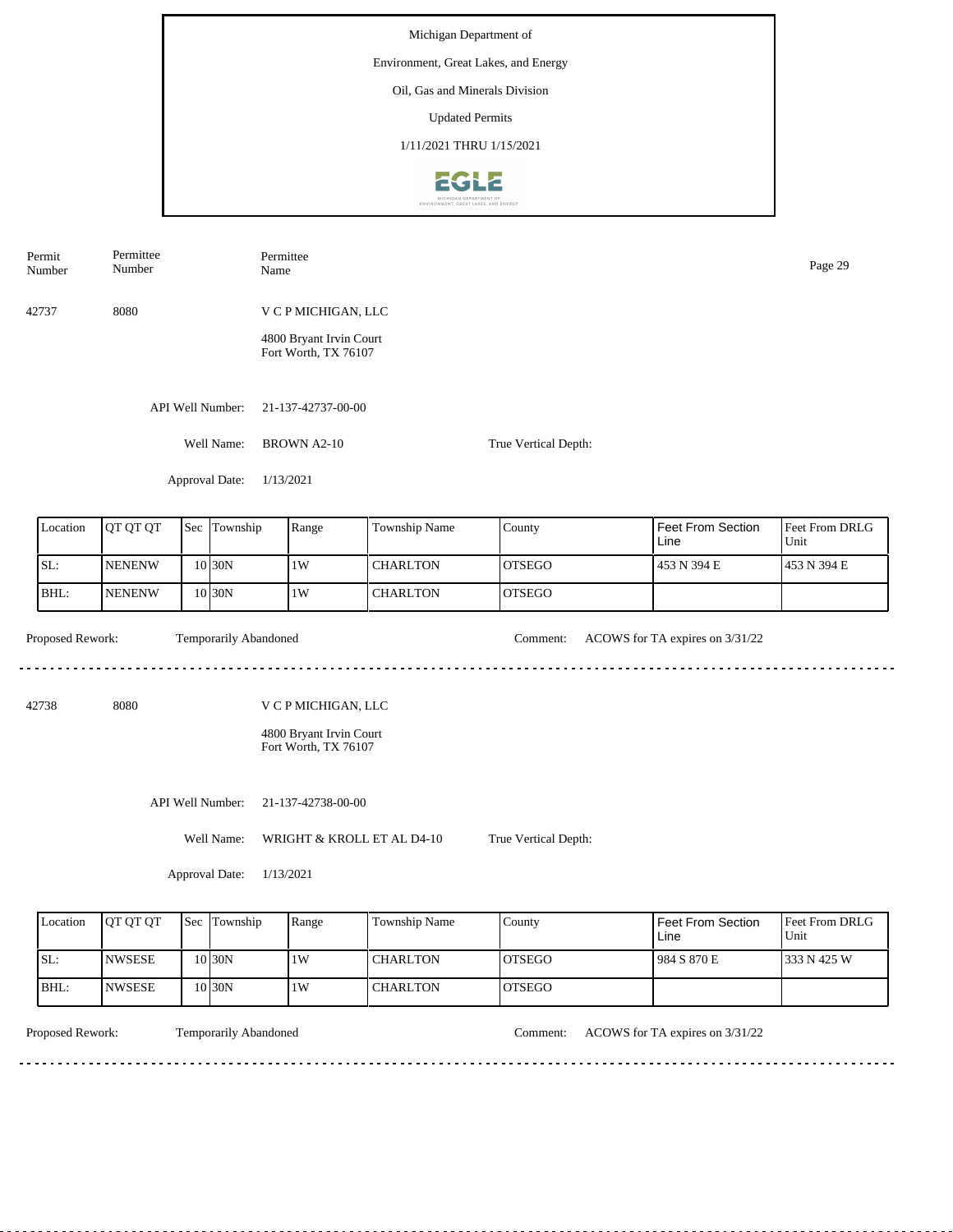| Number           | Number         |                       | Name                                            |                                                                        |                 |                      |                                 | Page 30                |  |  |  |
|------------------|----------------|-----------------------|-------------------------------------------------|------------------------------------------------------------------------|-----------------|----------------------|---------------------------------|------------------------|--|--|--|
| 42739            | 8080           |                       |                                                 | V C P MICHIGAN, LLC<br>4800 Bryant Irvin Court<br>Fort Worth, TX 76107 |                 |                      |                                 |                        |  |  |  |
|                  |                | API Well Number:      | 21-137-42739-00-00                              |                                                                        |                 |                      |                                 |                        |  |  |  |
|                  |                | Well Name:            | <b>BROWN A1-11</b>                              |                                                                        |                 | True Vertical Depth: |                                 |                        |  |  |  |
|                  |                | Approval Date:        | 1/13/2021                                       |                                                                        |                 |                      |                                 |                        |  |  |  |
| Location         | QT QT QT       | Sec Township          | Range                                           |                                                                        | Township Name   | County               | Feet From Section<br>Line       | Feet From DRLG<br>Unit |  |  |  |
| SL:              | SWNWNW         | 11 30N                | $1\mathrm{W}$                                   |                                                                        | <b>CHARLTON</b> | <b>OTSEGO</b>        | 855 N 431 W                     | 465 S 431 W            |  |  |  |
| BHL:             | SWNWNW         | 11 30N                | 1W                                              |                                                                        | <b>CHARLTON</b> | <b>OTSEGO</b>        |                                 |                        |  |  |  |
| Proposed Rework: |                | Temporarily Abandoned |                                                 |                                                                        |                 | Comment:             | ACOWS for TA expires on 3/31/22 |                        |  |  |  |
| 42740            | 8080           |                       | V C P MICHIGAN, LLC                             |                                                                        |                 |                      |                                 |                        |  |  |  |
|                  |                |                       | 4800 Bryant Irvin Court<br>Fort Worth, TX 76107 |                                                                        |                 |                      |                                 |                        |  |  |  |
|                  |                | API Well Number:      | 21-137-42740-00-00                              |                                                                        |                 |                      |                                 |                        |  |  |  |
|                  |                | Well Name:            | <b>BROWN A2-11</b>                              |                                                                        |                 | True Vertical Depth: |                                 |                        |  |  |  |
|                  | Approval Date: | 1/13/2021             |                                                 |                                                                        |                 |                      |                                 |                        |  |  |  |

| Location | <b>IOT OT OT</b> | <b>Sec Township</b> | Range | Township Name | County         | Feet From Section<br>Line | <b>Feet From DRLG</b><br>Unit |
|----------|------------------|---------------------|-------|---------------|----------------|---------------------------|-------------------------------|
| SL:      | <b>NENENW</b>    | 130N                | 1W    | l CHARLTON    | IOTSEGO        | 483 N 525 E               | 1483 N 525 E                  |
| IBHL:    | <b>NENENW</b>    | 130N                | 1W    | l CHARLTON    | <b>IOTSEGO</b> |                           |                               |

Permit

Permittee

Permittee

Temporarily Abandoned

Proposed Rework: Temporarily Abandoned Comment: ACOWS for TA expires on  $3/31/22$ 

 $\frac{1}{2}$  =  $\frac{1}{2}$  =  $\frac{1}{2}$  =  $\frac{1}{2}$  =  $\frac{1}{2}$  =  $\frac{1}{2}$ 

 $\frac{1}{2}$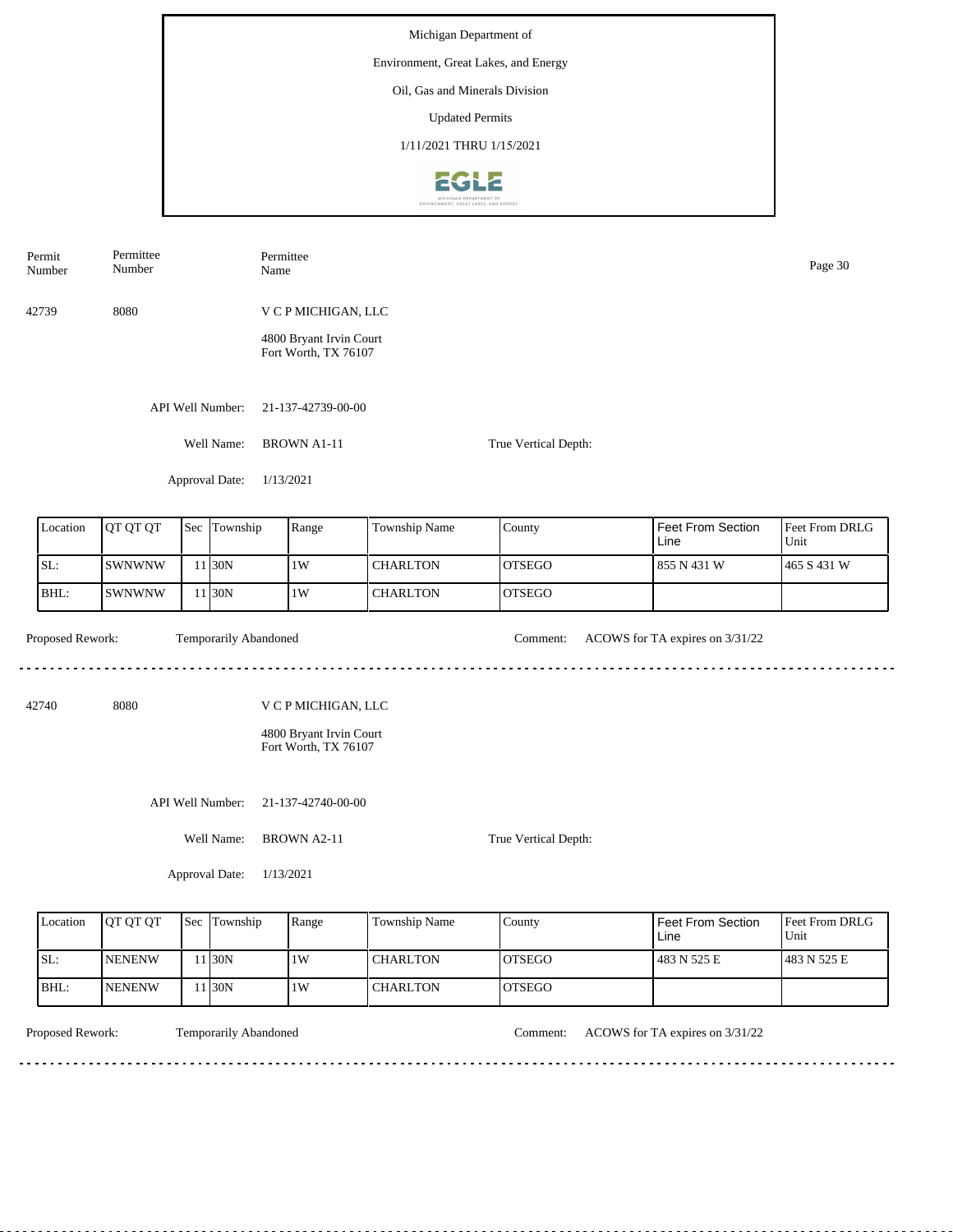|                              | Permit<br>Number | Permittee<br>Number |     |                       | Permittee<br>Name                                                      |                 |                      |                                 |                        |  |
|------------------------------|------------------|---------------------|-----|-----------------------|------------------------------------------------------------------------|-----------------|----------------------|---------------------------------|------------------------|--|
|                              | 42741            | 8080                |     |                       | V C P MICHIGAN, LLC<br>4800 Bryant Irvin Court<br>Fort Worth, TX 76107 |                 |                      |                                 |                        |  |
|                              |                  |                     |     | API Well Number:      | 21-137-42741-00-00                                                     |                 |                      |                                 |                        |  |
|                              |                  |                     |     | Well Name:            | <b>BROWN A3-10</b>                                                     |                 | True Vertical Depth: |                                 |                        |  |
| Approval Date:               |                  |                     |     |                       | 1/13/2021                                                              |                 |                      |                                 |                        |  |
|                              | Location         | QT QT QT            | Sec | Township              | Range                                                                  | Township Name   | County               | Feet From Section<br>Line       | Feet From DRLG<br>Unit |  |
|                              | SL:              | <b>NENWNE</b>       |     | $10$ 30N              | $1\mathrm{W}$                                                          | <b>CHARLTON</b> | <b>OTSEGO</b>        | 475 N 905 W                     | 475 N 388 E            |  |
|                              | BHL:             | <b>NENWNE</b>       |     | 10 30N                | 1W                                                                     | <b>CHARLTON</b> | <b>OTSEGO</b>        |                                 |                        |  |
|                              | Proposed Rework: |                     |     | Temporarily Abandoned |                                                                        |                 | Comment:             | ACOWS for TA expires on 3/31/22 |                        |  |
| 8080<br>42742                |                  |                     |     |                       | V C P MICHIGAN, LLC<br>4800 Bryant Irvin Court<br>Fort Worth, TX 76107 |                 |                      |                                 |                        |  |
| API Well Number:             |                  |                     |     |                       | 21-137-42742-00-00                                                     |                 |                      |                                 |                        |  |
| Well Name:<br>Approval Date: |                  |                     |     |                       | <b>BROWN A3-11</b><br>True Vertical Depth:<br>1/13/2021                |                 |                      |                                 |                        |  |

| Location | <b>OT OT OT</b> | <b>Sec</b> | Township | Range | Township Name   | County         | Feet From Section<br>Line | <b>Feet From DRLG</b><br>Unit |
|----------|-----------------|------------|----------|-------|-----------------|----------------|---------------------------|-------------------------------|
| SL:      | <b>INWNWNE</b>  |            | 1 30N    | 1W    | l CHARLTON      | IOTSEGO        | 509 N 338 W               | 1509 N 338 W                  |
| BHL:     | <b>INWNWNE</b>  |            | 1 30N    | 1W    | <b>CHARLTON</b> | <b>IOTSEGO</b> |                           |                               |

<u>. . . . . . . .</u>

Temporarily Abandoned

Proposed Rework: Temporarily Abandoned Comment: ACOWS for TA expires on  $3/31/22$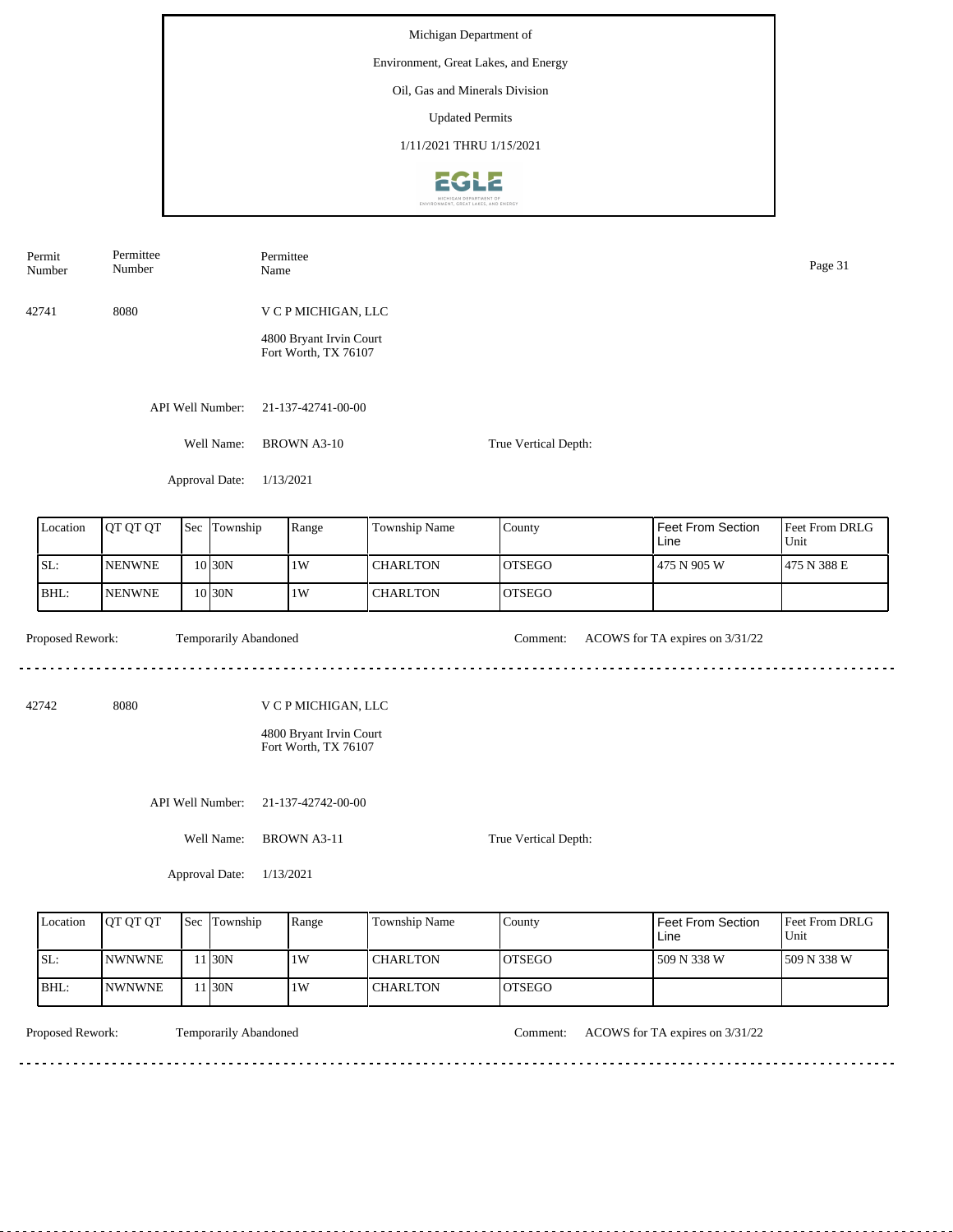| Permit<br>Number | Permittee<br>Permittee<br>Number<br>Name        |  |                       |                                                                        |                 |                      |                                 |                        |  |
|------------------|-------------------------------------------------|--|-----------------------|------------------------------------------------------------------------|-----------------|----------------------|---------------------------------|------------------------|--|
| 43033            | 8080                                            |  |                       | V C P MICHIGAN, LLC                                                    |                 |                      |                                 |                        |  |
|                  | 4800 Bryant Irvin Court<br>Fort Worth, TX 76107 |  |                       |                                                                        |                 |                      |                                 |                        |  |
|                  |                                                 |  | API Well Number:      | 21-137-43033-00-00                                                     |                 |                      |                                 |                        |  |
|                  |                                                 |  | Well Name:            | <b>BROWN A4-11</b>                                                     |                 | True Vertical Depth: |                                 |                        |  |
|                  |                                                 |  | Approval Date:        | 1/13/2021                                                              |                 |                      |                                 |                        |  |
| Location         | QT QT QT                                        |  | Sec Township          | Range                                                                  | Township Name   | County               | Feet From Section<br>Line       | Feet From DRLG<br>Unit |  |
| SL:              | <b>SENENE</b>                                   |  | 11 30N                | 1W                                                                     | <b>CHARLTON</b> | <b>OTSEGO</b>        | 834 N 501 E                     | 480 S 501 E            |  |
| BHL:             | <b>SENENE</b>                                   |  | 11 30N                | 1W                                                                     | <b>CHARLTON</b> | <b>OTSEGO</b>        |                                 |                        |  |
| Proposed Rework: |                                                 |  | Temporarily Abandoned |                                                                        |                 | Comment:             | ACOWS for TA expires on 3/31/22 |                        |  |
| 43034            | 8080                                            |  |                       | V C P MICHIGAN, LLC<br>4800 Bryant Irvin Court<br>Fort Worth, TX 76107 |                 |                      |                                 |                        |  |
|                  |                                                 |  | API Well Number:      | 21-137-43034-00-00                                                     |                 |                      |                                 |                        |  |
|                  |                                                 |  | Well Name:            | <b>HARRINGTON B2-12</b>                                                |                 | True Vertical Depth: |                                 |                        |  |
|                  |                                                 |  | Approval Date:        | 1/13/2021                                                              |                 |                      |                                 |                        |  |

| Location | <b>IOT OT OT</b> | <b>Sec Township</b> | Range | <b>Township Name</b> | County         | <b>Feet From Section</b><br>Line | <b>Feet From DRLG</b><br>Unit |
|----------|------------------|---------------------|-------|----------------------|----------------|----------------------------------|-------------------------------|
| SL:      | ISESENW          | $2$  30N            | 1W    | I CHARLTON           | <b>LOTSEGO</b> | 1628 S 438 E                     | $1628$ S 438 E                |
| BHL:     | ISESENW          | $2$ <sub>30</sub> N | 1W    | <b>CHARLTON</b>      | <b>OTSEGO</b>  |                                  |                               |

<u>. . . . . . . .</u>

Temporarily Abandoned

Proposed Rework: Temporarily Abandoned Comment: ACOWS for TA expires on  $3/31/22$ 

<u>. . . . . . . . . . . . . . . . . .</u>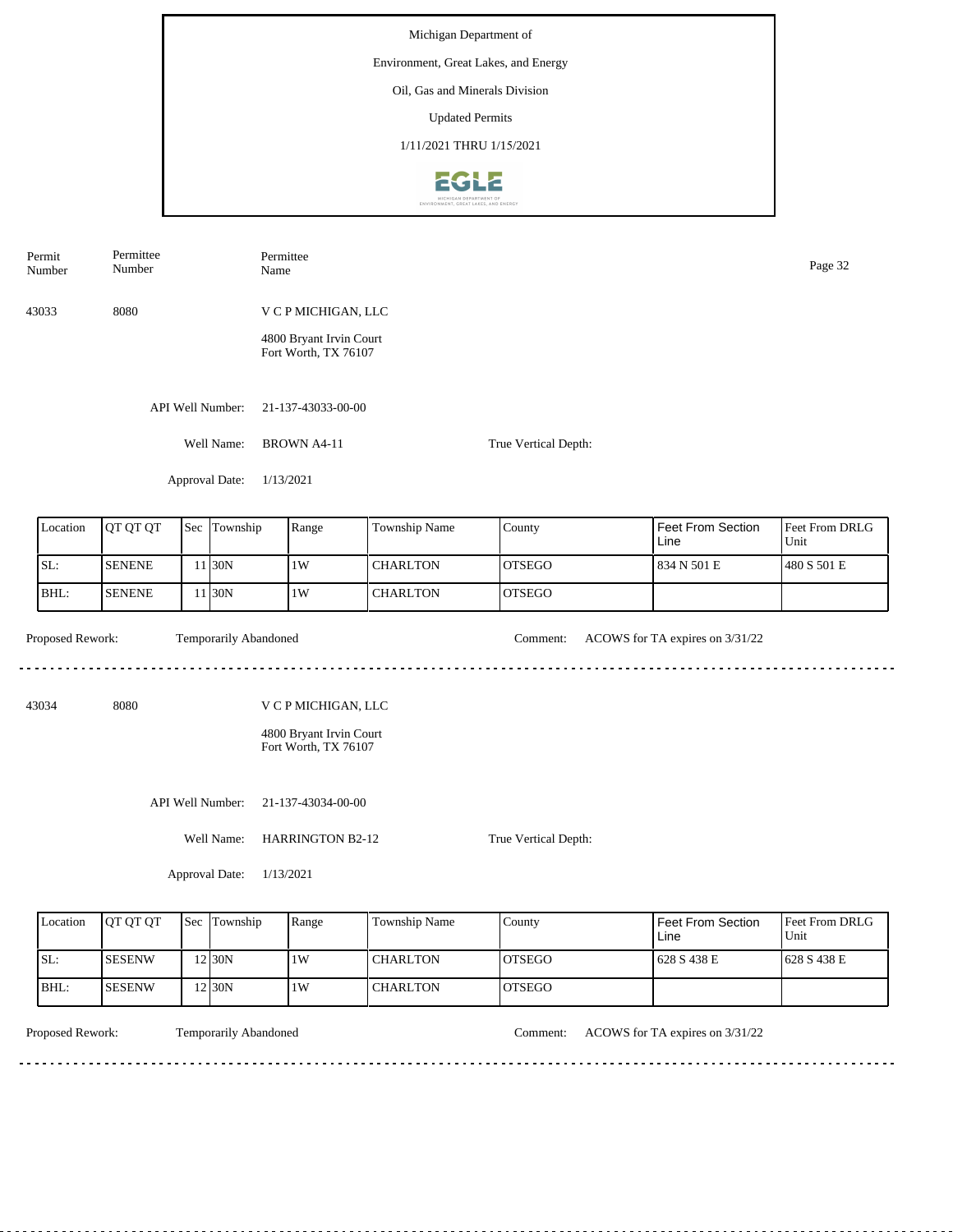| Permit<br>Number | Permittee<br>Number |     |                                       | Permittee<br>Name                               |  |                 |               |                                 |                        |  |  |
|------------------|---------------------|-----|---------------------------------------|-------------------------------------------------|--|-----------------|---------------|---------------------------------|------------------------|--|--|
| 43388            | 8080                |     |                                       | V C P MICHIGAN, LLC                             |  |                 |               |                                 |                        |  |  |
|                  |                     |     |                                       | 4800 Bryant Irvin Court<br>Fort Worth, TX 76107 |  |                 |               |                                 |                        |  |  |
|                  |                     |     | API Well Number:                      | 21-137-43388-00-00                              |  |                 |               |                                 |                        |  |  |
|                  |                     |     | Well Name:                            | CAMPBELL A4-12<br>True Vertical Depth:          |  |                 |               |                                 |                        |  |  |
|                  |                     |     | Approval Date:                        | 1/13/2021                                       |  |                 |               |                                 |                        |  |  |
| Location         | QT QT QT            | Sec | Township                              | Range                                           |  | Township Name   | County        | Feet From Section<br>Line       | Feet From DRLG<br>Unit |  |  |
| SL:              | <b>NWNENE</b>       |     | 12 30N                                | 1W                                              |  | <b>CHARLTON</b> | <b>OTSEGO</b> | 371 N 969 E                     | 371 N 362 W            |  |  |
| BHL:             | <b>NWNENE</b>       |     | 12 30N                                | 1W                                              |  | <b>CHARLTON</b> | <b>OTSEGO</b> |                                 |                        |  |  |
| Proposed Rework: |                     |     | Temporarily Abandoned                 |                                                 |  |                 | Comment:      | ACOWS for TA expires on 3/31/22 |                        |  |  |
| 43389            | 8080                |     |                                       | V C P MICHIGAN, LLC                             |  |                 |               |                                 |                        |  |  |
|                  |                     |     |                                       | 4800 Bryant Irvin Court<br>Fort Worth, TX 76107 |  |                 |               |                                 |                        |  |  |
|                  |                     |     | API Well Number:                      | 21-137-43389-00-00                              |  |                 |               |                                 |                        |  |  |
|                  | Well Name:          |     | CAMPBELL C3-1<br>True Vertical Depth: |                                                 |  |                 |               |                                 |                        |  |  |
|                  |                     |     | Approval Date:                        | 1/13/2021                                       |  |                 |               |                                 |                        |  |  |
|                  |                     |     |                                       |                                                 |  |                 |               |                                 |                        |  |  |

| Location | <b>OT OT OT</b> | Sec | Township | Range | <b>Township Name</b> | County         | l Feet From Section<br>Line | <b>Feet From DRLG</b><br>Unit |
|----------|-----------------|-----|----------|-------|----------------------|----------------|-----------------------------|-------------------------------|
| SL:      | <b>SWNWSE</b>   |     | 130N     | 1W    | <b>CHARLTON</b>      | <b>IOTSEGO</b> | 1910 N 495 W                | 1395 S 495 W                  |
| BHL:     | <b>SWNWSE</b>   |     | 130N     | 1W    | <b>CHARLTON</b>      | <b>IOTSEGO</b> |                             |                               |

<u>. . . . . . . . . .</u>

Temporarily Abandoned

Proposed Rework: Temporarily Abandoned Comment: ACOWS for TA expires on 3/31/22

. . . . . . . . . . . . . . . . . . .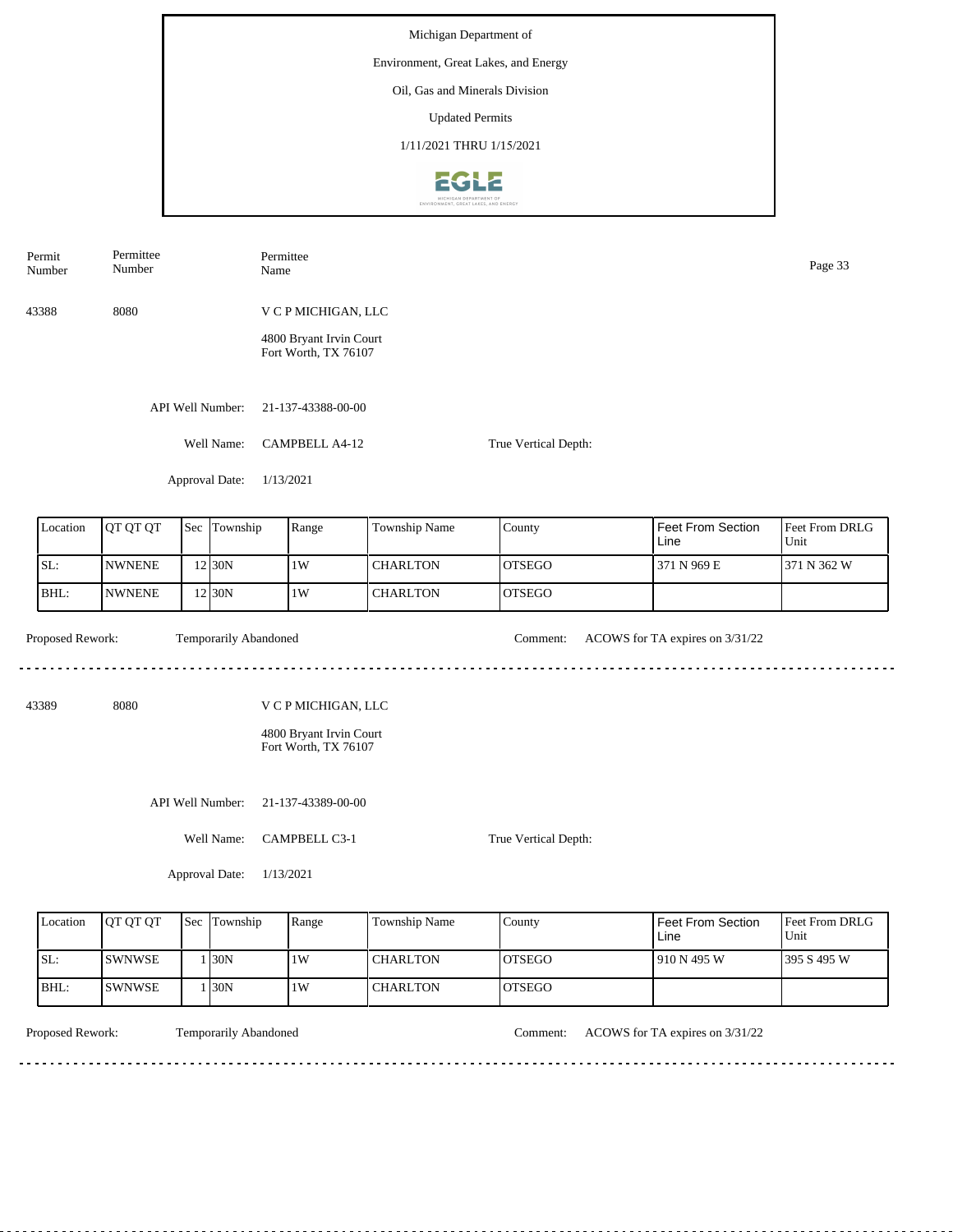Number Name Page 34 Number 43390 8080 V C P MICHIGAN, LLC 4800 Bryant Irvin Court Fort Worth, TX 76107 API Well Number: 21-137-43390-00-00 Well Name: ANR A2-12 True Vertical Depth: Approval Date: 1/13/2021 Feet From Section Location | QT QT QT | Sec | Township | Range | Township Name Sec Township County Feet From DRLG Unit Line SL: NWNENW 1W CHARLTON OTSEGO 574 N 963 E 574 N 330 W 12 30N BHL: 30N 1W NWNENW 12 **CHARLTON** OTSEGO Proposed Rework: Temporarily Abandoned Comment: ACOWS for TA expires on  $3/31/22$ Temporarily Abandoned <u>. . . . . . .</u> <u>. . . . . . . . . . . . . . . . . . .</u> 43391 8080 V C P MICHIGAN, LLC 4800 Bryant Irvin Court Fort Worth, TX 76107 API Well Number: 21-137-43391-00-00 Well Name: CAMPBELL A3-12 True Vertical Depth: Approval Date: 1/13/2021

| Location | <b>IOT OT OT</b> | <b>Sec Township</b> | Range | <b>Township Name</b> | County         | <b>Feet From Section</b><br>Line | <b>Feet From DRLG</b><br>Unit |
|----------|------------------|---------------------|-------|----------------------|----------------|----------------------------------|-------------------------------|
| ISL:     | <b>INWNWNE</b>   | !2 30N              | 1W    | <b>CHARLTON</b>      | <b>LOTSEGO</b> | 410 N 424 W                      | 1410 N 424 W                  |
| BHL:     | <b>INWNWNE</b>   | 12 30N              | 1W    | <b>CHARLTON</b>      | <b>OTSEGO</b>  |                                  |                               |

<u>. . . . . . . .</u>

Permit

Permittee

Permittee

Temporarily Abandoned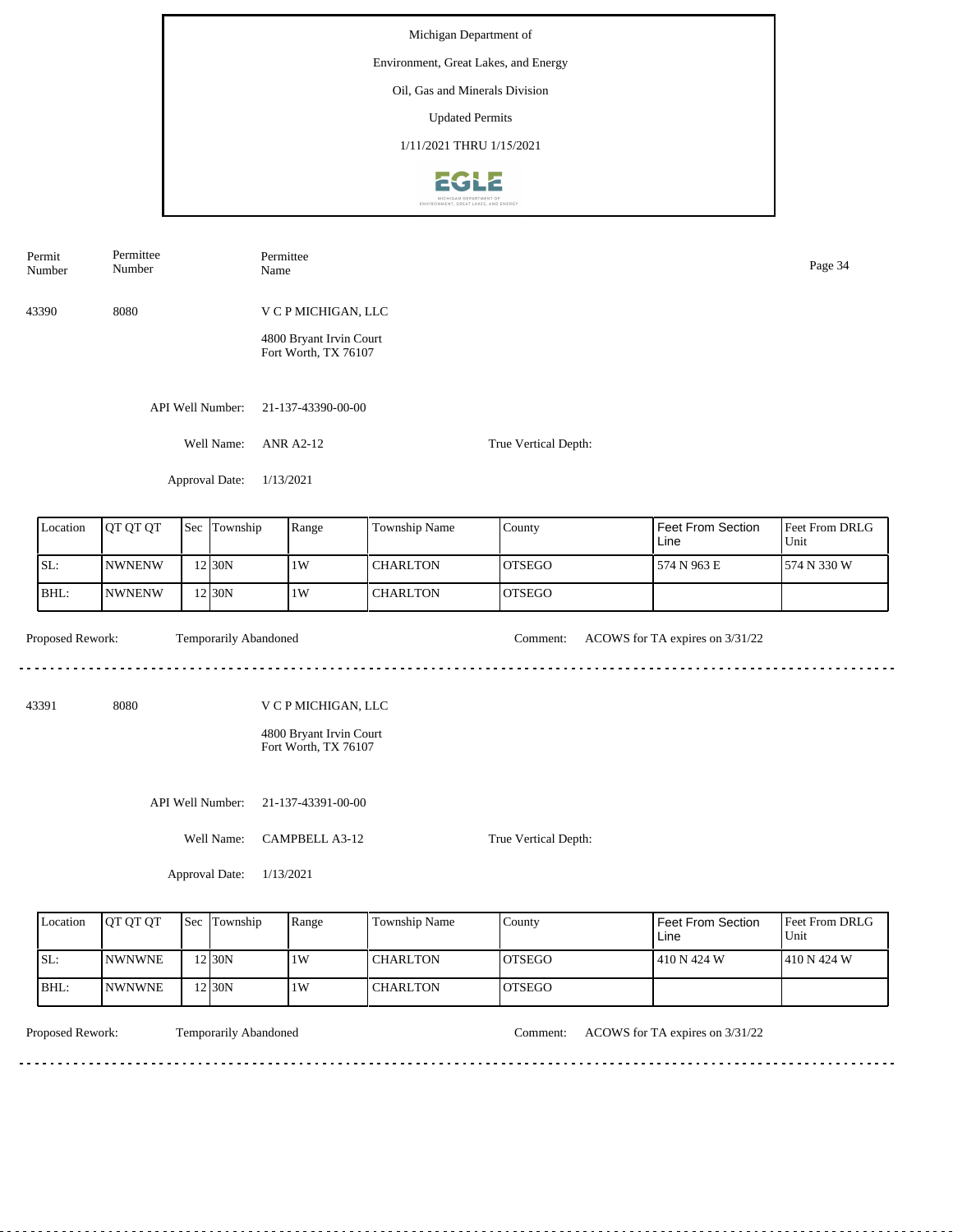| Permit<br>Number | Permittee<br>Number | Name                         | Permittee                                       |                 |                           |                                 | Page 35                |  |  |  |  |
|------------------|---------------------|------------------------------|-------------------------------------------------|-----------------|---------------------------|---------------------------------|------------------------|--|--|--|--|
| 43438            | 8080                |                              | V C P MICHIGAN, LLC                             |                 |                           |                                 |                        |  |  |  |  |
|                  |                     |                              | 4800 Bryant Irvin Court<br>Fort Worth, TX 76107 |                 |                           |                                 |                        |  |  |  |  |
|                  |                     | API Well Number:             | 21-137-43438-00-00                              |                 |                           |                                 |                        |  |  |  |  |
|                  |                     | Well Name:                   | <b>CAMPBELL D3-1</b><br>True Vertical Depth:    |                 |                           |                                 |                        |  |  |  |  |
|                  |                     | Approval Date:               | 1/13/2021                                       |                 |                           |                                 |                        |  |  |  |  |
| Location         | QT QT QT            | Sec Township                 | Range                                           | Township Name   | County                    | Feet From Section<br>Line       | Feet From DRLG<br>Unit |  |  |  |  |
| SL:              | SWSWSE              | 1 30N                        | $1\mathrm{W}$                                   | <b>CHARLTON</b> | <b>OTSEGO</b>             | 638 S 458 W                     | 638 S 458 W            |  |  |  |  |
| BHL:             | <b>SWSWSE</b>       | 1 30N                        | 1W                                              | <b>CHARLTON</b> | <b>OTSEGO</b>             |                                 |                        |  |  |  |  |
| Proposed Rework: |                     | <b>Temporarily Abandoned</b> |                                                 |                 | Comment:                  | ACOWS for TA expires on 3/31/22 |                        |  |  |  |  |
| 43546            | 8080                |                              | V C P MICHIGAN, LLC                             |                 |                           |                                 |                        |  |  |  |  |
|                  |                     |                              | 4800 Bryant Irvin Court<br>Fort Worth, TX 76107 |                 |                           |                                 |                        |  |  |  |  |
|                  |                     | API Well Number:             | 21-137-43546-00-00                              |                 |                           |                                 |                        |  |  |  |  |
|                  |                     | Well Name:                   | AVEN, ET AL                                     | (ASE#6C) 2-8    | True Vertical Depth: 1647 |                                 |                        |  |  |  |  |
|                  |                     | Approval Date:               | 1/13/2021                                       |                 |                           |                                 |                        |  |  |  |  |
| Location         | QT QT QT            | Sec Township                 | Range                                           | Township Name   | County                    | Feet From Section<br>Line       | Feet From DRLG<br>Unit |  |  |  |  |
| SL:              | <b>SWSWSE</b>       | 8 29N                        | 2W                                              | <b>CHESTER</b>  | <b>OTSEGO</b>             | 125 S 125 W                     |                        |  |  |  |  |

SWSWSE

<u>. . . . . . . .</u>

BHL:

Temporarily Abandoned

Proposed Rework: Temporarily Abandoned Comment: ACOWS for TA expires on  $3/31/22$ 

441 S 477 W

441 S 477 W

<u>. . . . . . . . . . . . . . . . .</u>

8 29N 2W

OTSEGO

**CHESTER**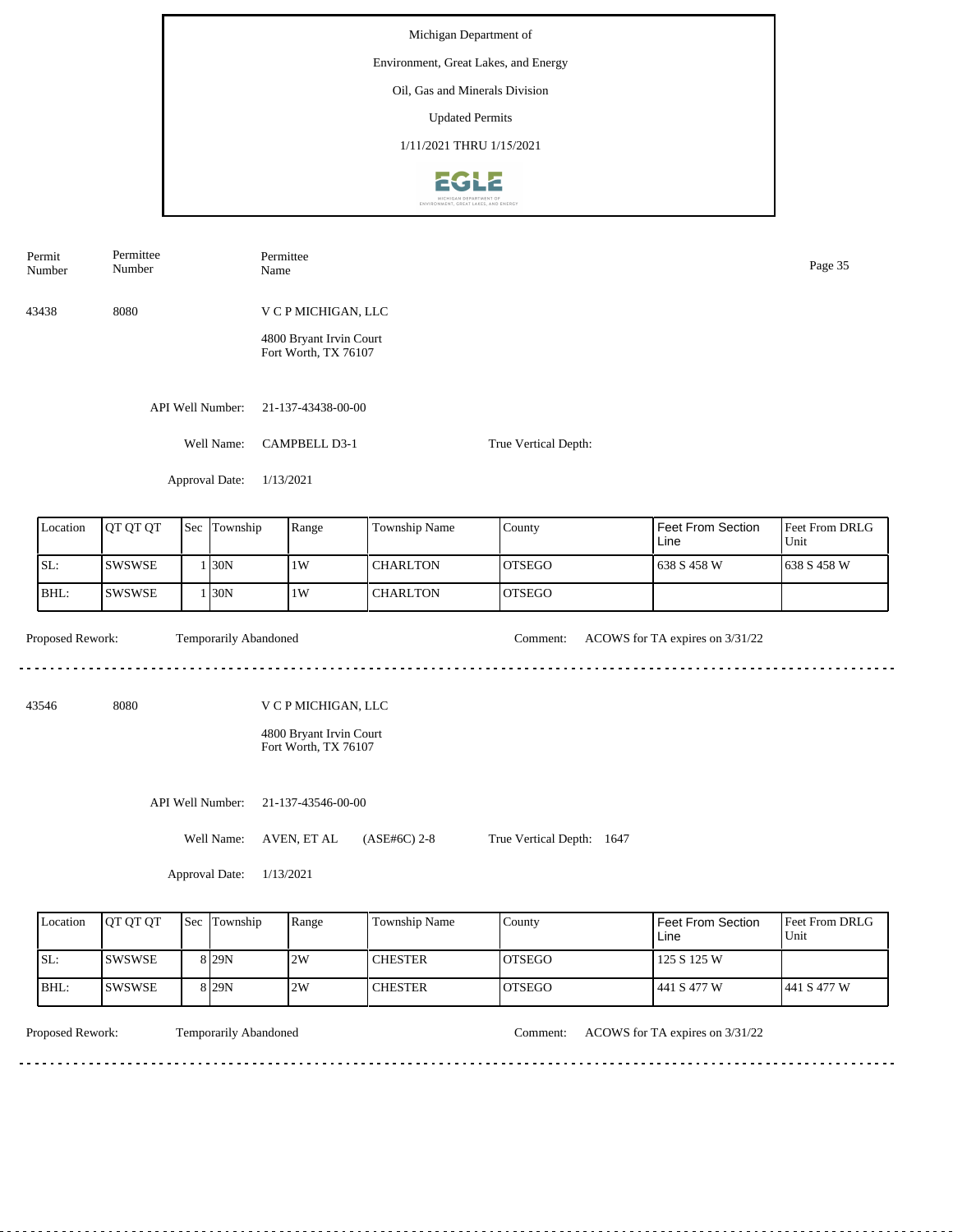Permit Permittee Permittee Number Name Page 36 Number 43954 8080 V C P MICHIGAN, LLC 4800 Bryant Irvin Court Fort Worth, TX 76107 API Well Number: 21-137-43954-00-00 Well Name: EL MAC HILLS A3-19 True Vertical Depth: Approval Date: 1/13/2021 Feet From Section Location | QT QT QT | Sec | Township | Range | Township Name Sec Township County Feet From DRLG Unit Line SL: NENWNE 1W CHARLTON OTSEGO 446 N 716 W 446 N 585 E 19 31N BHL: NENWNE **CHARLTON** OTSEGO 19 31N 1W Proposed Rework: Temporarily Abandoned Comment: ACOWS for TA expires on  $3/31/22$ Temporarily Abandoned <u>. . . . . . .</u> . . . . . . . . . . . . . . . . . . . 43955 8080 V C P MICHIGAN, LLC 4800 Bryant Irvin Court Fort Worth, TX 76107 API Well Number: 21-137-43955-00-00 Well Name: EL MAC HILLS A2-19 True Vertical Depth: Approval Date: 1/13/2021

| Location | <b>OT OT OT</b> | Sec Township | Range | Township Name   | County         | Feet From Section<br>Line | <b>Feet From DRLG</b><br>Unit |
|----------|-----------------|--------------|-------|-----------------|----------------|---------------------------|-------------------------------|
| ISL:     | <b>INENENW</b>  | 19 31 N      | 1W    | <b>CHARLTON</b> | <b>IOTSEGO</b> | 474 N 527 E               | 1474 N 527 E                  |
| IBHL:    | <b>INENENW</b>  | 19 31 N      | 1W    | <b>CHARLTON</b> | IOTSEGO        |                           |                               |

Temporarily Abandoned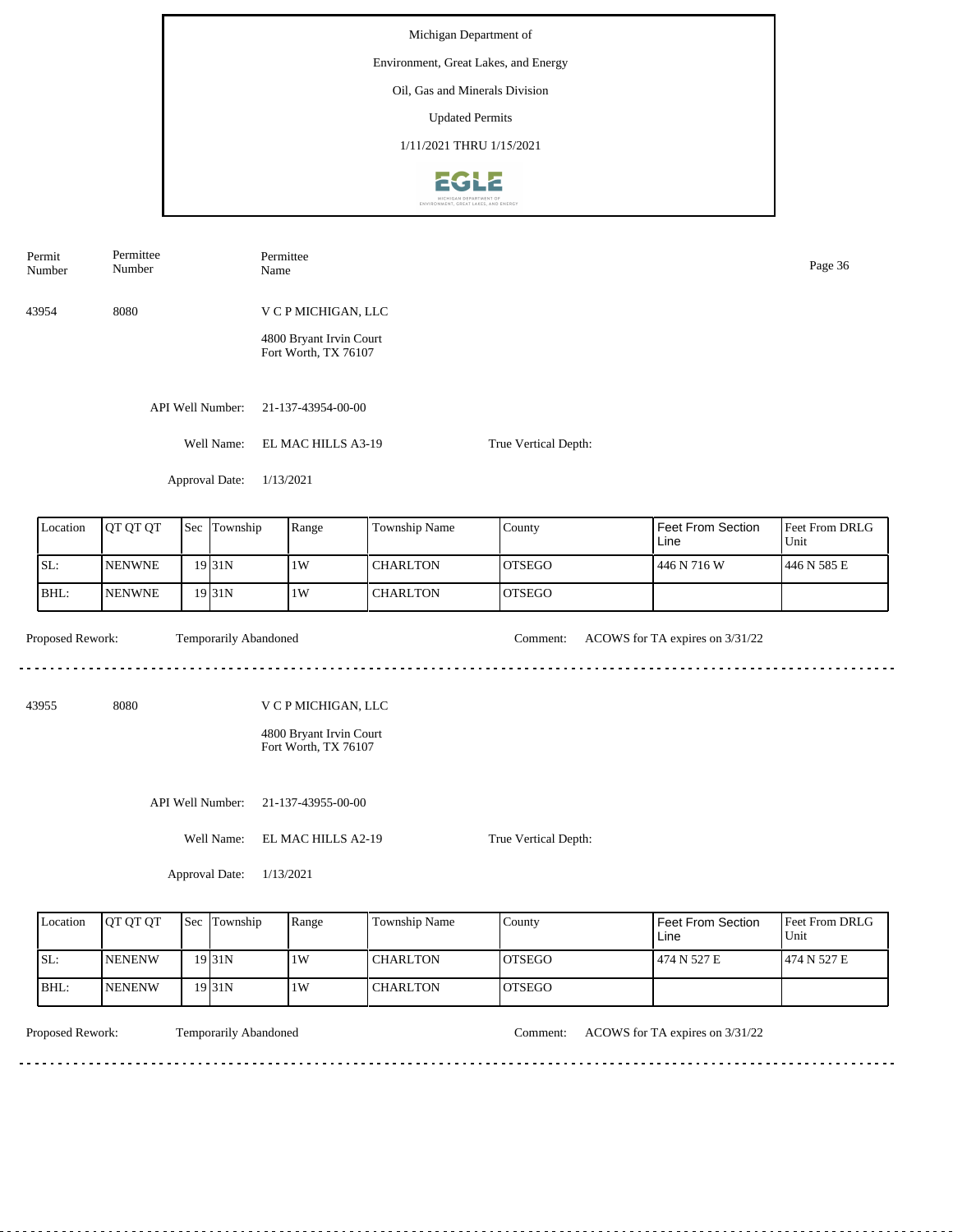Permittee Number Name Page 37 Number 43956 8080 V C P MICHIGAN, LLC 4800 Bryant Irvin Court Fort Worth, TX 76107 API Well Number: 21-137-43956-00-00 Well Name: EL MAC HILLS D4-18 True Vertical Depth: Approval Date: 1/13/2021 Feet From Section Location | QT QT QT | Sec | Township | Range | Township Name Sec Township County Feet From DRLG Unit Line SL: SESESE 1W CHARLTON OTSEGO 447 S 539 E 447 S 539 E 18 31N BHL: SESESE **CHARLTON** OTSEGO 18 31N 1W Proposed Rework: Temporarily Abandoned Comment: ACOWS for TA expires on 3/31/22. Temporarily Abandoned <u>. . . . . . .</u> . . . . . . . . . . . . . . . . . . . . 43957 8080 V C P MICHIGAN, LLC 4800 Bryant Irvin Court Fort Worth, TX 76107 API Well Number: 21-137-43957-00-00 Well Name: EL MAC HILLS D3-18 True Vertical Depth: Approval Date: 1/13/2021

| Location | <b>OT OT OT</b> | Sec Township | Range | <b>Township Name</b> | County         | i Feet From Section<br>Line | <b>Feet From DRLG</b><br>Unit |
|----------|-----------------|--------------|-------|----------------------|----------------|-----------------------------|-------------------------------|
| SL:      | <b>INWSWSE</b>  | 18 31 N      | 1W    | <b>CHARLTON</b>      | <b>LOTSEGO</b> | 762 S 635 W                 | 1556 N 635 W                  |
| IBHL:    | <b>INWSWSE</b>  | 18 31 N      | 1W    | <b>CHARLTON</b>      | IOTSEGO        |                             |                               |

<u>. . . . . . . .</u>

Permit

Permittee

Temporarily Abandoned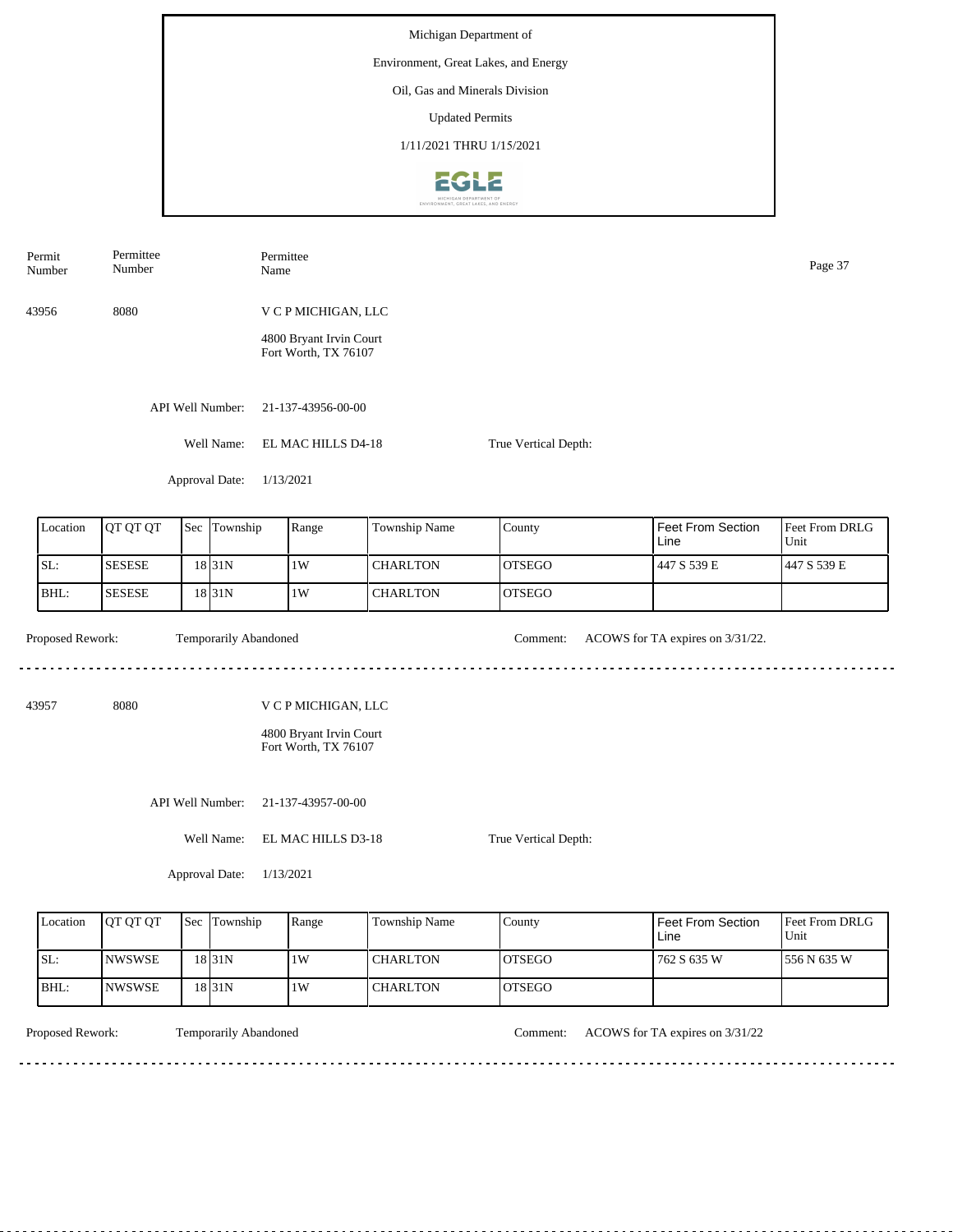| Permittee<br>Permit<br>Number<br>Number |                  |               |     |                       |  | Permittee<br>Page 38<br>Name                    |                 |                      |                                 |                        |  |
|-----------------------------------------|------------------|---------------|-----|-----------------------|--|-------------------------------------------------|-----------------|----------------------|---------------------------------|------------------------|--|
|                                         | 43958            | 8080          |     |                       |  | V C P MICHIGAN, LLC                             |                 |                      |                                 |                        |  |
|                                         |                  |               |     |                       |  | 4800 Bryant Irvin Court<br>Fort Worth, TX 76107 |                 |                      |                                 |                        |  |
|                                         |                  |               |     | API Well Number:      |  | 21-137-43958-00-00                              |                 |                      |                                 |                        |  |
|                                         |                  |               |     | Well Name:            |  | EL MAC HILLS D2-18                              |                 | True Vertical Depth: |                                 |                        |  |
|                                         |                  |               |     | Approval Date:        |  | 1/13/2021                                       |                 |                      |                                 |                        |  |
|                                         | Location         | QT QT QT      | Sec | Township              |  | Range                                           | Township Name   | County               | Feet From Section<br>Line       | Feet From DRLG<br>Unit |  |
|                                         | SL:              | <b>SWSESW</b> |     | 18 31N                |  | 1W                                              | <b>CHARLTON</b> | <b>OTSEGO</b>        | 539 S 686 E                     | 539 S 630 W            |  |
|                                         | BHL:             | SWSESW        |     | 18 31N                |  | 1W                                              | <b>CHARLTON</b> | <b>OTSEGO</b>        |                                 |                        |  |
|                                         | Proposed Rework: |               |     | Temporarily Abandoned |  |                                                 |                 | Comment:             | ACOWS for TA expires on 3/31/22 |                        |  |
|                                         | 43959            | 8080          |     |                       |  | V C P MICHIGAN, LLC                             |                 |                      |                                 |                        |  |
|                                         |                  |               |     |                       |  | 4800 Bryant Irvin Court<br>Fort Worth, TX 76107 |                 |                      |                                 |                        |  |
|                                         |                  |               |     | API Well Number:      |  | 21-137-43959-00-00                              |                 |                      |                                 |                        |  |
|                                         |                  |               |     | Well Name:            |  | EL MAC HILLS C3-18                              |                 | True Vertical Depth: |                                 |                        |  |
| Approval Date:                          |                  |               |     | 1/13/2021             |  |                                                 |                 |                      |                                 |                        |  |
|                                         |                  |               |     |                       |  |                                                 |                 |                      |                                 |                        |  |

| Location | <b>OT OT OT</b> | <b>Sec</b> | Township           | Range | Township Name | County         | <b>Feet From Section</b><br>Line | <b>Feet From DRLG</b><br>Unit |
|----------|-----------------|------------|--------------------|-------|---------------|----------------|----------------------------------|-------------------------------|
| SL:      | <b>SWNWSE</b>   |            | 18 <sub>31</sub> N | 1W    | l CHARLTON    | IOTSEGO        | 749 N 603 W                      | 1569 S 603 W                  |
| BHL:     | <b>SWNWSE</b>   |            | 18 <sub>31</sub> N | 1W    | I CHARLTON    | <b>IOTSEGO</b> |                                  |                               |

<u>. . . . . . . . . . .</u>

Temporarily Abandoned

Proposed Rework: Temporarily Abandoned Comment: ACOWS for TA expires on  $3/31/22$ 

 $\sim$   $\sim$   $\sim$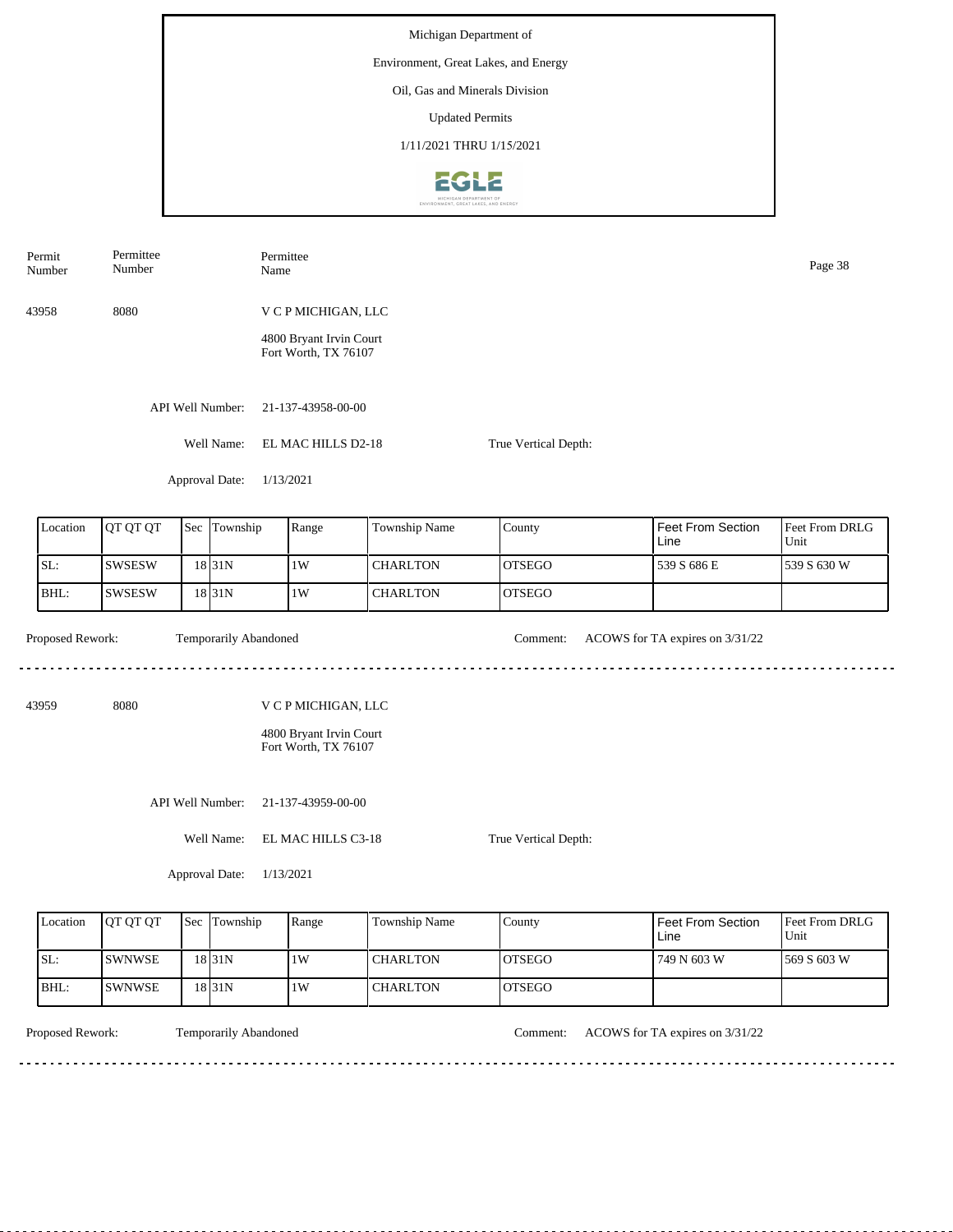Permit Permittee Permittee Number Name Page 39 Number 43960 8080 V C P MICHIGAN, LLC 4800 Bryant Irvin Court Fort Worth, TX 76107 API Well Number: 21-137-43960-00-00 Well Name: EL MAC HILLS C4-18 True Vertical Depth: Approval Date: 1/13/2021 Feet From Section Location | QT QT QT | Sec | Township | Range | Township Name Sec Township County Feet From DRLG Unit Line SL: SENESE 1W CHARLTON OTSEGO 888 N 352 E 426 S 352 E 18 31N BHL: SENESE **CHARLTON** OTSEGO 18 31N 1W Proposed Rework: Temporarily Abandoned Comment: ACOWS for TA expires on  $3/31/22$ Temporarily Abandoned <u>. . . . . . .</u> <u>. . . . . . . . . . . . . . . . . . .</u> 45578 8080 V C P MICHIGAN, LLC 4800 Bryant Irvin Court Fort Worth, TX 76107 API Well Number: 21-137-45578-00-00 Well Name: STATE CHARLTON A2-30 True Vertical Depth: Approval Date: 1/13/2021

| Location | <b>OT OT OT</b> | Sec Township      | Range | Township Name | County         | <b>Feet From Section</b><br>Line | <b>Feet From DRLG</b><br>Unit |
|----------|-----------------|-------------------|-------|---------------|----------------|----------------------------------|-------------------------------|
| SL:      | <b>NWNENW</b>   | 30 <sub>31N</sub> | 1W    | l CHARLTON    | IOTSEGO        | 616 N 832 E                      | 1616 N 488 W                  |
| IBHL:    | <b>NWNENW</b>   | 30 <sub>31N</sub> | 1W    | I CHARLTON    | <b>IOTSEGO</b> |                                  |                               |

<u>. . . . . . . .</u>

Temporarily Abandoned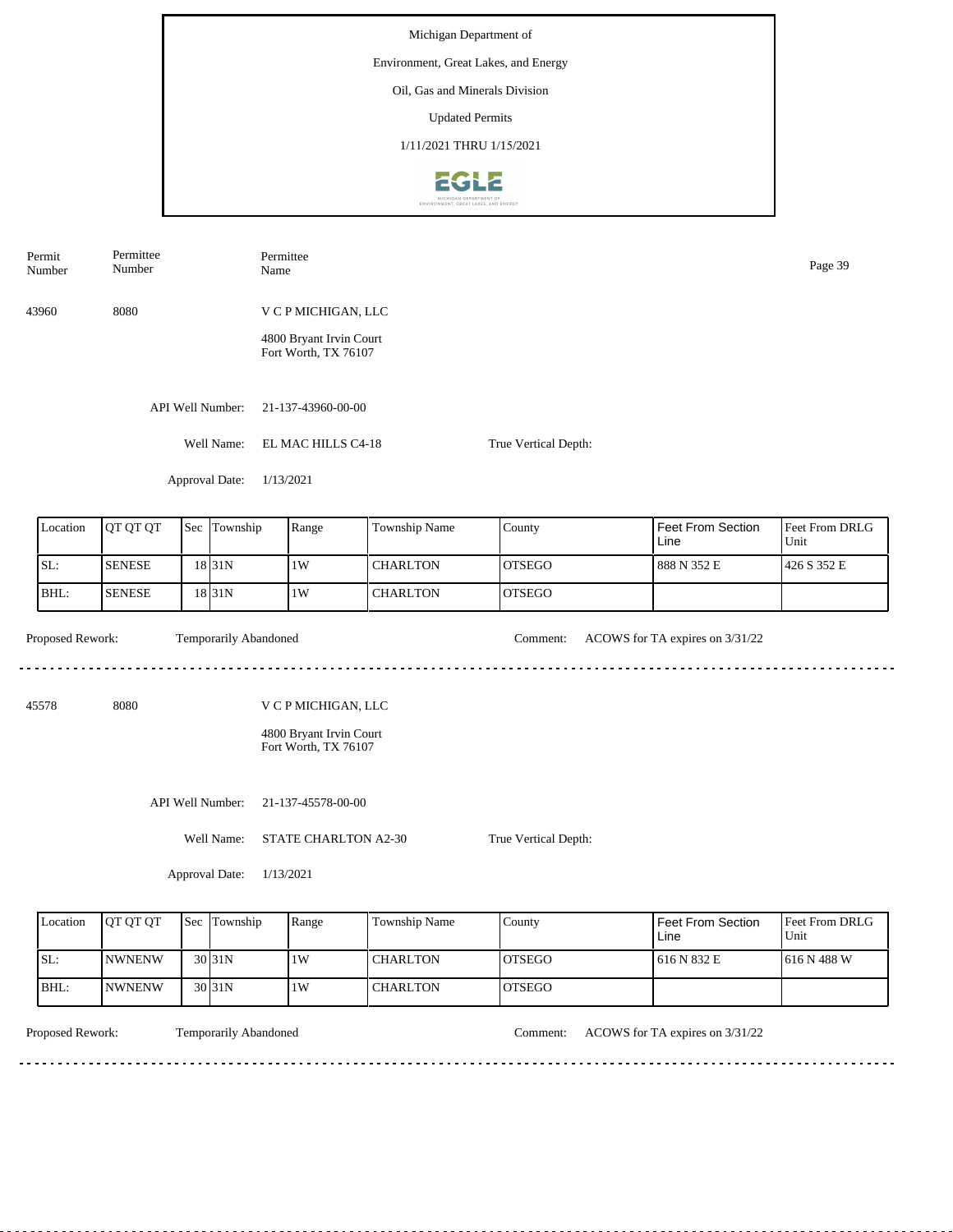Number Name Page 40 Number 45579 8080 V C P MICHIGAN, LLC 4800 Bryant Irvin Court Fort Worth, TX 76107 API Well Number: 21-137-45579-00-00 Well Name: STATE CHARLTON B2-30 True Vertical Depth: Approval Date: 1/13/2021 Location | QT QT QT | Sec | Township | Range | Township Name Sec Township Range County Feet From Section Line Unit SL: SESENW 30 31N 1W CHARLTON OTSEGO 509 S 411 E 509 S 411 E BHL: SESENW 30 31N 1W CHARLTON OTSEGO Proposed Rework: Temporarily Abandoned Comment: ACOWS for TA expires on  $3/31/22$ Temporarily Abandoned <u>. . . . . . . . .</u> 45580 8080 V C P MICHIGAN, LLC 4800 Bryant Irvin Court Fort Worth, TX 76107 API Well Number: 21-137-45580-00-00 Well Name: STATE CHARLTON C1-30 True Vertical Depth:

| Location | <b>OT OT OT</b> | <b>Sec Township</b> | Range | Township Name   | County         | <b>Feet From Section</b><br>Line | <b>Feet From DRLG</b><br>Unit |
|----------|-----------------|---------------------|-------|-----------------|----------------|----------------------------------|-------------------------------|
| SL:      | <b>INWNWSW</b>  | 30 <sub>131N</sub>  | 1W    | <b>CHARLTON</b> | <b>IOTSEGO</b> | 1612 N 406 W                     | 1612 N 406 W                  |
| BHL:     | <b>INWNWSW</b>  | 30 <sub>131N</sub>  | 1W    | <b>CHARLTON</b> | <b>OTSEGO</b>  |                                  |                               |

Permit

Permittee

Permittee

Temporarily Abandoned

Proposed Rework: Temporarily Abandoned Comment: ACOWS for TA expires on  $3/31/22$ 

<u>. . . . . . . . . . .</u>

| Location | <b>IOT OT OT</b> | <b>Sec</b> | Township            | Range | Township Name   | County         | Feet From Section<br>Line | <b>Feet From DRLG</b><br>Unit |
|----------|------------------|------------|---------------------|-------|-----------------|----------------|---------------------------|-------------------------------|
| SL:      | <b>SESENW</b>    |            | 30 <sub>131</sub> N | 1W    | <b>CHARLTON</b> | <b>IOTSEGO</b> | 509 S 411 E               | 1509 S 411 E                  |
| BHL:     | <b>ISESENW</b>   |            | 30 <sub>131</sub> N | 1W    | <b>CHARLTON</b> | <b>IOTSEGO</b> |                           |                               |
|          |                  |            |                     |       |                 |                |                           |                               |

Approval Date: 1/13/2021

<u>. . . . . . . .</u>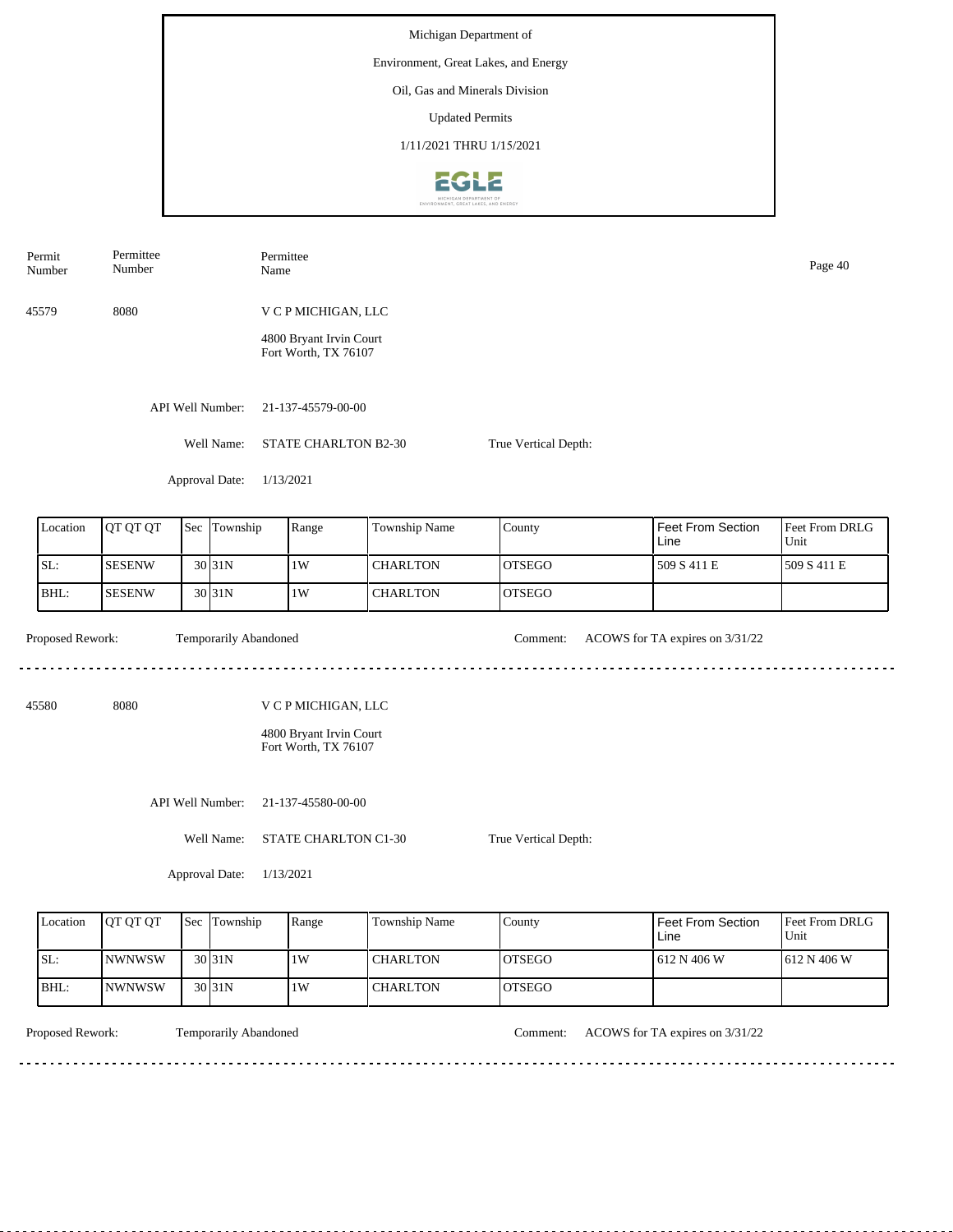Permit Permittee Permittee Number Name Page 41 Number 45581 8080 V C P MICHIGAN, LLC 4800 Bryant Irvin Court Fort Worth, TX 76107 API Well Number: 21-137-45581-00-00 Well Name: STATE CHARLTON D2-30 True Vertical Depth: Approval Date: 1/13/2021 Feet From Section Location | QT QT QT | Sec | Township | Range | Township Name Sec Township County Feet From DRLG Unit Line SL: SWSESW 1W CHARLTON OTSEGO 362 S 880 E 362 S 436 W 30 31N BHL: SWSESW **CHARLTON** OTSEGO 30 31N 1W Proposed Rework: Temporarily Abandoned Comment: ACOWS for TA expires on  $3/31/22$ Temporarily Abandoned <u>. . . . . . .</u> <u>. . . . . . . . . . . . . . . . . . .</u> 45803 8080 V C P MICHIGAN, LLC 4800 Bryant Irvin Court Fort Worth, TX 76107 API Well Number: 21-137-45803-00-00 Well Name: STATE CHARLTON A4-31 True Vertical Depth: Approval Date: 1/13/2021

| Location | <b>IOT OT OT</b> | <b>Sec Township</b> | Range | Township Name   | County         | Feet From Section<br>Line | <b>Feet From DRLG</b><br>Unit |
|----------|------------------|---------------------|-------|-----------------|----------------|---------------------------|-------------------------------|
| SL:      | <b>ISWNENE</b>   | 31 <sub>31</sub> N  | 1W    | <b>CHARLTON</b> | IOTSEGO        | 884 N 842 E               | 1395 S 477 W                  |
| BHL:     | <b>ISWNENE</b>   | 31 31 N             | 1W    | <b>CHARLTON</b> | <b>IOTSEGO</b> |                           |                               |

<u>. . . . . . . .</u>

Temporarily Abandoned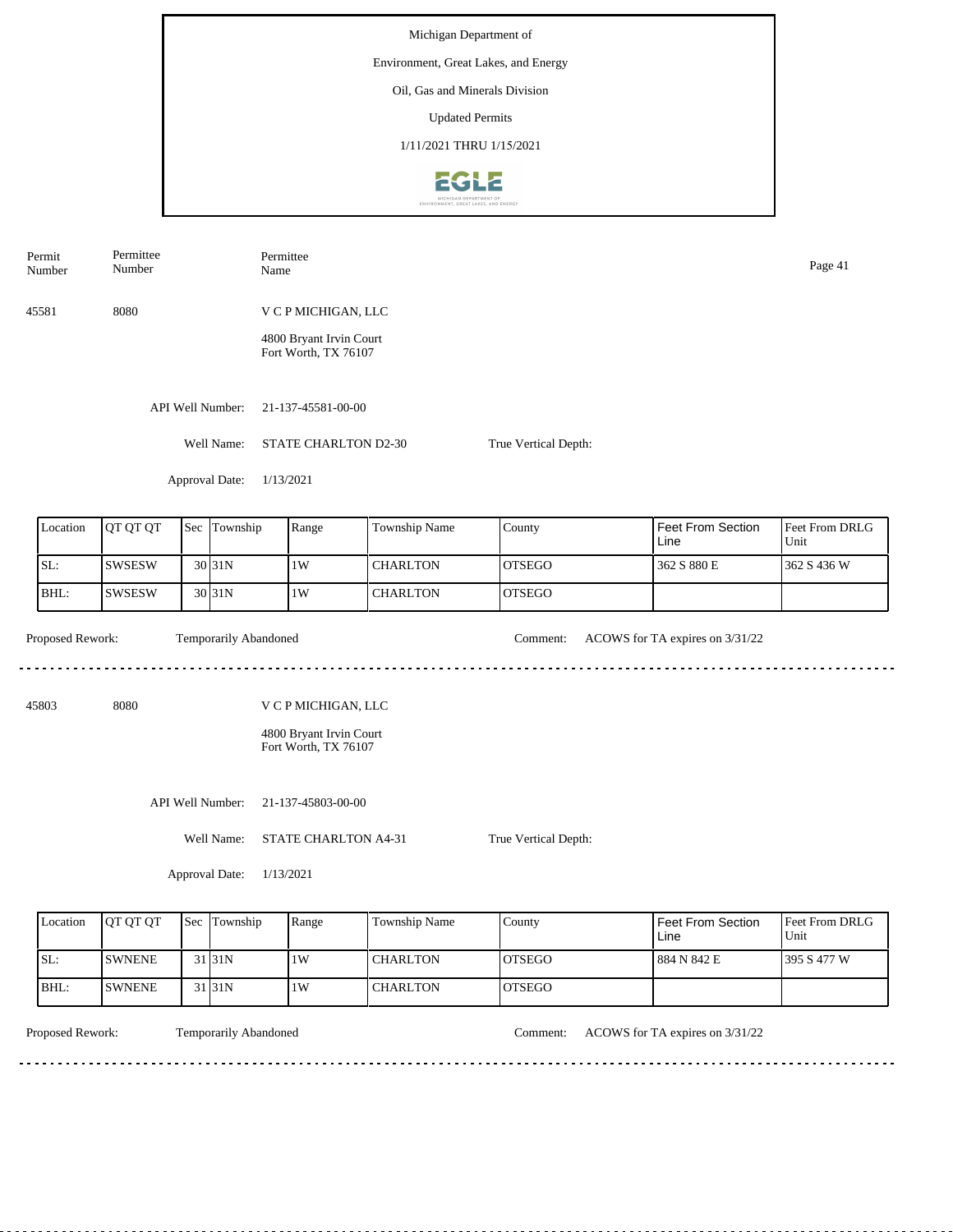Permit Permittee Permittee Number Name Page 42 Number 45804 8080 V C P MICHIGAN, LLC 4800 Bryant Irvin Court Fort Worth, TX 76107 API Well Number: 21-137-45804-00-00 Well Name: STATE CHARLTON B3-31 True Vertical Depth: Approval Date: 1/13/2021 Feet From Section Location | QT QT QT | Sec | Township | Range | Township Name Sec Township County Feet From DRLG Line Unit SL: NWSWNE 1W CHARLTON OTSEGO 684 S 526 W 598 N 526 W 31 31N BHL: NWSWNE **CHARLTON** OTSEGO 31 31N 1W Proposed Rework: Temporarily Abandoned Comment: ACOWS for TA expires on  $3/31/22$ Temporarily Abandoned <u>. . . . . . .</u> . . . . . . . . . . . . . . . . . . . . 45934 8080 V C P MICHIGAN, LLC 4800 Bryant Irvin Court Fort Worth, TX 76107 API Well Number: 21-137-45934-00-00 Well Name: STATE CHARLTON A4-30 True Vertical Depth: Approval Date: 1/13/2021

| Location | <b>IOT OT OT</b> | <b>Sec</b> | Township           | Range | <b>Township Name</b> | County         | <b>Feet From Section</b><br>Line | <b>Feet From DRLG</b><br>Unit |
|----------|------------------|------------|--------------------|-------|----------------------|----------------|----------------------------------|-------------------------------|
| SL:      | <b>NENENE</b>    |            | $30\overline{31N}$ | 1W    | CHARLTON             | <b>IOTSEGO</b> | 380 N 459 E                      | 1380 N 459 E                  |
| IBHL:    | <b>NENENE</b>    |            | 30 31N             | 1W    | CHARLTON             | <b>IOTSEGO</b> |                                  |                               |

<u>. . . . . . . .</u>

Temporarily Abandoned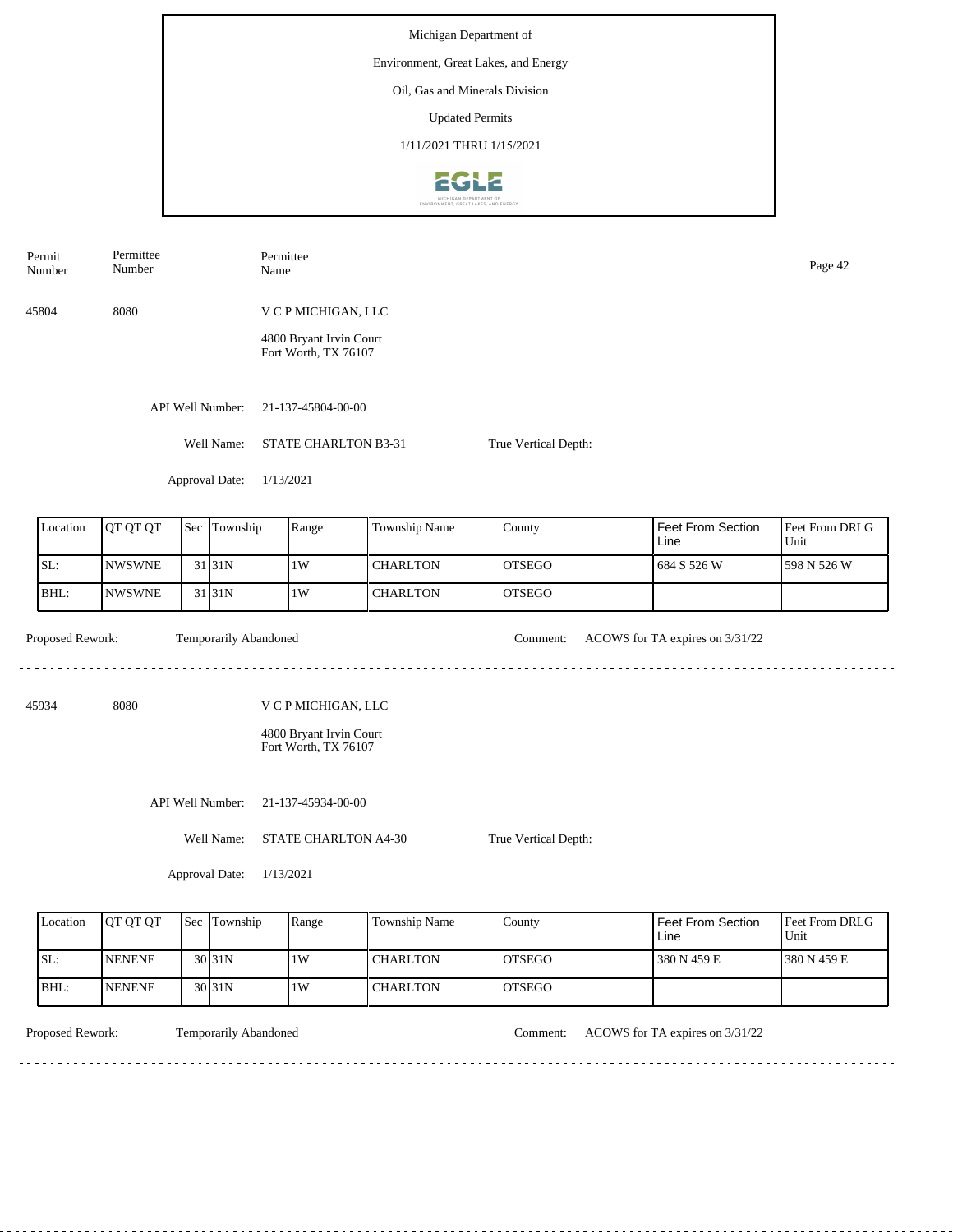Number Page 43<br>Name Page 43 Number 45935 8080 V C P MICHIGAN, LLC 4800 Bryant Irvin Court Fort Worth, TX 76107 API Well Number: 21-137-45935-00-00 Well Name: STATE CHARLTON C3-31 True Vertical Depth: Approval Date: 1/13/2021 Feet From Section Location | QT QT QT | Sec | Township | Range | Township Name Sec Township County Feet From DRLG Unit Line SL: NWNWSE 1W CHARLTON OTSEGO 517 N 336 W 517 N 336 W 31 31N BHL: NWNWSE **CHARLTON** OTSEGO 31 31N 1W Proposed Rework: Temporarily Abandoned Comment: ACOWS for TA expires on  $3/31/22$ Temporarily Abandoned <u>. . . . . . .</u> 45936 8080 V C P MICHIGAN, LLC 4800 Bryant Irvin Court Fort Worth, TX 76107 API Well Number: 21-137-45936-00-00 Well Name: STATE CHARLTON D4-31 True Vertical Depth: Approval Date: 1/13/2021

| Location | <b>OT OT OT</b> | <b>Sec Township</b> | Range | <b>Township Name</b> | County         | Feet From Section<br>Line | Feet From DRLG<br>Unit |
|----------|-----------------|---------------------|-------|----------------------|----------------|---------------------------|------------------------|
| SL:      | ISWSESE         | 31 <sub>31</sub> N  | 1W    | <b>CHARLTON</b>      | <b>IOTSEGO</b> | 640 S 710 E               | 1640 S 604 W           |
| BHL:     | ISWSESE         | 31 <sub>31</sub> N  | 1W    | <b>CHARLTON</b>      | <b>IOTSEGO</b> |                           |                        |

Permit

Permittee

Permittee

Temporarily Abandoned

Proposed Rework: Temporarily Abandoned Comment: ACOWS for TA expires on  $3/31/22$ 

<u>. . . . . . . .</u>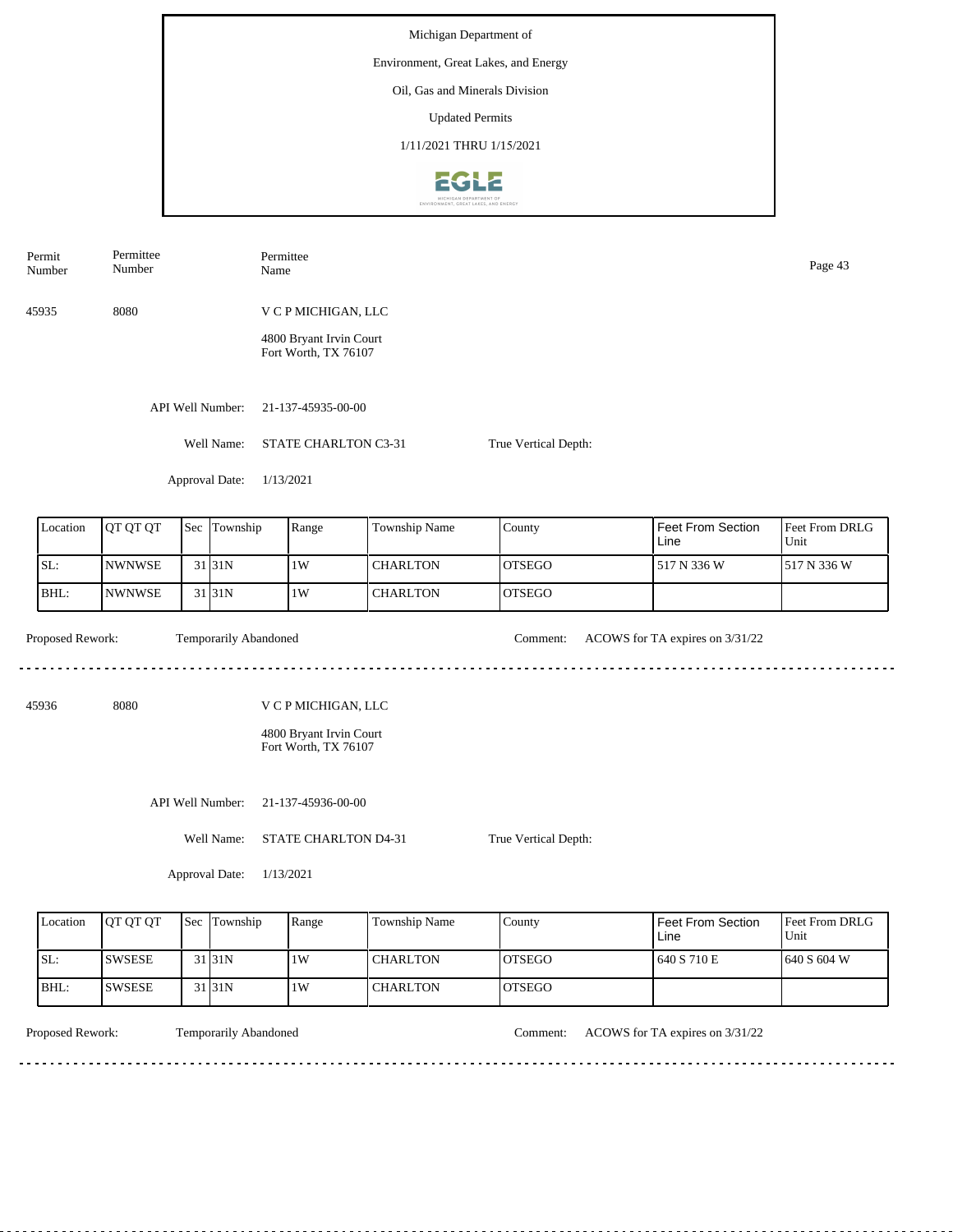| Permit<br>Number | Permittee<br>Number |        |                       | Permittee<br>Page 44<br>Name                    |                                            |                     |                      |  |                                 |                        |
|------------------|---------------------|--------|-----------------------|-------------------------------------------------|--------------------------------------------|---------------------|----------------------|--|---------------------------------|------------------------|
| 46874            | 8080                |        |                       | V C P MICHIGAN, LLC                             |                                            |                     |                      |  |                                 |                        |
|                  |                     |        |                       | 4800 Bryant Irvin Court<br>Fort Worth, TX 76107 |                                            |                     |                      |  |                                 |                        |
|                  |                     |        | API Well Number:      | 21-137-46874-00-00                              |                                            |                     |                      |  |                                 |                        |
|                  |                     |        | Well Name:            |                                                 | EL MAC HILLS B4-19<br>True Vertical Depth: |                     |                      |  |                                 |                        |
|                  |                     |        | Approval Date:        | 1/13/2021                                       |                                            |                     |                      |  |                                 |                        |
| Location         | QT QT QT            |        | Sec Township          | Range                                           |                                            | Township Name       | County               |  | Feet From Section<br>Line       | Feet From DRLG<br>Unit |
| SL:              | <b>NESENE</b>       |        | 19 31N                | $1\mathrm{W}$                                   |                                            | <b>CHARLTON</b>     | <b>OTSEGO</b>        |  | 970 S 335 E                     | 334 N 335 E            |
| BHL:             | <b>NESENE</b>       |        | 19 31N                | 1W                                              |                                            | <b>CHARLTON</b>     | <b>OTSEGO</b>        |  |                                 |                        |
| Proposed Rework: |                     |        | Temporarily Abandoned |                                                 |                                            |                     | Comment:             |  | ACOWS for TA expires on 3/31/22 |                        |
| 46875            | 8080                |        |                       | V C P MICHIGAN, LLC                             |                                            |                     |                      |  |                                 |                        |
|                  |                     |        |                       | 4800 Bryant Irvin Court<br>Fort Worth, TX 76107 |                                            |                     |                      |  |                                 |                        |
|                  |                     |        | API Well Number:      | 21-137-46875-00-00                              |                                            |                     |                      |  |                                 |                        |
|                  |                     |        | Well Name:            | EL MAC HILLS A4-19                              |                                            |                     | True Vertical Depth: |  |                                 |                        |
|                  |                     |        | Approval Date:        | 1/13/2021                                       |                                            |                     |                      |  |                                 |                        |
|                  |                     | Tarihi | h                     |                                                 |                                            | $\overline{1}$<br>. | <u>ь т</u>           |  |                                 |                        |

| Location | <b>OT OT OT</b> | Sec Township      | Range | Township Name   | County         | Feet From Section<br>Line | <b>Feet From DRLG</b><br>Unit |
|----------|-----------------|-------------------|-------|-----------------|----------------|---------------------------|-------------------------------|
| ISL:     | <b>ISENENE</b>  | 19 <sub>31N</sub> | 1W    | <b>CHARLTON</b> | <b>IOTSEGO</b> | 1958 N 341 E              | 1344 S 341 E                  |
| IBHL:    | <b>ISENENE</b>  | 19 <sub>31N</sub> | 1W    | <b>CHARLTON</b> | <b>IOTSEGO</b> |                           |                               |

<u>. . . . . . . . .</u>

Temporarily Abandoned

Proposed Rework: Temporarily Abandoned Comment: ACOWS for TA expires on 3/31/22

<u>. . . . . . . . . . . . . . . . . .</u>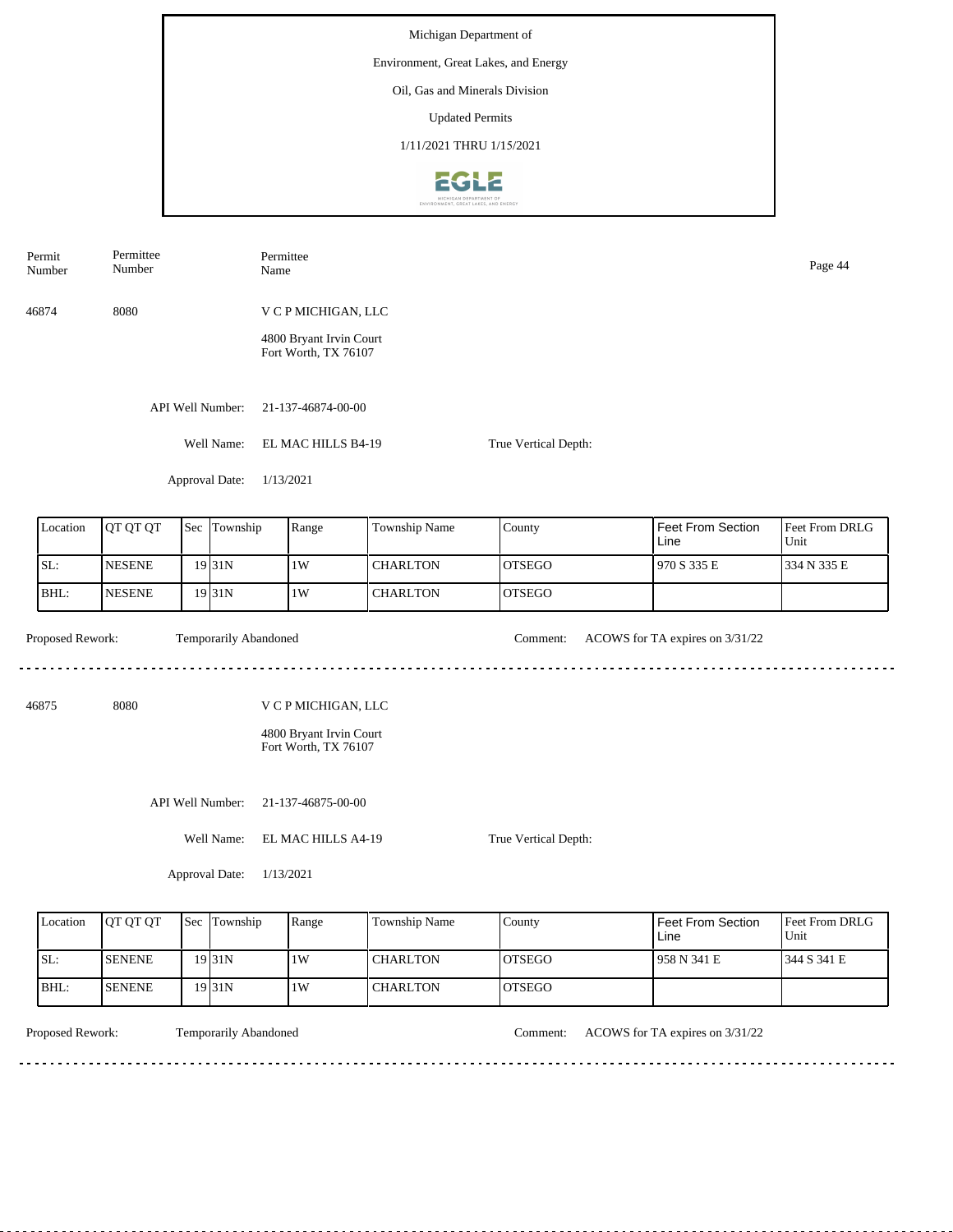| Permit<br>Number | Permittee<br>Number |     | Name                  | Permittee                                               | Page 45              |                           |                                  |                        |
|------------------|---------------------|-----|-----------------------|---------------------------------------------------------|----------------------|---------------------------|----------------------------------|------------------------|
| 46894            | 8080                |     |                       | V C P MICHIGAN, LLC                                     |                      |                           |                                  |                        |
|                  |                     |     |                       | 4800 Bryant Irvin Court<br>Fort Worth, TX 76107         |                      |                           |                                  |                        |
|                  |                     |     | API Well Number:      | 21-137-46894-00-00                                      |                      |                           |                                  |                        |
|                  |                     |     | Well Name:            | THIES ET UX A1-29                                       |                      | True Vertical Depth:      |                                  |                        |
|                  |                     |     | Approval Date:        | 1/13/2021                                               |                      |                           |                                  |                        |
| Location         | QT QT QT            | Sec | Township              | Range                                                   | Township Name        | County                    | <b>Feet From Section</b><br>Line | Feet From DRLG<br>Unit |
| SL:              | <b>SWNWNW</b>       |     | 29 31N                | 1W                                                      | <b>CHARLTON</b>      | <b>OTSEGO</b>             | 667 N 618 W                      | 631 S 618 W            |
| BHL:             | <b>SWNWNW</b>       |     | 29 31N                | 1W                                                      | <b>CHARLTON</b>      | <b>OTSEGO</b>             |                                  |                        |
| Proposed Rework: |                     |     | Temporarily Abandoned |                                                         |                      | Comment:                  | ACOWS for TA expires on 3/31/22  |                        |
| 60002            | 7739                |     |                       | LAYLINE OIL AND GAS LLC<br>820 GESSNER ROAD, SUITE 1145 |                      |                           |                                  |                        |
|                  |                     |     |                       | HOUSTON, TX 77024 USA                                   |                      |                           |                                  |                        |
|                  |                     |     | API Well Number:      | 21-107-40215-01-00                                      |                      |                           |                                  |                        |
|                  |                     |     | Well Name:<br>23A     | STATE MECOSTA & ALBER 1-                                |                      | True Vertical Depth: 8680 |                                  |                        |
|                  |                     |     | Approval Date:        | 7/22/2020                                               |                      |                           |                                  |                        |
| Location         | OT OT OT            |     | Sec Township          | Range                                                   | <b>Township Name</b> | County                    | <b>Feet From Section</b>         | Feet From DRLG         |

| Location | <b>OT OT OT</b> | 'Sec | Township | Range | <b>Township Name</b> | County          | <b>I</b> Feet From Section<br>Line | Feet From DRLG<br>Unit |
|----------|-----------------|------|----------|-------|----------------------|-----------------|------------------------------------|------------------------|
| SL:      | <b>ISESWSW</b>  |      | 23114N   | 10W   | <b>IMECOSTA</b>      | <b>IMECOSTA</b> | 1611 S 1143 W                      |                        |
| IBHL:    | <b>SWNWSE</b>   |      | 23114N   | 10W   | <b>IMECOSTA</b>      | <b>IMECOSTA</b> | 1599 S 2407 E                      | 1599 S 2407 E          |

 $- - - - - -$ 

ACOWS to Perforate and Test Current Formation

Proposed Rework: ACOWS to Perforate and Test Current Formation Comment: ACOWS to perf and test Middle Prairie Du Chien expires on 7/22/21 Comment:

<u>. . . . . . . . .</u>

 $\sim$   $\sim$   $\sim$